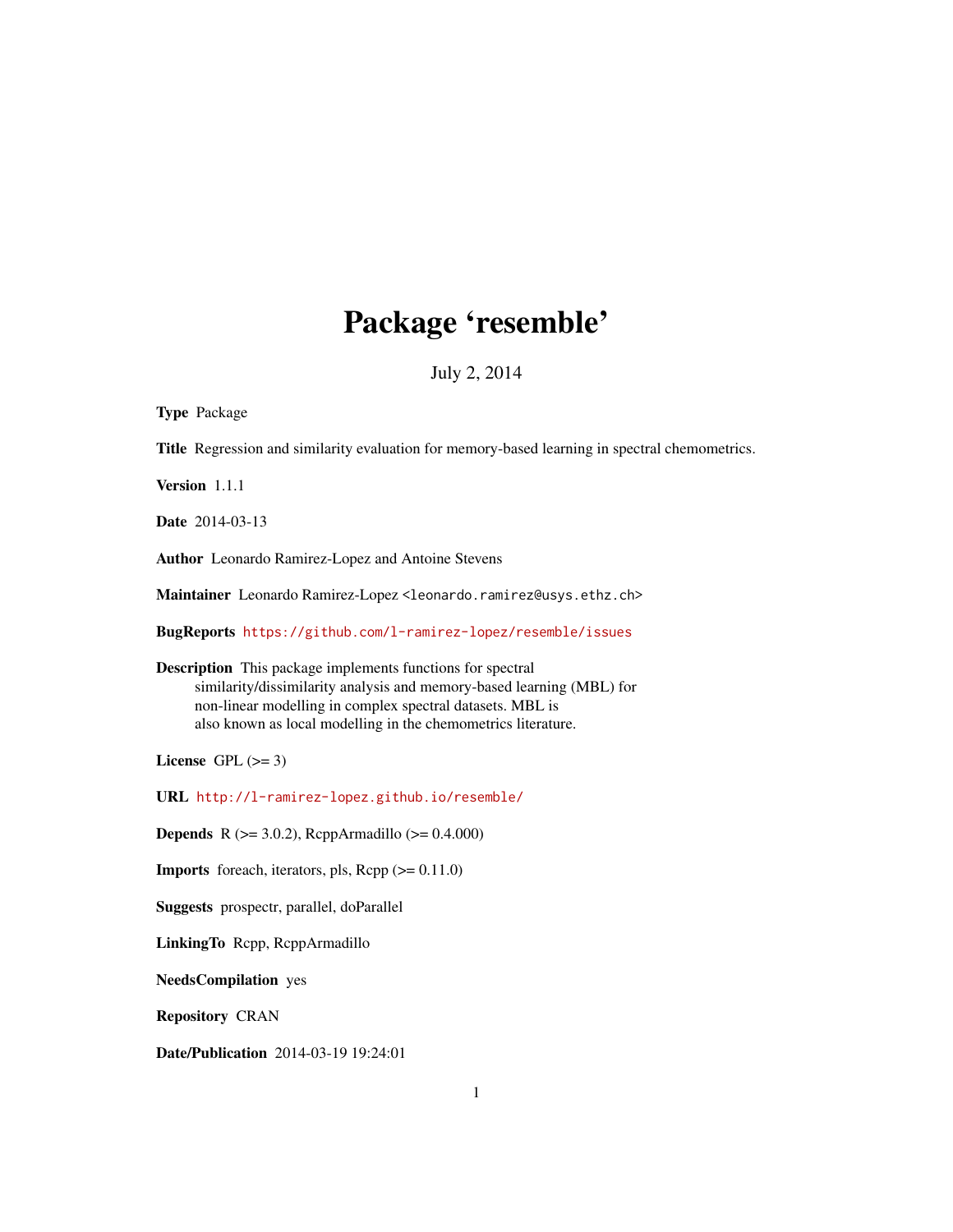# <span id="page-1-0"></span>R topics documented:

| corDiss                                                                                                           |     |
|-------------------------------------------------------------------------------------------------------------------|-----|
|                                                                                                                   | 3   |
|                                                                                                                   | 5   |
|                                                                                                                   | -6  |
|                                                                                                                   | -15 |
|                                                                                                                   | 19  |
|                                                                                                                   |     |
|                                                                                                                   | 24  |
|                                                                                                                   | -27 |
|                                                                                                                   | 32  |
| $plot. orthoProjection \dots \dots \dots \dots \dots \dots \dots \dots \dots \dots \dots \dots \dots \dots \dots$ | -34 |
|                                                                                                                   | -35 |
|                                                                                                                   | -35 |
|                                                                                                                   | -36 |
|                                                                                                                   | -36 |
|                                                                                                                   | -37 |
| simEval                                                                                                           | 40  |
|                                                                                                                   |     |

#### **Index** [45](#page-44-0)

<span id="page-1-1"></span>

| corDiss |           |  |  | Correlation and moving correlation dissimilarity measurements |
|---------|-----------|--|--|---------------------------------------------------------------|
|         | (corDiss) |  |  |                                                               |

#### Description

Computes correlation and moving correlation dissimilarity matrices.

#### Usage

 $corDiss(Xr, X2 = NULL, ws = NULL, center = TRUE, scaled = TRUE)$ 

### Arguments

| Xr             | a matrix (or data. frame) containing the (reference) data.                                                                                                                                                                                                                        |
|----------------|-----------------------------------------------------------------------------------------------------------------------------------------------------------------------------------------------------------------------------------------------------------------------------------|
| X <sub>2</sub> | an optional matrix (or data. frame) containing data of a second set of observa-<br>tions (samples).                                                                                                                                                                               |
| WS             | for moving correlation dissimilarity, an odd integer value which specifies the<br>window size. If $ws = NULL$ , then the window size will be equal to the number<br>of variables (columns), i.e. instead moving correlation, the normal correlation<br>will be used. See details. |
| center         | a logical indicating if the spectral data Xr (and X2 if specified) must be centered.<br>If X2 is specified the data is scaled on the basis of $Xr \cup X2$ .                                                                                                                      |
| scaled         | a logical indicating if Xr (and X2 if specified) must be scaled. If X2 is specified<br>the data is scaled on the basis of $Xr \cup X2$ .                                                                                                                                          |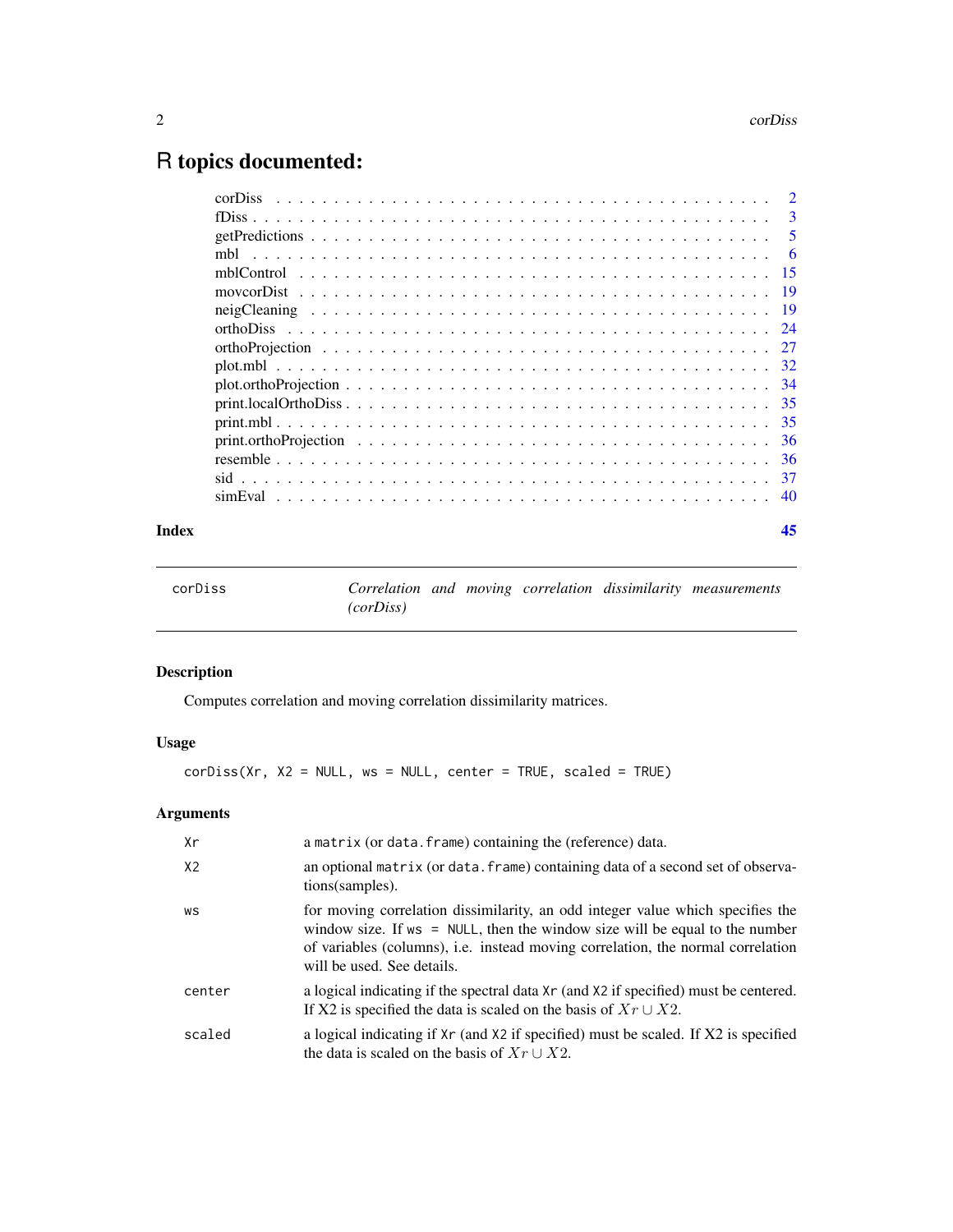<span id="page-2-0"></span>fDiss 3

#### Details

The correlation dissimilarity cd between two obsvervations  $x_i$  and  $x_j$  is computed as follows:

$$
cd(x_i, x_j) = \frac{1}{2}(1 - cor(x_i, x_j))
$$

The avobe formlula is used when  $ws = NULL$ . On the other hand (when  $ws$  != NULL) the moving correlation dissimilarity mcd between two obsvervations  $x_i$  and  $x_j$  is computed as follows:

$$
mcd(x_i, x_j) = \frac{1}{2ws} \sum_{k=1}^{p-ws} (1 - cor(x_{i,(k:k+ws)}, x_{j,(k:k+ws)}))
$$

where ws represents a given window size which rolls sequantially fom 1 up to  $p - ws$  and p is the number of variables of the observations. The function does not accept input data containing missing values.

#### Value

a matrix of the computed dissimilarities.

#### Author(s)

Antine Stevens and Leonardo Ramirez-Lopez

#### Examples

```
## Not run:
require(prospectr)
data(NIRsoil)
Xu <- NIRsoil$spc[!as.logical(NIRsoil$train),]
Xr <- NIRsoil$spc[as.logical(NIRsoil$train),]
corDiss(Xr = Xr)corDiss(Xr = xr, X2 = Xu)corDiss(Xr = xr, ws = 41)corDiss(Xr = xr, X2 = Xu, ws = 41)## End(Not run)
```
<span id="page-2-1"></span>fDiss *Euclidean, Mahalanobis and cosine dissimilarity measurements*

#### Description

This function is used to compute the dissimilarity between observations based on Euclidean or Mahalanobis distance measures or on cosine dissimilarity measures (a.k.a spectral angle mapper).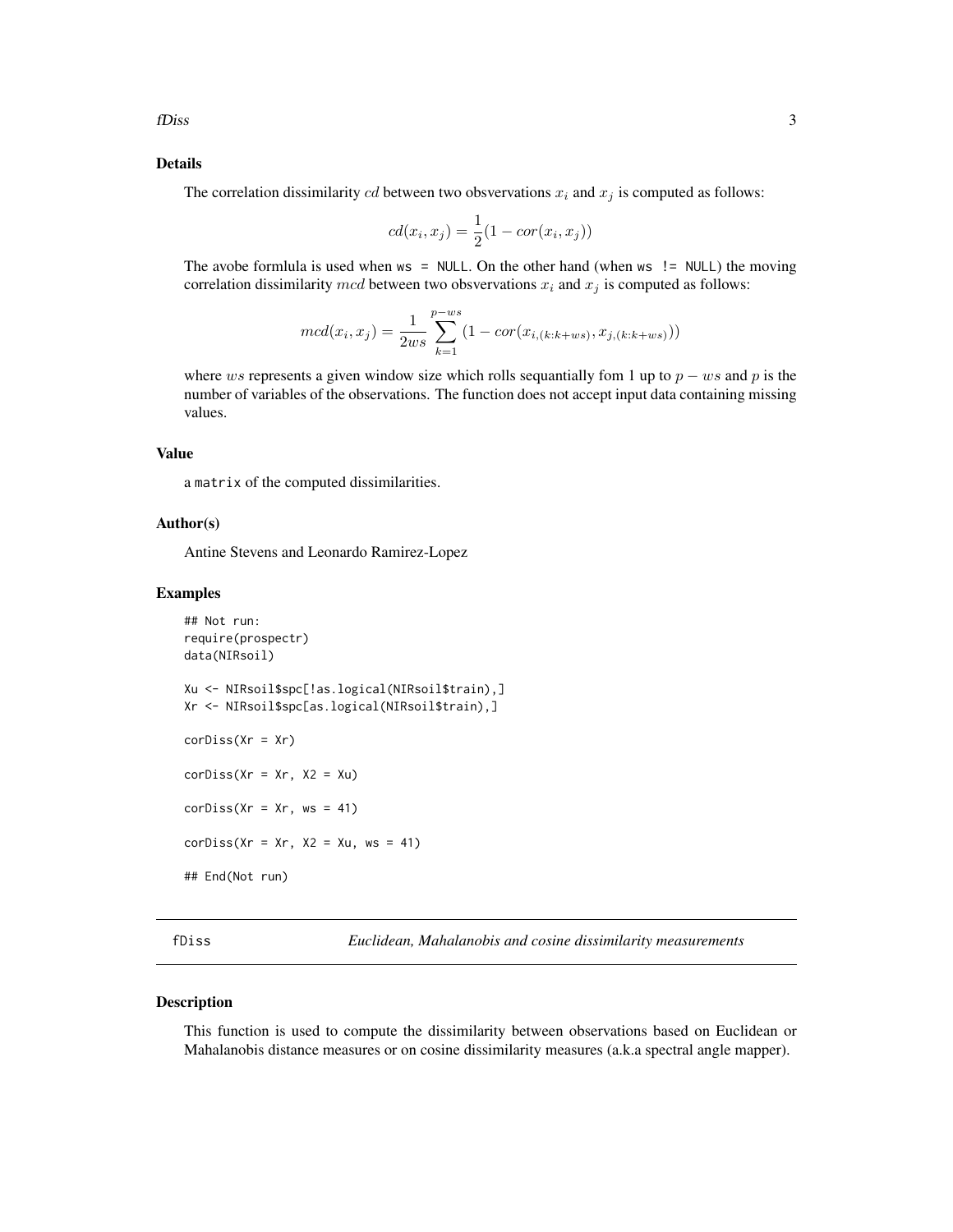#### Usage

$$
fDiss(Xr, X2 = NULL, method = "euclid", center = TRUE, scaled = TRUE)
$$

#### Arguments

| Xr     | a matrix (or data. frame) containing the (reference) data.                                                                                                                                                |
|--------|-----------------------------------------------------------------------------------------------------------------------------------------------------------------------------------------------------------|
| X2     | an optional matrix (or data. frame) containing data of a second set of observa-<br>tions (samples).                                                                                                       |
| method | the method for computing the dissimilarity matrix. Options are "euclid" (Eu-<br>clidean distance), "mahalanobis" (Mahalanobis distance) and "cosine" (co-<br>sine distance, a.k.a spectral angle mapper). |
| center | a logical indicating if the spectral data Xr (and X2 if specified) must be centered.<br>If X2 is specified the data is scaled on the basis of $Xr \cup X2$ .                                              |
| scaled | a logical indicating if Xr (and X2 if specified) must be scaled. If X2 is specified<br>the data is scaled on the basis of $Xr \cup X2$ .                                                                  |

#### Details

In the case of both the Euclidean and Mahalanobis distances, the dissimilarity matrix  $D$  between between samples in a given matrix  $X$  is computed as follows:

$$
D(x_i, x_j) = \sqrt{(x_i - x_j)M^{-1}(x_i - x_j)^{\mathrm{T}}}
$$

where  $M$  is the identity matrix in the case of the Euclidean distance and the variance-covariance matrix of  $M$  in the case of the Mahalanobis distance. The Mahalanobis distance can also be viewed as the Euclidean distance after applying a linear transformation of the original variables. Such a linear transformation is carried by using a factorization of the inverse covariance matrix as  $M^{-1}$  =  $W<sup>T</sup>W$ , where M is merely the square root of  $M<sup>-1</sup>$  which can be found by using a singular value decomposition. Note that when attempting to compute the Mahalanobis distance on a dataset with highly correlated variables (i.e. spectral variables) the variance-covariance matrix may result in a singular matrix which cannot be inverted and therefore the distance cannot be computed. This is also the case when the number of samples in the dataset is smaller than the number of variables. For the computation of the Mahalanobis distance, the mentioned method is used. On the other hand the cosine dissimilarity S between two obsvervations  $x_i$  and  $x_j$  is computed as follows:

$$
S(x_i, x_j) = \cos^{-1} \frac{\sum_{k=1}^p x_{i,k} x_{j,k}}{\sqrt{\sum_{k=1}^p x_{i,k}^2} \sqrt{\sum_{k=1}^p x_{j,k}^2}}
$$

where  $p$  is the number of variables of the observations. The function does not accept input data containing missing values.

#### Value

a matrix of the computed dissimilarities.

#### Author(s)

Leonardo Ramirez-Lopez and Antoine Stevens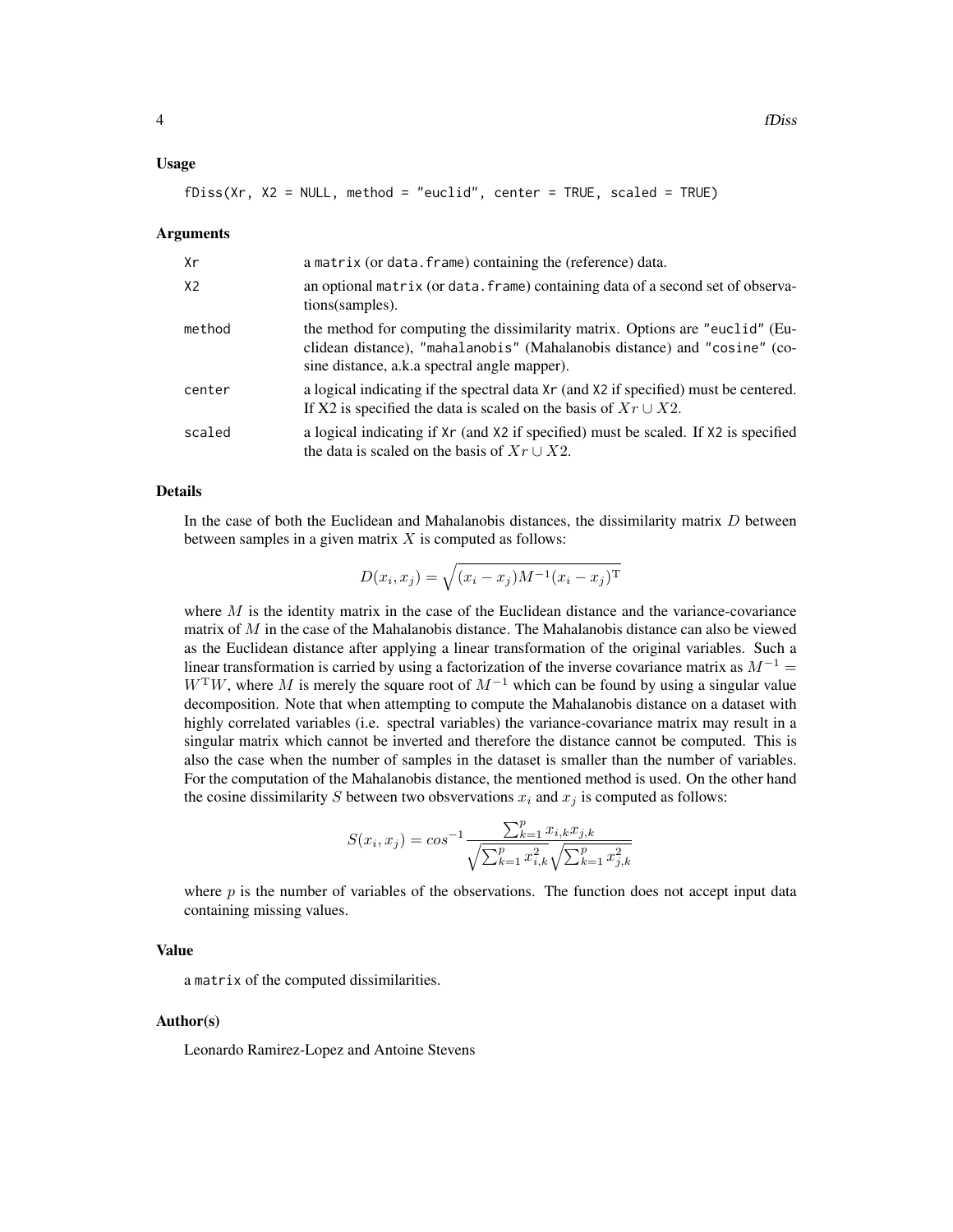#### <span id="page-4-0"></span>getPredictions 5

#### Examples

```
require(prospectr)
data(NIRsoil)
Xu <- NIRsoil$spc[!as.logical(NIRsoil$train),]
Xr <- NIRsoil$spc[as.logical(NIRsoil$train),]
# Euclidean distances between all the samples in Xr
ed <- fDiss(Xr = Xr, method = "euclid",
            center = TRUE, scaled = TRUE)
# Euclidean distances between samples in Xr and samples in Xu
ed.xr.xu <- fDiss(Xr = xr, X2 = Xu, method = "euclid",center = TRUE, scaled = TRUE)
# Mahalanobis distance computed on the first 20 spectral variables
md.xr.xu <- fDiss(Xr = Xr[,1:20], X2 = Xu[,1:20],
                 method = "mahalanobis",
                 center = TRUE, scaled = TRUE)
# Cosine dissimilarity matrix
cdiss.xr.xu <- fDiss(Xr = Xr, X2 = Xu, method = "cosine",center = TRUE, scaled = TRUE)
```
getPredictions *Extract predictions from an object of class* mbl

#### Description

Extract predictions from an object of class mbl

#### Usage

```
getPredictions(object)
```
#### Arguments

object an object of class mbl as returned by mbl

#### Value

a data.frame of predicted values according to either k or k.dist

#### Author(s)

Leonardo Ramirez-Lopez and Antoine Stevens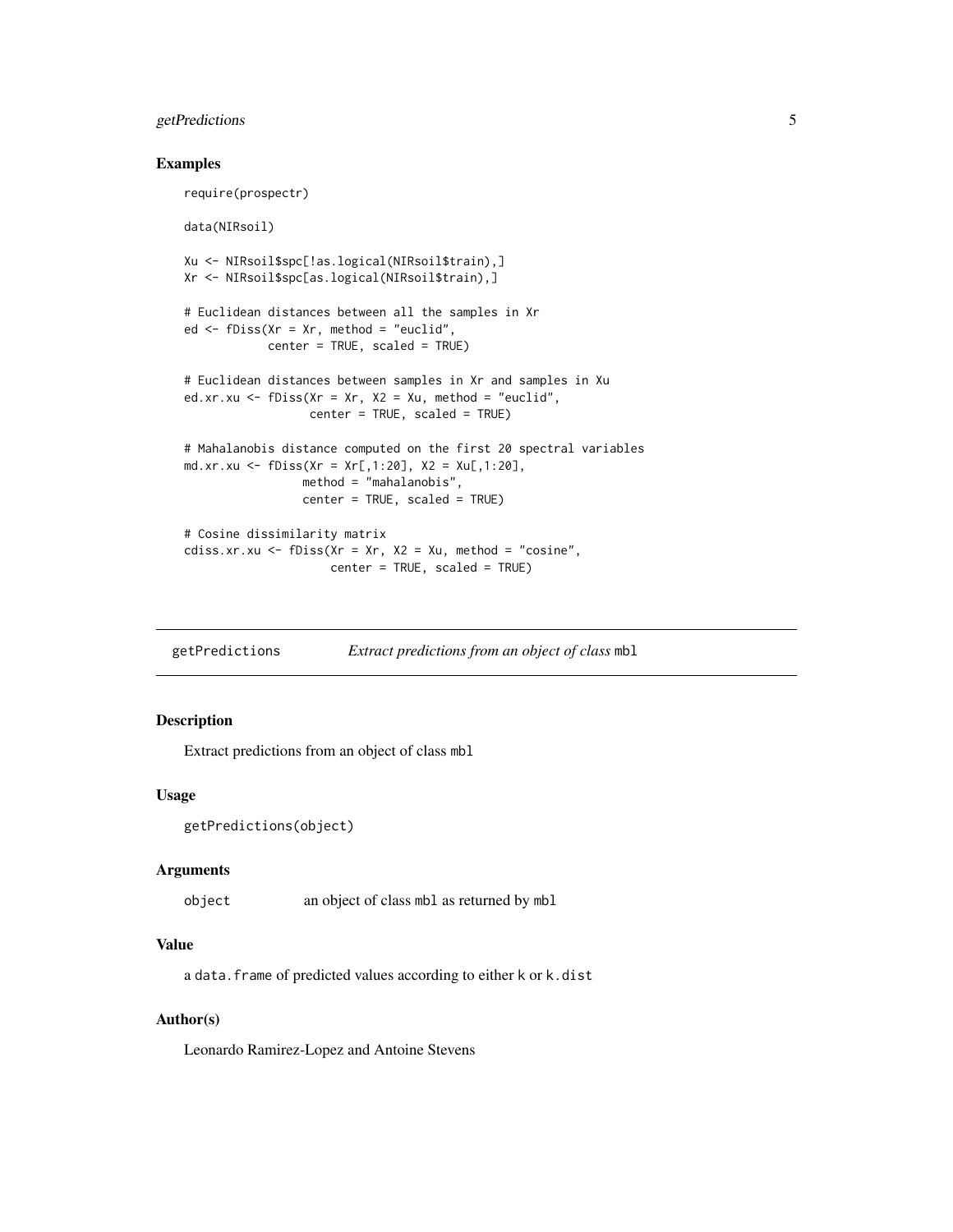<span id="page-5-0"></span>See Also

[mbl](#page-5-1)

#### Examples

```
## Not run:
require(prospectr)
data(NIRsoil)
Xu <- NIRsoil$spc[!as.logical(NIRsoil$train),]
Yu <- NIRsoil$CEC[!as.logical(NIRsoil$train)]
Yr <- NIRsoil$CEC[as.logical(NIRsoil$train)]
Xr <- NIRsoil$spc[as.logical(NIRsoil$train),]
Xu <- Xu[!is.na(Yu),]
Yu <- Yu[!is.na(Yu)]
Xr \leftarrow Xr[!is.na(Yr),]Yr <- Yr[!is.na(Yr)]
ctrl <- mblControl(sm = "pls",
                   pcSelection = list("opc", 40),
                   valMethod = c("NNv"),
                   scaled = TRUE, center = TRUE)
ex1 < - mbl(Yr = Yr, Xr = Xr, Yu = NULL, Xu = Xu,mblCtrl = ctrl,distUsage = "predictors",
           k = seq(30, 150, 15),
           method = "wapls1",
           plsC = c(7, 20)getPredictions(ex1)
## End(Not run)
```
<span id="page-5-1"></span>mbl *A function for memory-based learning (mbl)*

#### Description

This function is implemented for memory-based learning (a.k.a. instance-based learning or local regression) which is a non-linear lazy learning approach for predicting a given response variable from a set of (spectral) predictor variables. For each sample in an prediction set a specific local regression is carried out based on a subset of similar samples (nearest neighbours) selected from a reference set. The local model is then used to predict the response value of the target (prediction) sample. Therefore this function does not yield a global regression model.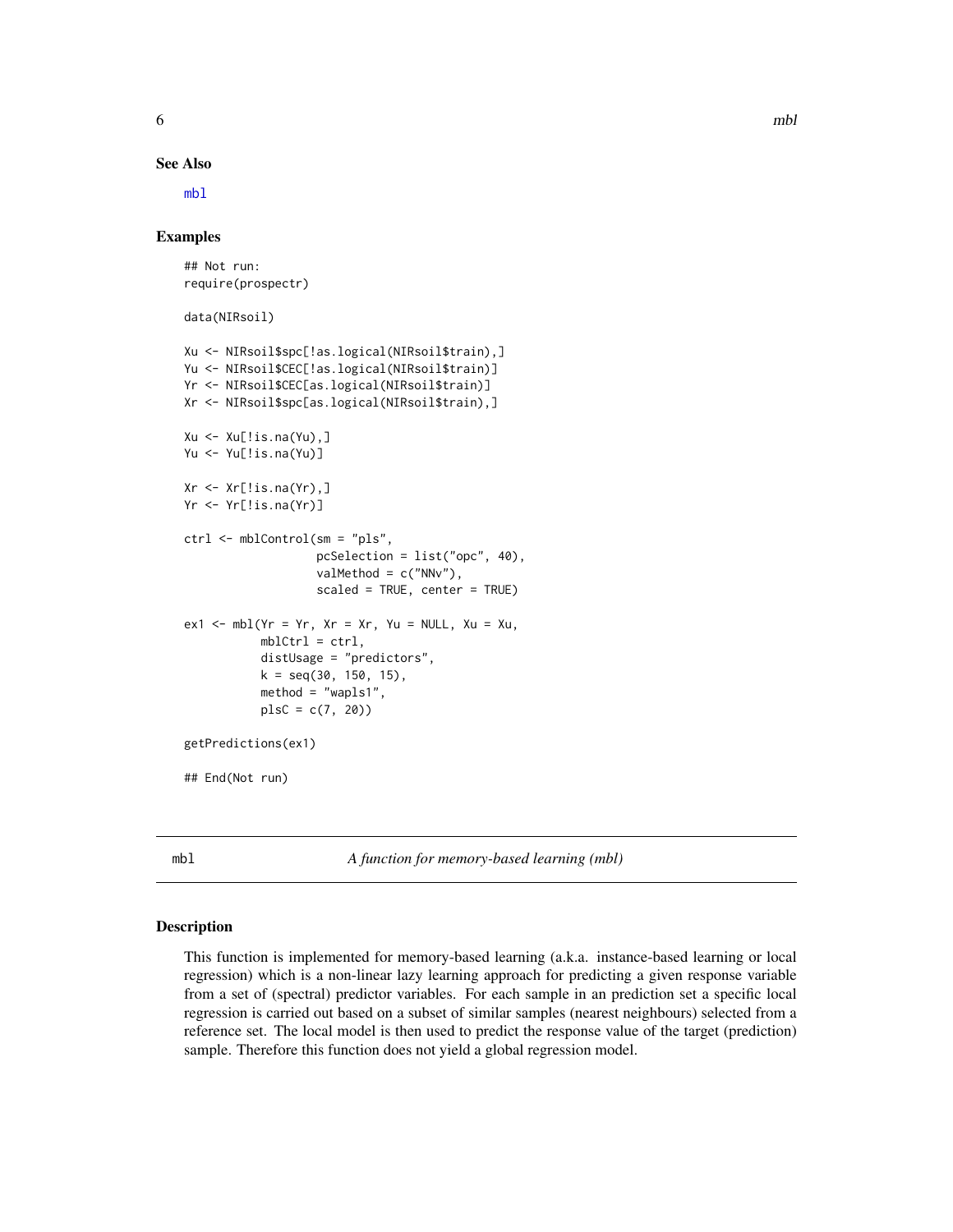<span id="page-6-0"></span> $mbl$  7

#### Usage

```
mbl(Yr, Xr, Yu = NULL, Xu,
    mblCtrl = mblControl(),
    dissimilarityM = NULL,dissUsage = "predictors",
    k, k.diss, k.range,
    method,
    pls.c,
    noise.v = 0.001,
    ...)
```
### Arguments

| Xr             | input matrix (or data. frame) of predictor variables of the reference data (ob-<br>servations in rows and variables in columns).                                                                                                                                                                                                                                                                                                                                                                                                                                                                                                                                                                                                                                                                                                                                                                                                                                                                       |
|----------------|--------------------------------------------------------------------------------------------------------------------------------------------------------------------------------------------------------------------------------------------------------------------------------------------------------------------------------------------------------------------------------------------------------------------------------------------------------------------------------------------------------------------------------------------------------------------------------------------------------------------------------------------------------------------------------------------------------------------------------------------------------------------------------------------------------------------------------------------------------------------------------------------------------------------------------------------------------------------------------------------------------|
| Yr             | a numeric vector containing the values of the response variable corresponding<br>to the reference data                                                                                                                                                                                                                                                                                                                                                                                                                                                                                                                                                                                                                                                                                                                                                                                                                                                                                                 |
| Xu             | input matrix (or data. frame) of predictor variables of the data to be predicted<br>(observations in rows and variables in columns).                                                                                                                                                                                                                                                                                                                                                                                                                                                                                                                                                                                                                                                                                                                                                                                                                                                                   |
| Yu             | an optional numeric vector containing the values of the response variable cor-<br>responding to the data to be predicted                                                                                                                                                                                                                                                                                                                                                                                                                                                                                                                                                                                                                                                                                                                                                                                                                                                                               |
| mblCtrl        | a list (created with the mblControl function) which contains some parameters<br>that control the some aspects of the mbl function. See the mblControl function<br>for more details.                                                                                                                                                                                                                                                                                                                                                                                                                                                                                                                                                                                                                                                                                                                                                                                                                    |
| dissimilarityM | (optional) a dissimilarity matrix. This argument can be used in case a user-<br>defined dissimilarity matrix is preferred over the automatic dissimilarity matrix<br>computation specified in the sm argument of the mblControl function. When<br>dissUsage = "predictors", dissimilarityM must be a square symmetric<br>dissimilarity matrix (derived from a matrix of the form rbind(Xr, Xu)) for<br>which the diagonal values are zeros (since the dissimilarity between an object<br>and itself must be 0). On the other hand if dissusage is set to either "weights"<br>or "none", dissimilarityM must be a matrix representing the dissimilarity of<br>each element in Xu to each element in Xr. The number of columns of the ob-<br>ject correspondent to dissimilarityM must be equal to the number of rows<br>in Xu and the number of rows equal to the number of rows in Xr. If both<br>dissimilarityM and sm are specified, only the dissimilarityM argument will<br>be taken into account. |
| dissUsage      | specifies how the dissimilarity information shall be used. The possible options<br>are: "predictors", "weights" and "none" (see details below). Default is "pre-<br>dictors".                                                                                                                                                                                                                                                                                                                                                                                                                                                                                                                                                                                                                                                                                                                                                                                                                          |
| k              | a numeric (integer) vector containing the sequence of k nearest neighbours<br>to be tested. Either k or k.diss must be specified. Numbers with decimal<br>values will be coerced to their next higher integer values. This vector will be<br>automatically sorted into ascending order.                                                                                                                                                                                                                                                                                                                                                                                                                                                                                                                                                                                                                                                                                                                |
| k.diss         | a vector containing the sequence of dissimilarity thresholds to be tested. When<br>the dissimilarity between a sample in Xr and a sample Xu is below the given                                                                                                                                                                                                                                                                                                                                                                                                                                                                                                                                                                                                                                                                                                                                                                                                                                         |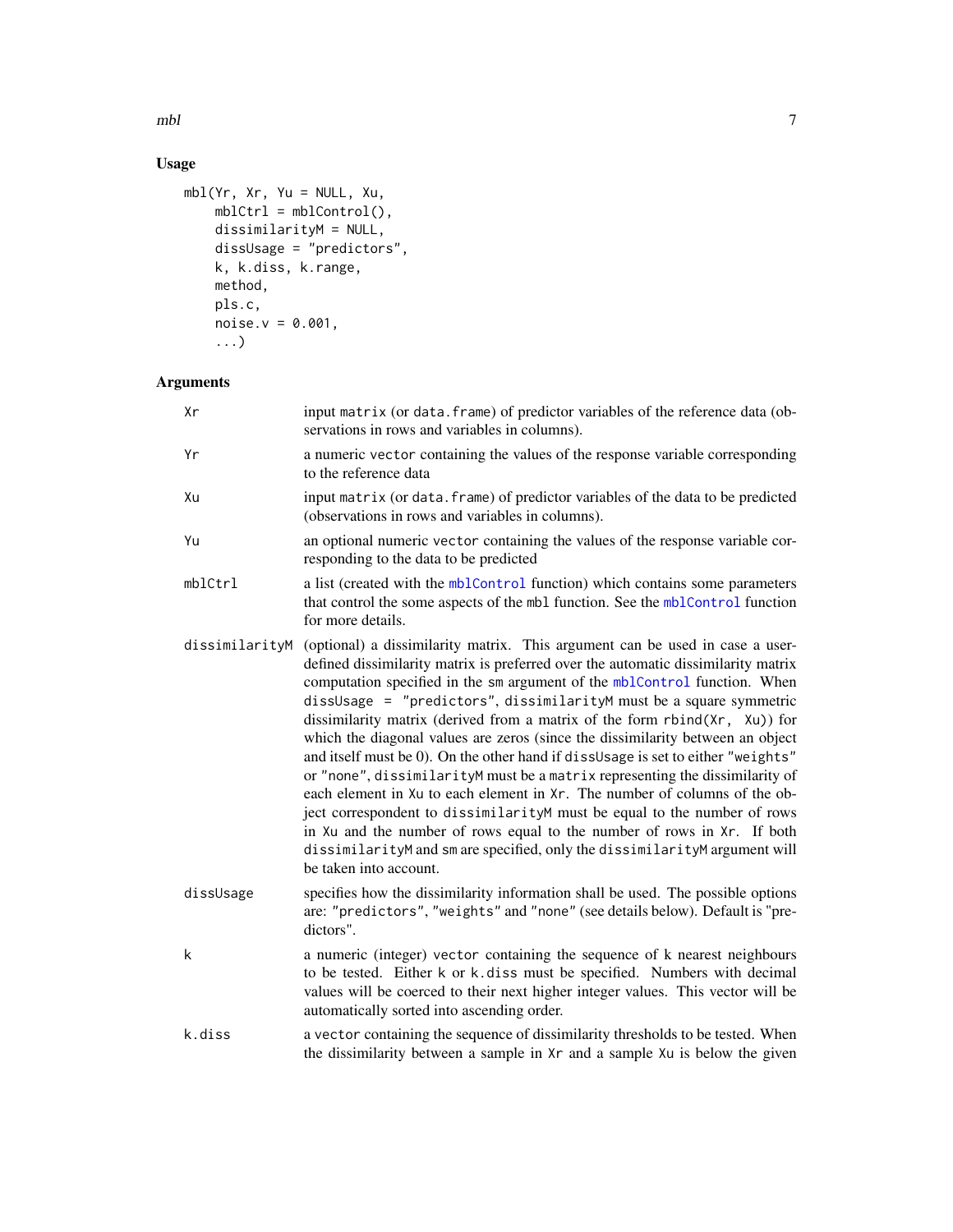<span id="page-7-0"></span>

|         | threshold, the sample in sample in Xr is treated as a neighbour of the sample<br>in Xu, otherwise it is ignored. These thresholds depend on the corresponding<br>dissimilarity measure specified in sm. Either k or k. diss must be specified.                                                                                                                                                                                                        |
|---------|-------------------------------------------------------------------------------------------------------------------------------------------------------------------------------------------------------------------------------------------------------------------------------------------------------------------------------------------------------------------------------------------------------------------------------------------------------|
| k.range | a vector of length 2 which specifies the minimum (first value) and the maximum<br>(second value) number of neighbours allowed when the k.diss argument is<br>used.                                                                                                                                                                                                                                                                                    |
| method  | a character indicating the method to be used at each local multivariate regression.<br>Options are: "pls", "wapls1", "wapls2" and "gpr" (see details below).                                                                                                                                                                                                                                                                                          |
| pls.c   | the number of pls components to be used in the regressions if one of the follow-<br>ing methods is used: "pls", "wapls1" or "wapls2". When "pls" is used, this<br>argument must be a single numerical value. When either "wap1s1" or "wap1s2"<br>are used this argument must be a vector of length 2 indicating the minimum (first<br>value) and the maximum (second value) number of pls components used for the<br>regressions (see details below). |
| noise.v | a value indicating the variance of the noise for Gaussian process regression.<br>Default is 0.001.                                                                                                                                                                                                                                                                                                                                                    |
| .       | additional arguments to be passed to other functions.                                                                                                                                                                                                                                                                                                                                                                                                 |

#### Details

dissUsage is used to specifiy wheter or not and how to use dissimilarity information for local regressions. When dissUsage = "predictors" the local (square symmetric) dissimilarity matrix corresponding the selected neighbourhood is used as source of additional predictors (i.e the columns of this local matrix are treated as predictor variables). In some cases this may result in an improvement of the prediction performance (Ramirez-Lopez et al., 2013a). If dissUsage = "weights", the neighbours of the query point  $(xu_i)$  are weighted according to their dissimilarity (e.g. distance) to  $xu_j$  prior carrying out each local regression. The following tricubic function (Cleveland and Delvin, 1988; Naes et al., 1990) is used for computing the final weights based on the measured dissimilarities:

$$
W_j = (1 - v^3)^3
$$

where if  $xr_i \in$  neighbours of  $xu_i$ :

$$
v_j(xu_j) = d(xr_i, xu_j)
$$

otherwise:

$$
v_j(xu_j) = 0
$$

In the above formulas  $d(xr_i, xu_j)$  represents the dissimilarity between the query point and each object in  $Xr$ . When dissUsage = "none" is chosen the dissimilarity information is not used. The possible options for performing regressions at each local segment implemented in the mbl function are described as follows:

• Partial least squares ("pls"): It uses the 'oscorespls' algorithm (equivalent to the non-linear iterative partial least sqaures algorithm) option implemented in the [plsr](#page-0-0) function of the pls package. The only parameter which needs to be optimized is the number of pls components. This can be done by cross-validation at each local segment.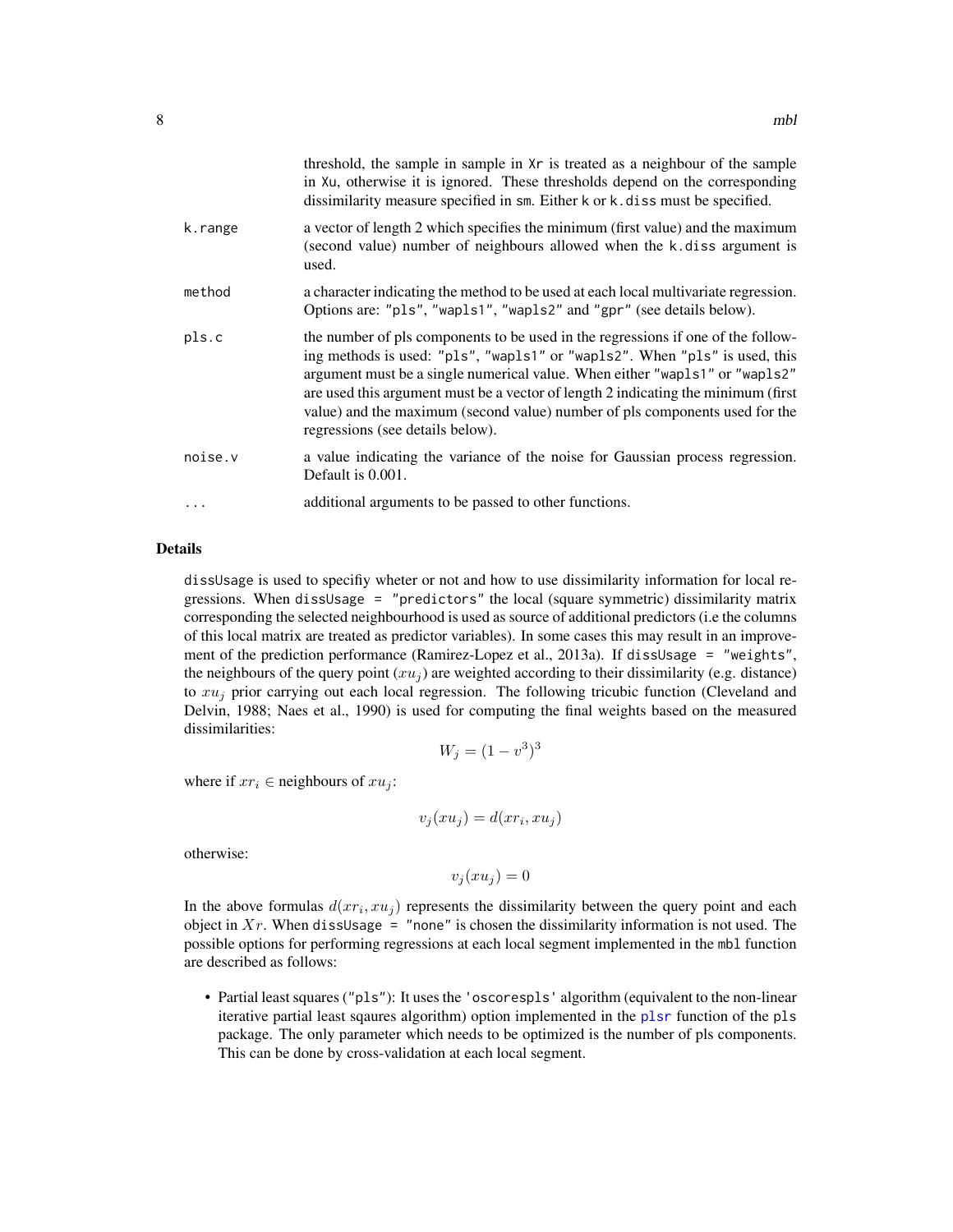• Weighted average pls 1 ("wapls1"): It uses multiple models generated by multiple pls components (i.e. between a minimum and a maximum number of pls components). At each local partition the final predicted value is a weighted average of all the predicted values generated by the multiple pls models. The weight for each component is calculated as follows:

$$
w_j = \frac{1}{s_{1:j} \times g_j}
$$

where  $s_{1:j}$  is the root mean square of the spectral residuals of the unknown (or target) sample when a total of j pls components are used and  $q_i$  is the root mean square of the regression coefficients corresponding to the *j*th pls component (see Shenk et al., 1997 and Zhang et al., 2004 for more details). "wapls1" is not compatible with valMethod = "loc\_crossval" since the weights are computed based on the sample to be predicted at each local iteration.

• Weighted average pls 2 ("wapls2"): It uses multiple models generated by multiple pls components (i.e. between a minimum and a maximum number of pls components). At each local partition the final predicted value is a weighted average of all the predicted values generated by the multiple pls models. The weights are calculated according to the root mean square error (RMSE) of internal cross-validations calculated for each pls component as described in Zhang et al. (2004). The equation for computing the weights is as follows:

$$
w_j = \frac{1}{RMSE_j}
$$

where  $j$  is the *j*th pls component.

• Gaussian process with dot product covariance ("gpr"): Gaussian process regression is a probabilistic and non-parametric Bayesian approach. It is commonly described as a collection of random variables which have a joint Gaussian distribution and it is characterized by both a mean and a covariance function (Williams and Rasmussen, 1996). The covariance function used in the implemented method is the dot product, which inplies that there are no parameters to be optimized for the computation of the covariance. Here, the process for predicting the response variable of a new sample  $(y_{new})$  from its predictor variables  $(x_{new})$  is carried out first by computing a prediction vector  $(A)$ . It is derived from a set of reference spectra  $(X)$ and their respective response vector  $(Y)$  as follows:

$$
A = (XX^{\mathsf{T}} + \sigma^2 I)^{-1} Y
$$

where  $\sigma^2$  denotes the variance of the noise and I the identity matrix (with dimensions equal to the number of observations in X). The prediction of  $y_{new}$  is then carried out by:

$$
y_{new} = (x_{new} x_{new}^{\mathbf{T}}) A
$$

The loop used to iterate over the Xu samples in mbl uses the %dopar% operator of the [foreach](#page-0-0) package, which can be used to parallelize this internal loop. The last example given in the [mbl](#page-5-1) function ilustrates how to parallelize the [mbl](#page-5-1) function.

#### Value

a list of class mbl with the following components (sorted by either k or k.diss according to the case):

• call the call used.

<span id="page-8-0"></span> $mbl$  9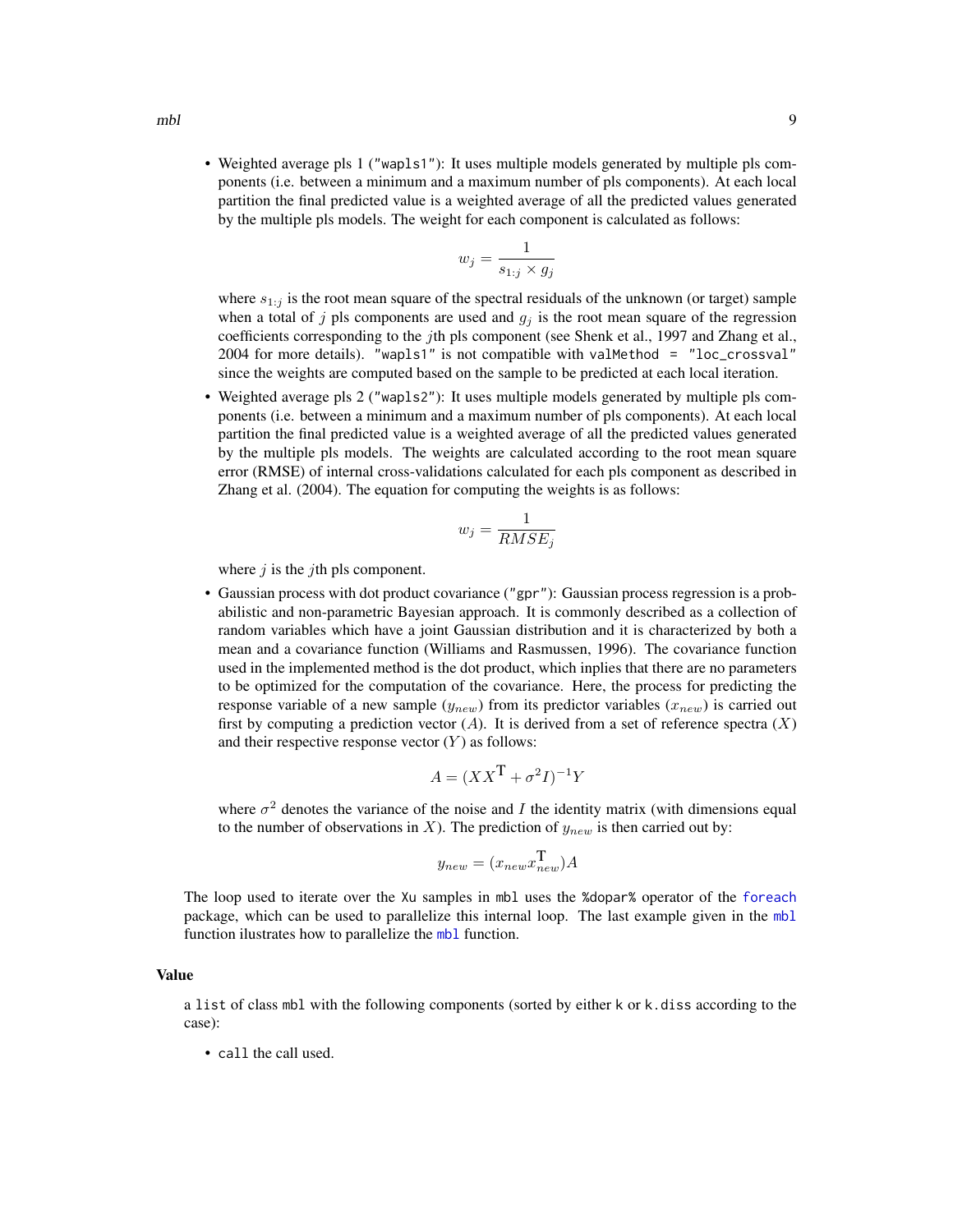- <span id="page-9-0"></span>• cntrlParam the list with the control parameters used. If one or more control parameters were reset automatically, then a list containing a list with the initial control parameters specified and a list with the parameters which were finally used.
- dissimilarities a list with the method used to obtain the dissimilarity matrices and the dissimilarity matrices corresponding to  $D(Xr, Xu)$  and  $D(Xr, Xr)$  if dissusage = "predictors". This object is returned only if the returnDiss argument in the mblCtrl list was set to TRUE in the the call used.
- totalSamplesPredicted the total number of samples predicted.
- pcAnalysis a list containing the results of the principal component analysis. The first two objects (scores\_Xr and scores\_Xu) are the scores of the Xr and Xu matrices. It also contains the number of principal components used (n.componentsUsed) and another object which is a vector containing the standardized Mahalanobis dissimilarities (also called GH, Global H distance) between each sample in Xu and the centre of Xr.
- components a list containing either the number of principal components or partial least squares components used for the computation of the orthogonal dissimilarities. This object is only returned if the dissimilarity meausre specified in mblCtrl is any of the following options: 'pc', 'loc.pc', "pls", 'loc.pls'. If any of the local orthogonal dissimilarities was used ('loc.pc' or "pls") a data.frame is also returned in his list. This object is equivalent to the loc.n.components object returned by the [orthoDiss](#page-23-1) function. It specifies the number of local components (either principal components or partial least squares components) used for computing the dissimilarity between each query sample and its neighbour samples, as returned by the [orthoDiss](#page-23-1) function.
- nnValStats a data frame containing the statistics of the nearest neighbour cross-validation for each either k or k.diss depending on the arguments specified in the call. It is returned only if 'NNv' or 'both' were selected as validation method
- localCrossValStats a data frame containing the statistics of the local leave-group-out cross validation for each either k or k.diss depending on the arguments specified in the call. It is returned only if 'local\_crossval' or 'both' were selected as validation method
- YuPredictionStats a data frame containing the statistics of the cross-validation of the prediction of Yu for each either k or k.diss depending on the arguments specified in the call. It is returned only if Yu was provided.
- results a list of data frames which contains the results of the predictions for each either k or k.diss.

#### Author(s)

Leonardo Ramirez-Lopez and Antoine Stevens

#### References

Cleveland, W. S., and Devlin, S. J. 1988. Locally weighted regression: an approach to regression analysis by local fitting. Journal of the American Statistical Association, 83, 596-610.

Fernandez Pierna, J.A., Dardenne, P. 2008. Soil parameter quantification by NIRS as a Chemometric challenge at "Chimiomitrie 2006". Chemometrics and Intelligent Laboratory Systems 91, 94-98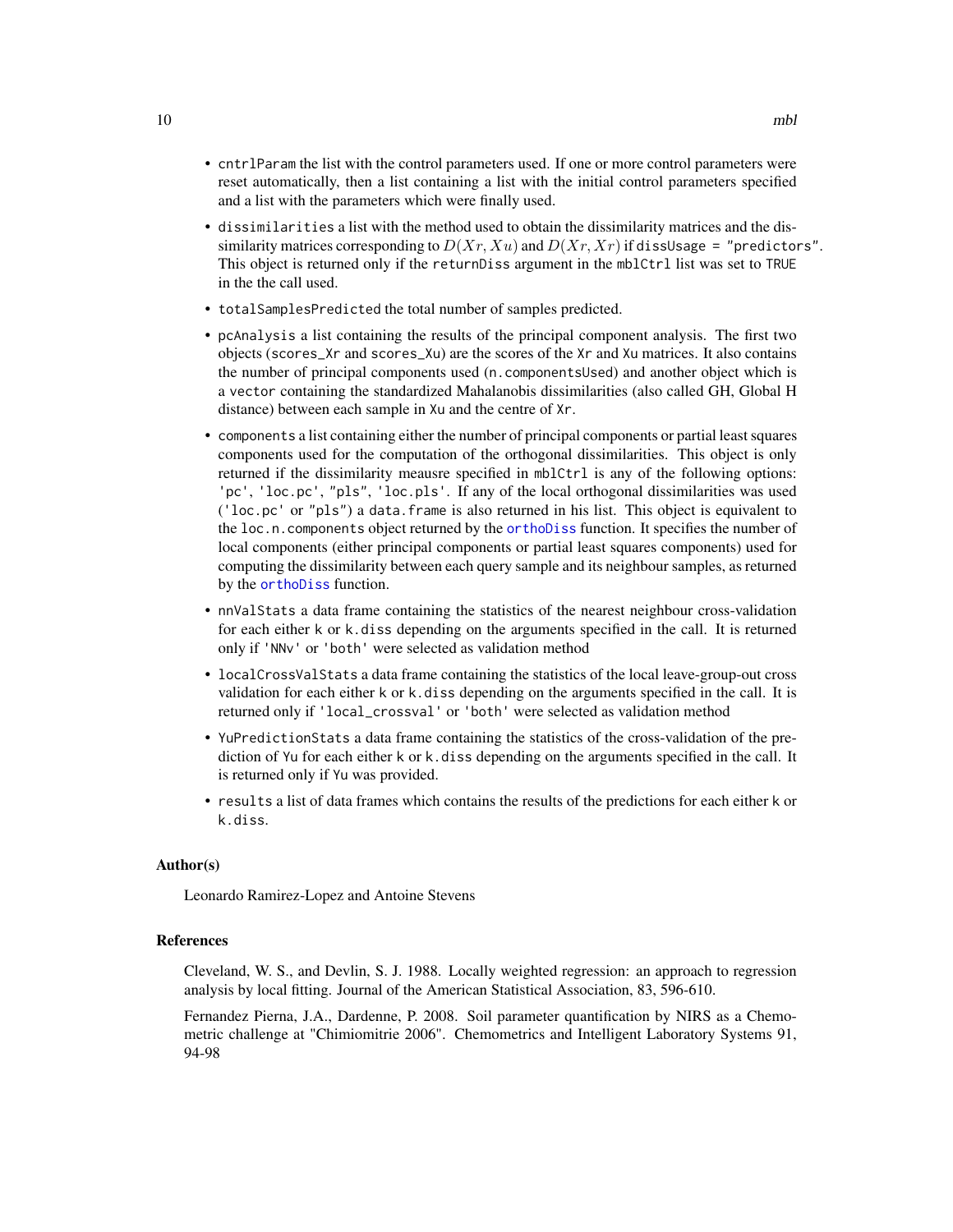<span id="page-10-0"></span> $mbl$  11

Naes, T., Isaksson, T., Kowalski, B. 1990. Locally weighted regression and scatter correction for near-infrared reflectance data. Analytical Chemistry 62, 664-673.

Ramirez-Lopez, L., Behrens, T., Schmidt, K., Stevens, A., Dematte, J.A.M., Scholten, T. 2013a. The spectrum-based learner: A new local approach for modeling soil vis-NIR spectra of complex datasets. Geoderma 195-196, 268-279.

Ramirez-Lopez, L., Behrens, T., Schmidt, K., Viscarra Rossel, R., Dematte, J. A. M., Scholten, T. 2013b. Distance and similarity-search metrics for use with soil vis-NIR spectra. Geoderma 199, 43-53.

Rasmussen, C.E., Williams, C.K. Gaussian Processes for Machine Learning. Massachusetts Institute of Technology: MIT-Press, 2006.

Shenk, J., Westerhaus, M., and Berzaghi, P. 1997. Investigation of a LOCAL calibration procedure for near infrared instruments. Journal of Near Infrared Spectroscopy, 5, 223-232.

Zhang, M.H., Xu, Q.S., Massart, D.L. 2004. Averaged and weighted average partial least squares. Analytica Chimica Acta 504, 279-289.

#### See Also

[fDiss](#page-2-1), [corDiss](#page-1-1), [sid](#page-36-1), [orthoDiss](#page-23-1), [neigCleaning](#page-18-1)

#### Examples

## Not run: require(prospectr)

data(NIRsoil)

```
# Filter the data using the Savitzky and Golay smoothing filter with
# a window size of 11 spectral variables and a polynomial order of 3
# (no differentiation).
sg \le savitzkyGolay(NIRsoil$spc, p = 3, w = 11, m = 0)
```

```
# Replace the original spectra with the filtered ones
NIRsoil$spc <- sg
```

```
Xu <- NIRsoil$spc[!as.logical(NIRsoil$train),]
Yu <- NIRsoil$CEC[!as.logical(NIRsoil$train)]
```

```
Yr <- NIRsoil$CEC[as.logical(NIRsoil$train)]
Xr <- NIRsoil$spc[as.logical(NIRsoil$train),]
Xu \leftarrow Xu[!is.na(Yu),]
```

```
Xr \leftarrow Xr[!is.na(Yr),]
```

```
Yu <- Yu[!is.na(Yu)]
Yr <- Yr[!is.na(Yr)]
```

```
# Example 1
# A mbl approach (the spectrum-based learner) as implemented
# in Ramirez-Lopez et al. (2013)
# Example 1.1
```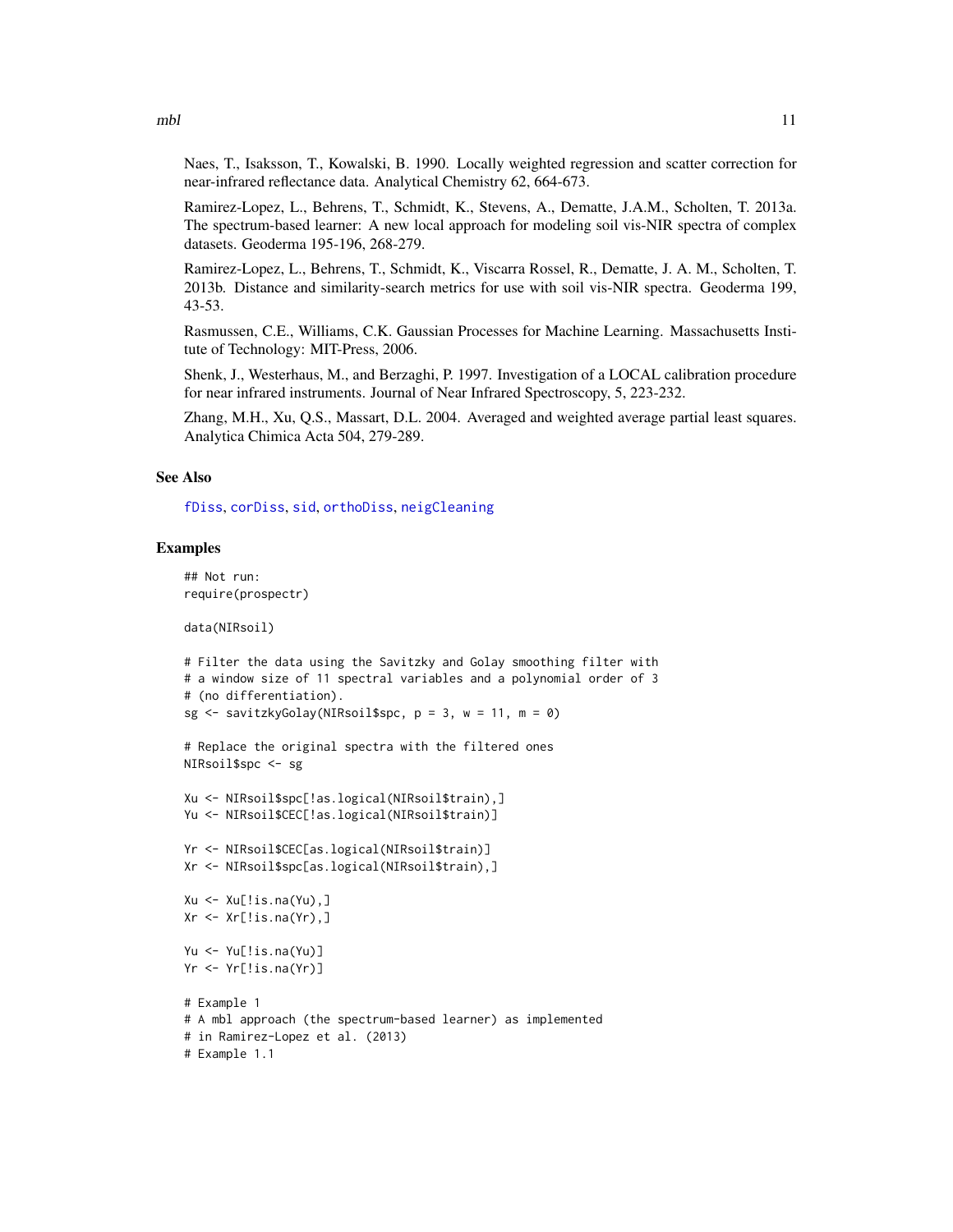```
# An exmaple where Yu is supposed to be unknown, but the Xu
# (spectral variables) are known
ctrl1 <- mblControl(sm = "pc", pcSelection = list("opc", 40),
                    valMethod = "NNv",
                    scaled = TRUE, center = TRUE)
sbl.u <- mbl(Yr = Yr, Xr = Xr, Yu = NULL, Xu = Xu,mblCtrl = ctrl1,
             dissUsage = "predictors",
             k = seq(40, 150, by = 10),
             method = "gpr")
sbl.u
# Example 1.2
# If Yu is actually known...
sbl.u2 <- mbl(Yr = Yr, Xr = Xr, Yu = Yu, Xu = Xu,mblCtrl = ctrl1,
              dissUsage = "predictors",
              k = seq(40, 150, by = 10),
              method = "gpr")sbl.u2
# Example 1.3
# A variation of the spectrum-based learner implemented in
# Ramirez-Lopez et al. (2013)where the dissimilarity matrices are
# recomputed based on partial least squares scores
ctrl_1.3 <- mblControl(sm = "pls", pcSelection = list("opc", 40),
                       valMethod = "NNv",
                       scaled = TRUE, center = TRUE)
sb1_1.3 \leq mb1(Yr = Yr, Xr = Xr, Yu = Yu, Xu = Xu,mblCtrl = \text{ctrl}.3,dissUsage = "predictors",
               k = seq(40, 150, by = 10),
               method = "gpr",valMethod = "NNv")
sbl_1.3
# Example 2
# A mbl approach similar to the ones implemented in
# Ramirez-Lopez et al. (2013)
# and Fernandez Pierna and Dardenne (2008)
ctrl.mbl <- mblControl(sm = "cor",
                       pcSelection = list("cumvar", 0.999),
                       valMethod = "NNv",
                       scaled = TRUE, center = TRUE)
local.mbl \leftarrow mbl(Yr = Yr, Xr = Xr, Yu = Yu, Xu = Xu,mblCtrl = ctrl.mbl,dissUsage = "none",
                 k = seq(40, 150, by = 10),
                 pls.c = c(7, 20),
```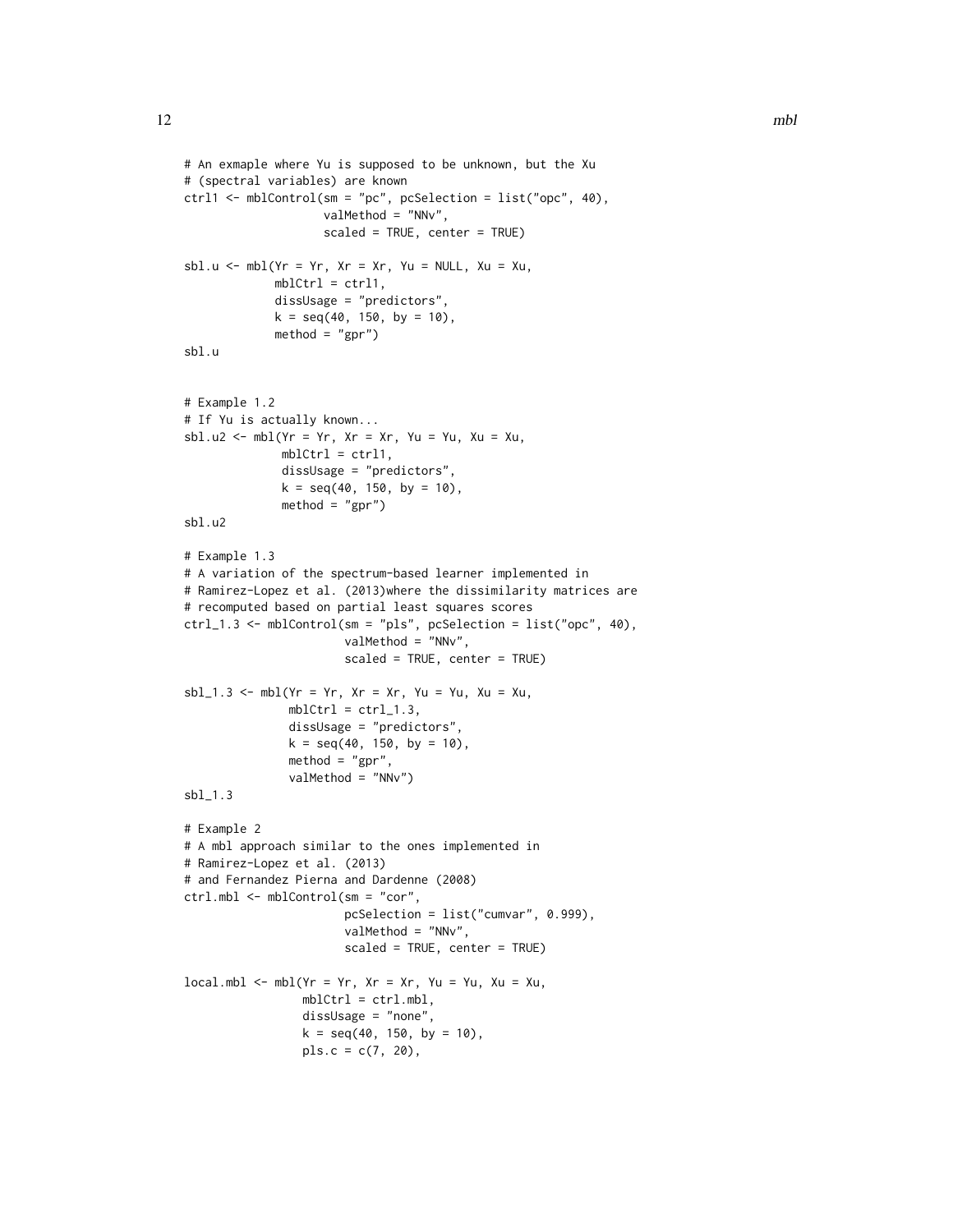```
method = "wapls1",
                 valMethod = "NNv")
local.mbl
# Example 3
# A WA-LOCAL approach as implemented in Zhang et al. (2004)
ctrl.wa <- mblControl(sm = "cor",
                      pcSelection = list("cumvar", 0.999),
                      valMethod = c("NNv", "loc_crossval"),
                      resampling = 10, p = 0.75,
                      scaled = TRUE, center = TRUE)
wa.local <- mbl(Yr = Yr, Xr = Xr, Yu = Yu, Xu = Xu,
                mblCtrl = ctrl.wa,dissUsage = "none",
                k = seq(40, 150, by = 10),
                pls.c = c(7, 20),
                method = "wapls2")
wa.local
# Example 4
# Using the function with user-defined dissimilarities
# Examples 4.1 - 4.2: Compute a square symetric matrix of
# dissimilarities between
# all the elements in Xr and Xu (dissimilarities will be used as
# additional predictor variables later in the mbl function)
# Examples 4.3 - 4.4: Derive a dissimilarity value of each element
# in Xu to each element in Xr (in this case dissimilarities will
# not be used as additional predictor variables later in the
# mbl function)
# Example 4.1
# the manhattan distance
manhattanD <- dist(rbind(Xr, Xu), method = "manhattan")
manhattanD <- as.matrix(manhattanD)
ctrl.udd <- mblControl(sm = "none",
                       pcSelection = list("cumvar", 0.999),
                       valMethod = c("NNv", "loc_crossval"),
                       resampling = 10, p = 0.75,
                       scaled = TRUE, center = TRUE)
mbl.udd1 <- mbl(Yr = Yr, Xr = Xr, Yu = Yu, Xu = Xu,
                mblCtrl = ctrl.udd,
                dissimilarityM = manhattanD,
                dissUsage = "predictors",
                k = seq(40, 150, by = 10),
                method = "gpr")mbl.udd1
#Example 4.2
# first derivative spectra
der.sp \leq t(diff(t(rbind(Xr, Xu)), lag = 1, differences = 1))
```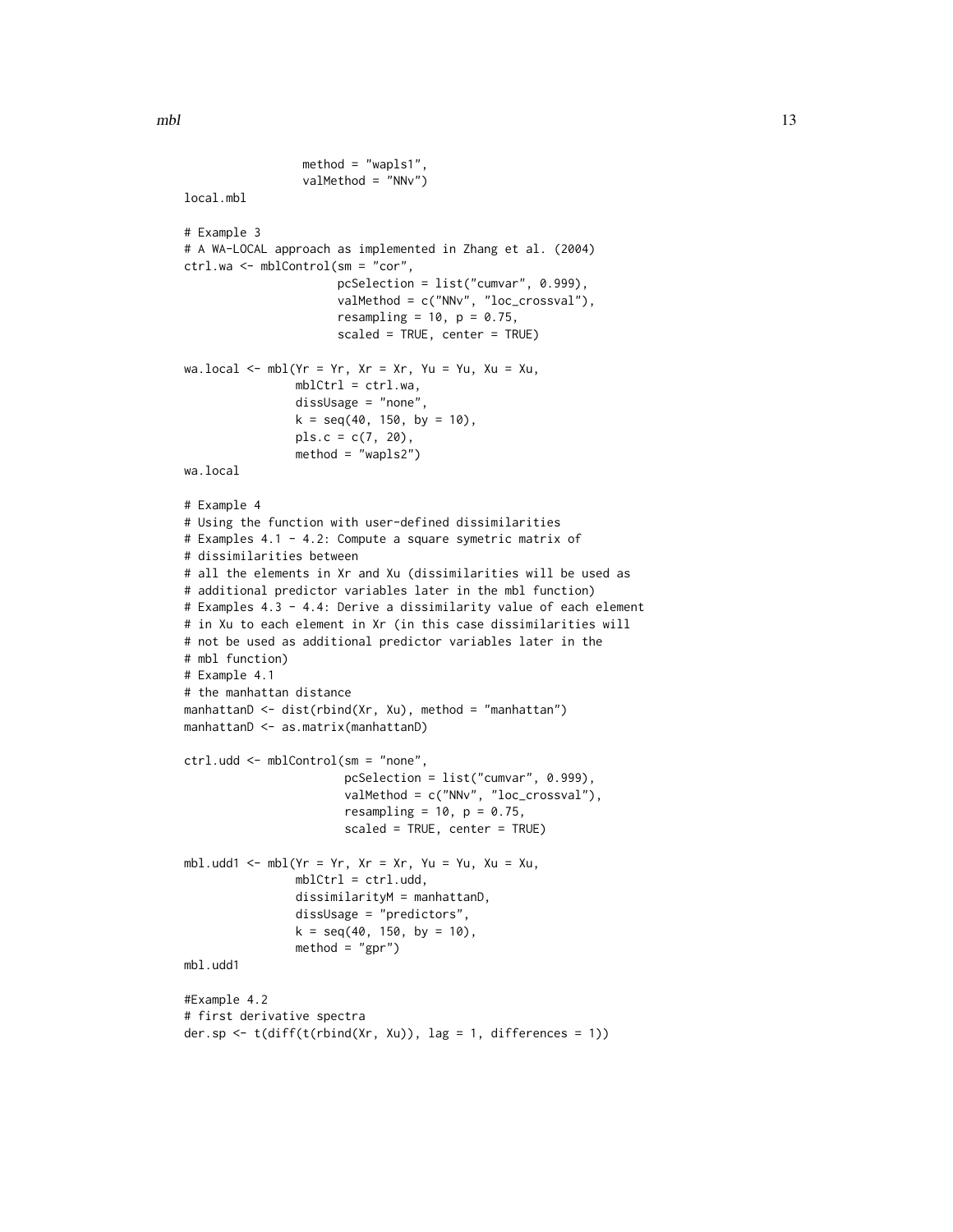```
# The euclidean dissimilarity on the derivative spectra
# (a.k.a spectral dissimilarity)
spc.dist <- fDiss(Xr = der.sp, method = "euclid",
                  center = FALSE, scale = FALSE)
mbl.udd2 <- mbl(Yr = Yr, Xr = Xr, Yu = Yu, Xu = Xu,
                mblCtrl = ctrl.udd,
                dissimilarityM = spc.dist,
                dissUsage = "predictors",
                k = seq(40, 150, by = 10),
                method = "gpr")
#Example 4.3
# first derivative spectra
der.Xr <- t(diff(t(Xr), lag = 1, differences = 1))
der.Xu <- t(diff(t(Xu), lag = 1, differences = 1))
# the sid on the derivative spectra
der.sid <- sid(Xr = der.Xr, X2 = der.Xu, mode = "density",
               center = TRUE, scaled = TRUE)
der.sid <- der.sid$sid
mbl.udd3 <- mbl(Yr = Yr, Xr = Xr, Yu = Yu, Xu = Xu,
                mblCtrl = ctrl.udd,
                dissimilarityM = der.sid,
                dissUsage = "none",
                k = seq(40, 150, by = 10),
                method = "gpr")mbl.udd3
# Example 5
# For running the sbl function in parallel
n.cores <- 2 # two cores
# Set the number of cores according to the OS
if (.Platform[["OS.type"]] == "windows") {
  library(doParallel)
 cl <- makeCluster(n.cores)
  registerDoParallel(cl)
}else{
  library(doSNOW)
  cluster <- makeCluster(n.cores, type = "SOCK")
  registerDoSNOW(cluster)
  ncores <- getDoParWorkers()
}
ctrl <- mblControl(sm = "pc", pcSelection = list("opc", 40),
                   valMethod = "NNv",
                   scaled = TRUE, center = TRUE)
mbl.p <- mbl(Yr = Yr, Xr = Xr, Yu = Yu, Xu = Xu,
             mblCtrl = ctrl,
             dissUsage = "none",
             k = seq(40, 150, by = 10),
```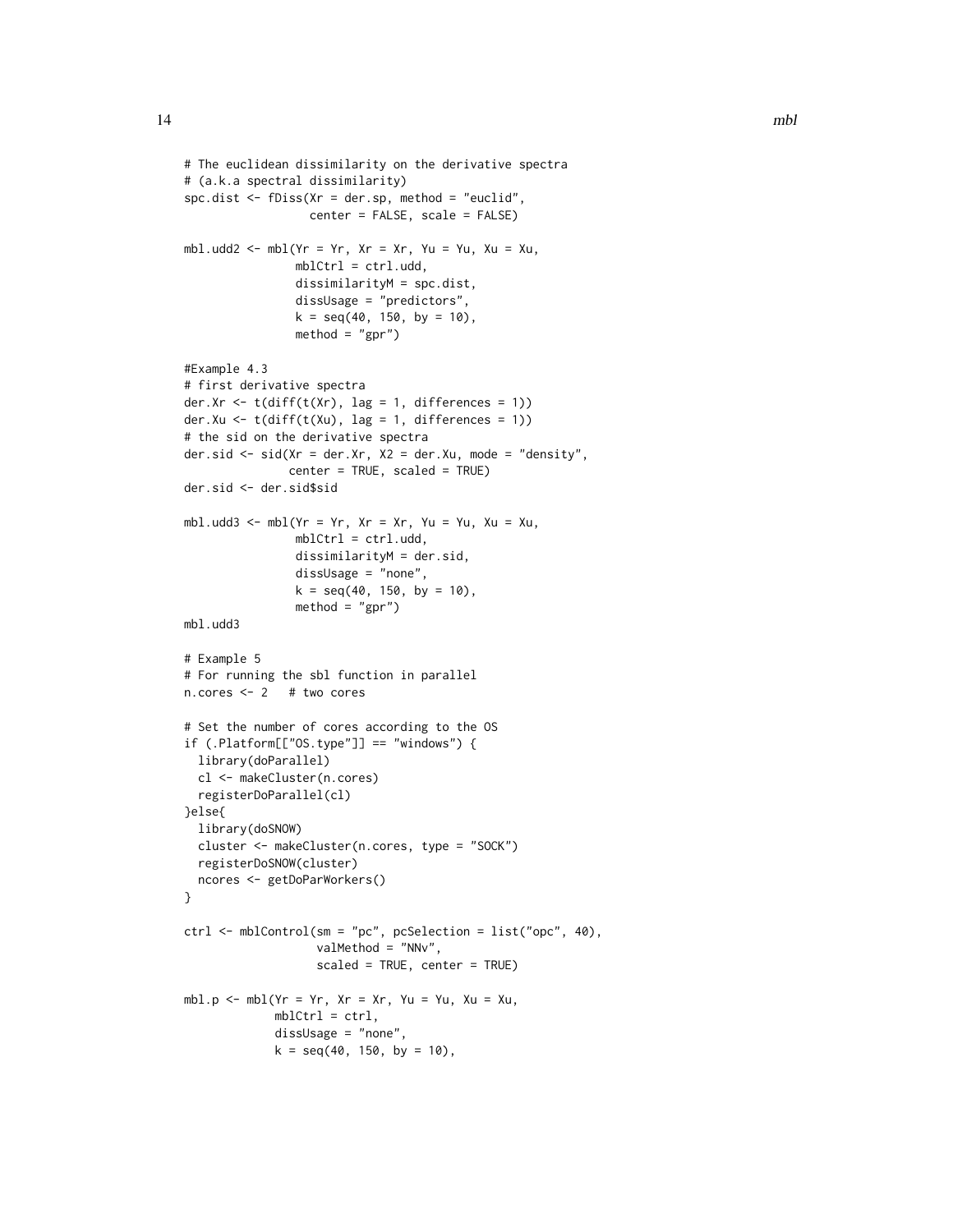#### <span id="page-14-0"></span>mblControl 15

```
method = "gpr")registerDoSEQ()
try(stopCluster(cl))
mbl.p
## End(Not run)
```
<span id="page-14-1"></span>

mblControl *A function that controls some aspects of the memory-based learning process in the* mbl *function*

#### **Description**

This function is used to specify various aspects in the memory-based learning process in the mbl function

#### Usage

```
mblControl(sm = "pc",
           pcSelection = list("opc", 40),
           pcMethod = "svd",
           ws = if(sm == "moveor") 41,
           k0,
           returnDiss = FALSE,
           center = TRUE,scaled = TRUE,
           valMethod = c("NNv", "loc_crossval"),
           resampling = 10,
           p = 0.75,
           range.pred.lim = TRUE,
           progress = TRUE,
           cores = 1)
```
#### Arguments

sm a character string indicating the spectral dissimilarity metric to be used in the selection of the nearest neighbours of each observation for which a prediction is required (see [mbl](#page-5-1)). Options are:

- "euclid": Euclidean dissimilarity.
- "cosine": Cosine dissimilarity.
- "sidF": Spectral information divergence computed on the spectral variables.
- "sidD": Spectral information divergence computed on the density distributions of the spectra.
- "cor": Correlation dissimilarity.
- "movcor": Moving window correlation dissimilarity.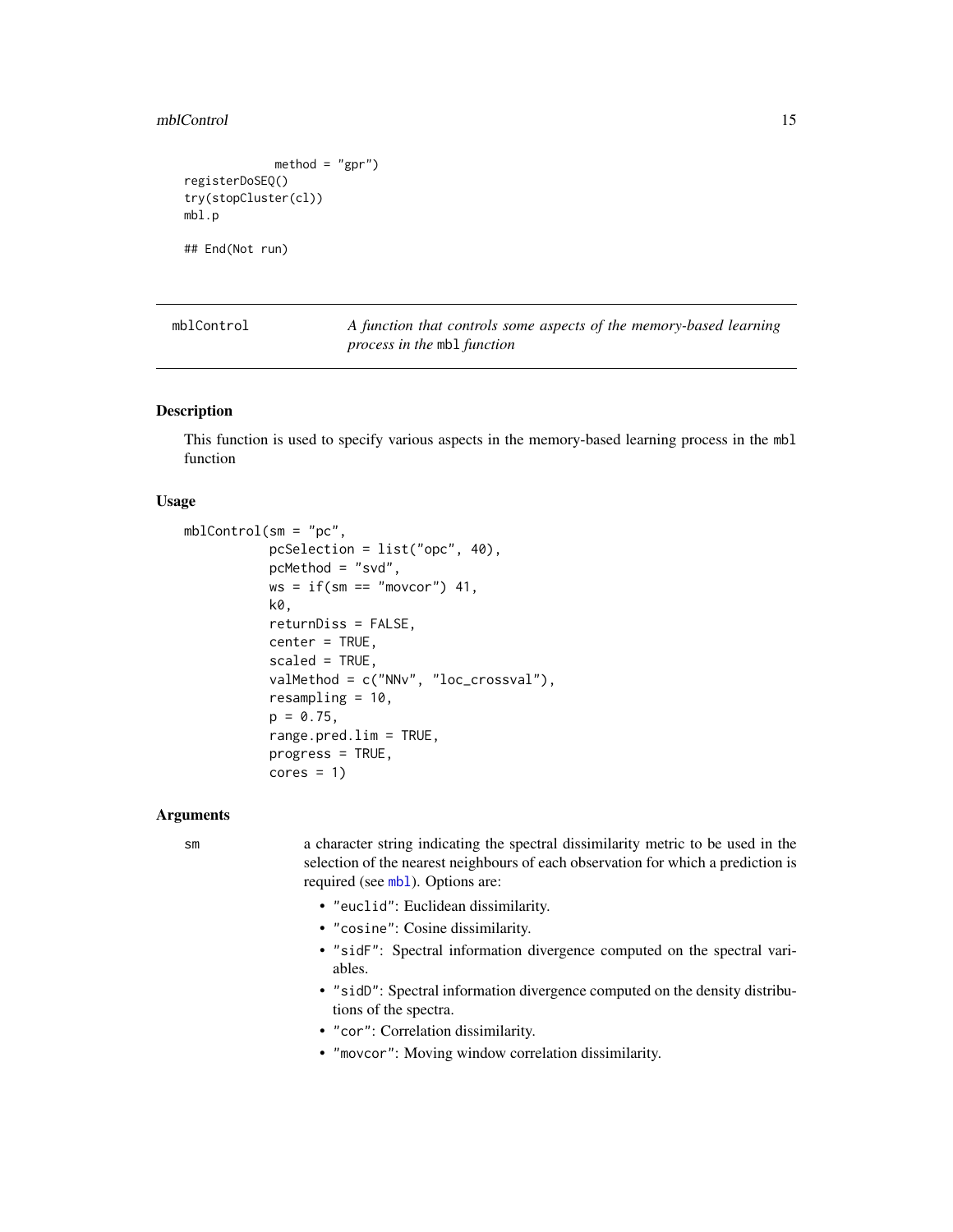- <span id="page-15-0"></span>• "pc": Principal components dissimilarity: Mahalanobis dissimilarity computed on the principal components space.
- "loc.pc": Dissimilarity estimation based on local principal components.
- "pls": Partial least squares dissimilarity: Mahalanobis dissimilarity computed on the partial least squares space.
- "loc.pls" Dissimilarity estimation based on local partial least squares.

The "pc" spectral dissimilarity metric is the default. If the "sidD" is chosen, the default parameters of the sid function are used however they cab be modified by specifying them as additional arguments in the [mbl](#page-5-1) function. This argument can also be set to NULL, in such a case, a dissimilarity matrix must be specified in the dissimilarityM argument of the [mbl](#page-5-1) function.

pcSelection a list which specifies the method to be used for identifying the number of principal components to be retained for computing the Mahalanobis dissimilarity of each sample in  $\text{sm} = "Xu"$  to the centre of  $\text{sm} = "Xr".$  It also specifies the number of components in any of the following cases: sm = "pc", sm = "loc.pc", sm = "pls" and sm = "loc.pls". This list must contain two objects in the following order:

- method:the method for selecting the number of components. Possible options are: "opc" (optimized pc selection based on Ramirez-Lopez et al. (2013a, 2013b). See the [orthoProjection](#page-26-1) function for more details; "cumvar" (for selecting the number of principal components based on a given cumulative amount of explained variance); "var" (for selecting the number of principal components based on a given amount of explained variance); and "manual" (for specifying manually the desired number of principal components)
- value:a numerical value that complements the selected method. If "opc" is chosen, it must be a value indicating the maximal number of principal components to be tested (see Ramirez-Lopez et al., 2013a, 2013b). If "cumvar" is chosen, it must be a value (higher than 0 and lower than 1) indicating the maximum amount of cumulative variance that the retained components should explain. If "var" is chosen, it must be a value (higher than 0 and lower than 1) indicating that components that explain (individually) a variance lower than this threshold must be excluded. If "manual" is chosen, it must be a value specifying the desired number of principal components to retain.

The default method for the pcSelection argument is "opc" and the maximal number of principal components to be tested is set to 40. Optionally, the pcSelection argument admits "opc" or "cumvar" or "var" or "manual" as a single character string. In such a case the default for "value" when either "opc" or "manual" are used is 40. When "cumvar" is used the default "value" is set to 0.99 and when "var" is used the default "value" is set to 0.01.

pcMethod a character string indicating the principal component analysis algorithm to be used. Options are: "svd" (default) and "nipals". See [orthoDiss](#page-23-1).

ws an odd integer value which specifies the window size when the moving window correlation dissimilarity is used (i.e sm = "movcor"). The default is 41.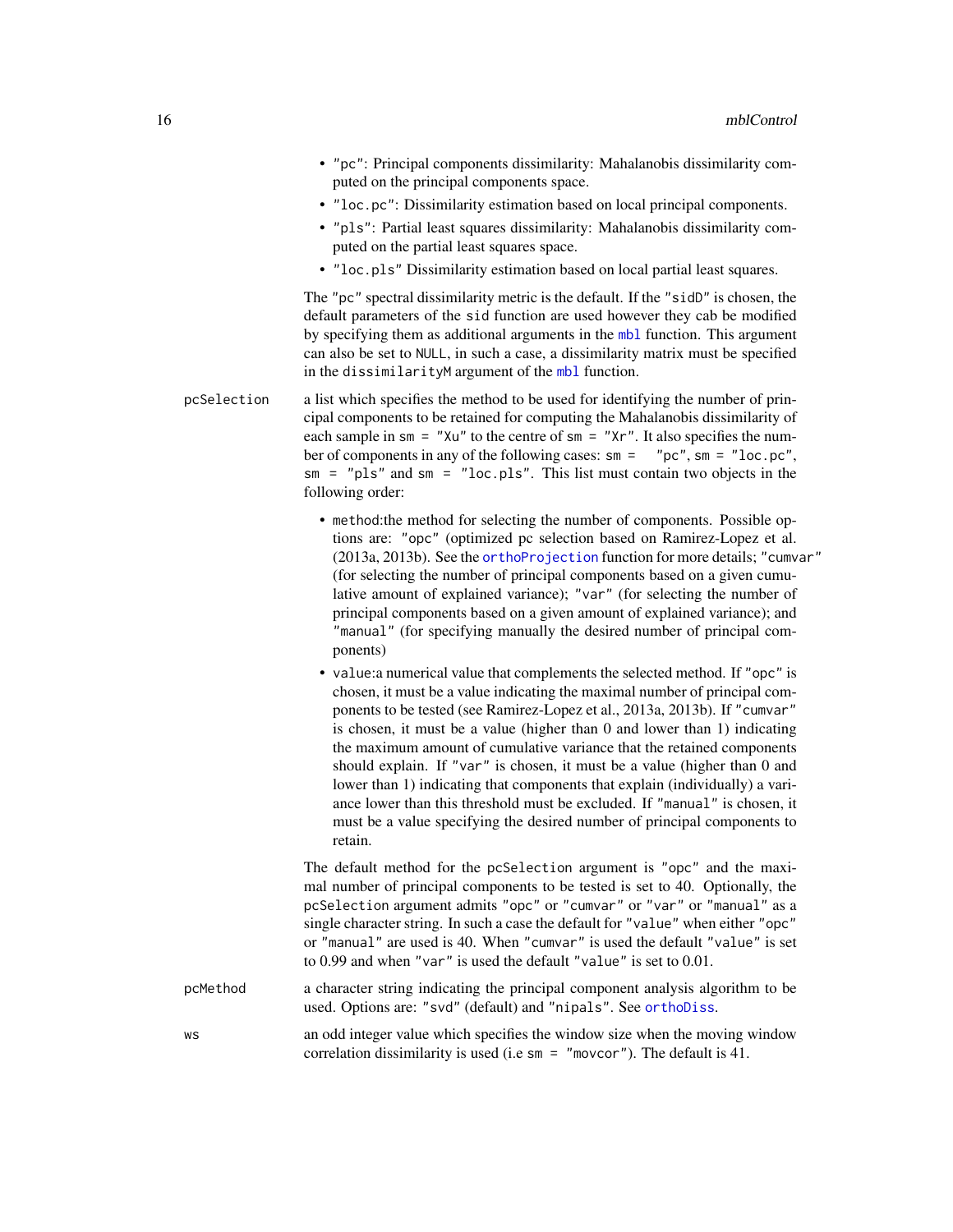| k0             | if any of the local dissimilarity methods is used (i.e. either $sm = "loc.pc"$<br>"loc.pls") a numeric integer value. This argument controls the<br>or $sm =$<br>number of initial neighbours $(k0)$ to retain in order to compute the local principal<br>components (at each neighbourhood). |
|----------------|-----------------------------------------------------------------------------------------------------------------------------------------------------------------------------------------------------------------------------------------------------------------------------------------------|
| returnDiss     | a logical indicating if the dissimilarity matrices must be returned.                                                                                                                                                                                                                          |
| center         | a logical indicating whether or not the predictor variables must be centered at<br>each local segment (before regression).                                                                                                                                                                    |
| scaled         | a logical indicating whether or not the predictor variables must be scaled at each<br>local segment (before regression).                                                                                                                                                                      |
| valMethod      | a character vector which indicates the (internal) validation method(s) to be used<br>for assessing the global performance of the local models. Possible options are:<br>"NNv" and "loc_crossval". For no validation "none" is used (see details be-<br>low).                                  |
| resampling     | a value indicating the number of resampling iterations at each local segment<br>when "loc_crossval" is selected in the valMethod argument. Default is 10.                                                                                                                                     |
| p              | a value indicating the percentage of samples to be retained in each resampling it-<br>eration at each local segment when "loc_crossval" is selected in the valMethod<br>argument. Default is $0.75$ (i.e. $75$ "%")                                                                           |
| range.pred.lim | a logical value. It indicates whether the prediction limits at each local regression<br>are determined by the range of the response variable values employed at each<br>local regression. If FALSE, no prediction limits are imposed. Default is TRUE.                                        |
| progress       | a logical indicating whether or not to print a progress bar for each sample to<br>be predicted. Default is TRUE. Note: In case multicore processing is used, this<br>progress bar will not be printed.                                                                                        |
| cores          | number of cores used for the computation of dissimilarities when method in<br>pcSelection is "opc" (which can be computationally intensive) (default = 1).<br>See details.                                                                                                                    |

#### Details

The validation methods avaliable for assessing the predictive performance of the memory-based learning method used are described as follows:

- Leave-nearest-neighbour-out cross validation ("NNv"): From the group of neighbours of each sample to be predicted, the nearest sample (i.e. the most similar sample) is excluded and then a local model is fitted using the remaining neighbours. This model is then used to predict the value of the target response variable of the nearest sample. These predicted values are finally cross validated with the actual values (See Ramirez-Lopez et al. (2013a) for additional details). This method is faster than "loc\_crossval"
- Local leave-group-out cross validation ("loc\_crossval"): The group of neighbours of each sample to be predicted is partitioned into different equal size subsets. Each partition is selected based on a stratified random sampling which takes into account the values of the response variable of the corresponding set of neighbours. The selected local subset is used as local validation subset and the remaining samples are used for fitting a model. This model is used to predict the target response variable values of the local validation subset and the local root mean square error is computed. This process is repeated  $m$  times and the final local error is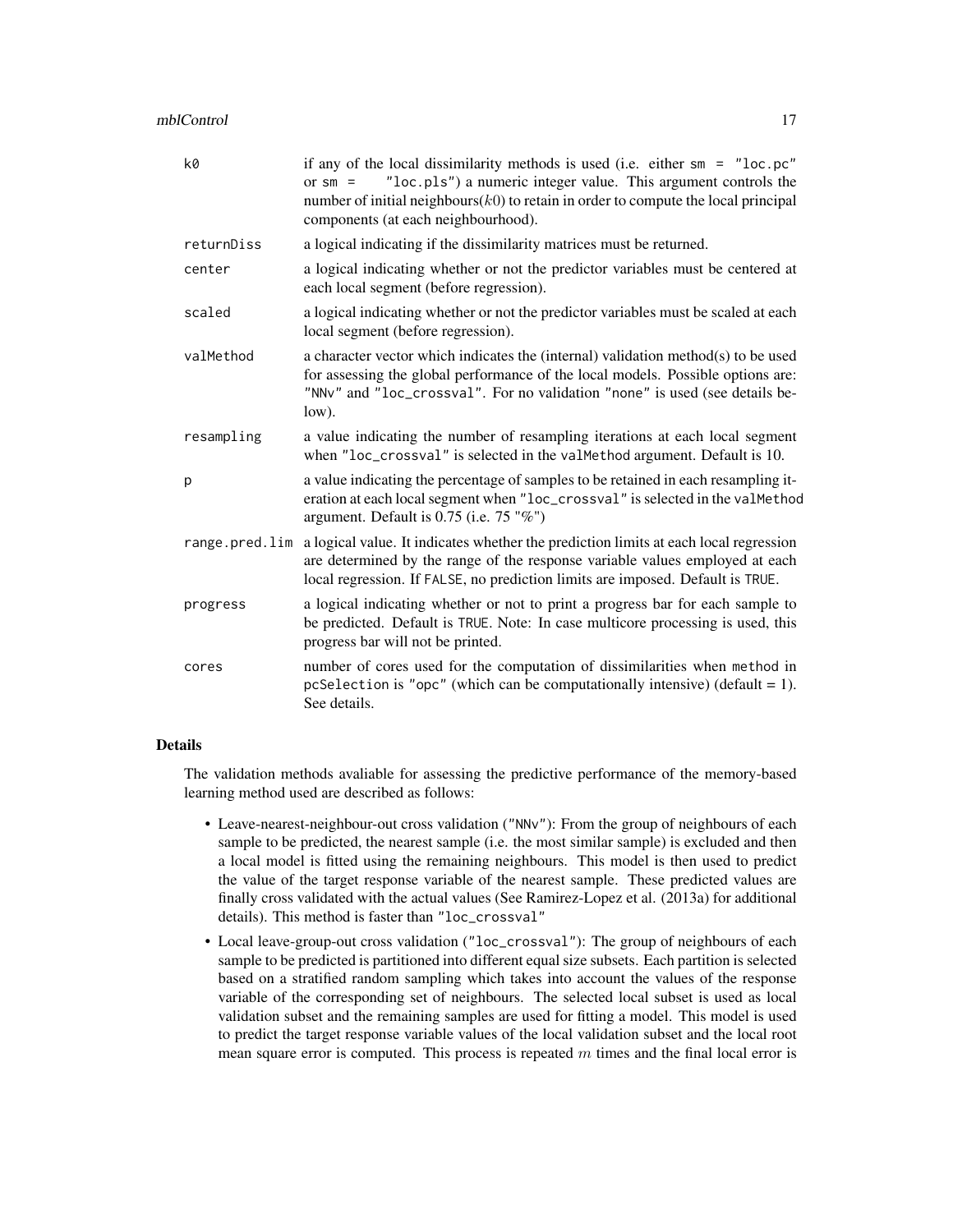<span id="page-17-0"></span>computed as the average of the local root mean square error of all the  $m$  iterations. In the mbl function  $m$  is controlled by the resampling argument and the size of the subsets is controlled by the p argument which indicates the percentage of samples to be selected from the subset of nearest neighbours. The global error of the predictions is computed as the average of the local root mean square errors.

• No validation ("none"): No validation is carried out. If "none" is seleceted along with "NNv" and/or "loc\_crossval", then it will be ignored and the respective validation(s) will be carried out.

Multi-threading for the computation of dissimilarities is based on OpenMP and hence works only on windows and linux. However, the loop used to iterate over the Xu samples in mbl uses the %dopar% operator of the [foreach](#page-0-0) package, which can be used to parallelize this internal loop. The last example given in the [mbl](#page-5-1) function ilustrates how to parallelize the mbl function.

#### Value

mblControl returns a list of class mbl with the specified parameters

#### Author(s)

Leonardo Ramirez-Lopez and Antoine Stevens

#### References

Ramirez-Lopez, L., Behrens, T., Schmidt, K., Stevens, A., Dematte, J.A.M., Scholten, T. 2013a. The spectrum-based learner: A new local approach for modeling soil vis-NIR spectra of complex datasets. Geoderma 195-196, 268-279.

Ramirez-Lopez, L., Behrens, T., Schmidt, K., Viscarra Rossel, R., Dematte, J. A. M., Scholten, T. 2013b. Distance and similarity-search metrics for use with soil vis-NIR spectra. Geoderma 199, 43-53.

#### See Also

[fDiss](#page-2-1), [corDiss](#page-1-1), [sid](#page-36-1), [orthoDiss](#page-23-1), [mbl](#page-5-1)

#### Examples

```
#A control list with the default parameters
mblControl()
```

```
#A control list which specifies the moving correlation
#dissimilarity metric with a moving window of 30
mblControl(sm = "movcor", ws = 31)
```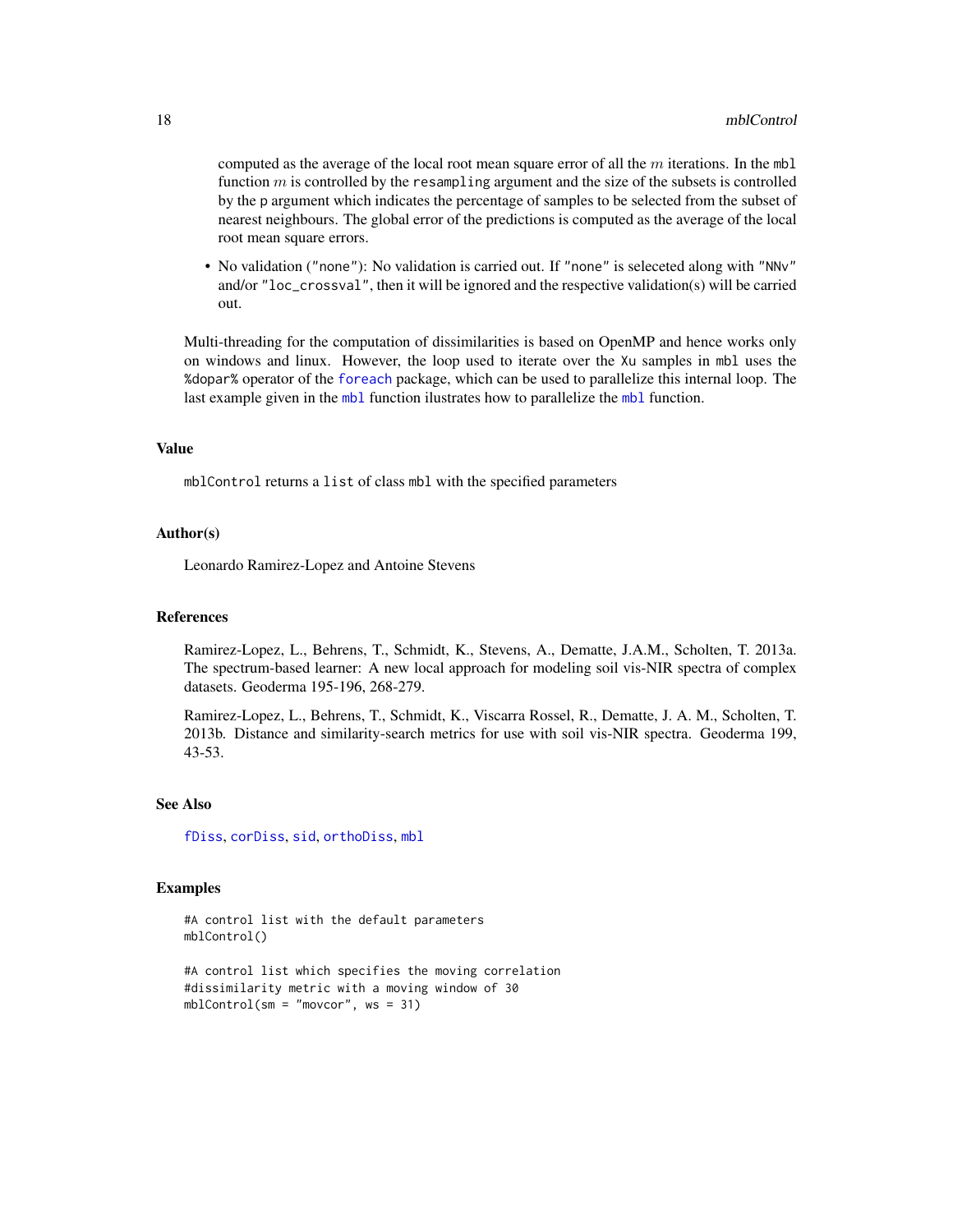<span id="page-18-0"></span>

#### Description

Computes a moving window correlation distance between two data matrices

#### Usage

```
movcorDist(X,Y,w)
```
#### Arguments

| X        | amatrix                   |
|----------|---------------------------|
| <b>V</b> | amatrix                   |
| W        | window size (must be odd) |

#### Value

a matrix of correlation distance

#### Author(s)

Leonardo Ramirez-Lopez and Antoine Stevens

<span id="page-18-1"></span>

| neigCleaning | A function for identifying samples that do not belong to any of the |
|--------------|---------------------------------------------------------------------|
|              | neighbourhoods of a given set of samples (neigCleaning)             |

#### Description

This function can be used to identify the samples in a spectral dataset  $Xr$  that do not belong to the neighbourhood of any sample in another spectral dataset  $Xu$ .

#### Usage

```
neigCleaning(Xr, Xu,
             sm = "pc",pcSelection = list("cumvar", 0.99),
             pcMethod = "svd",
             Yr = NULL,ws,
             k0,
             center = TRUE,
             scaled = TRUE,
```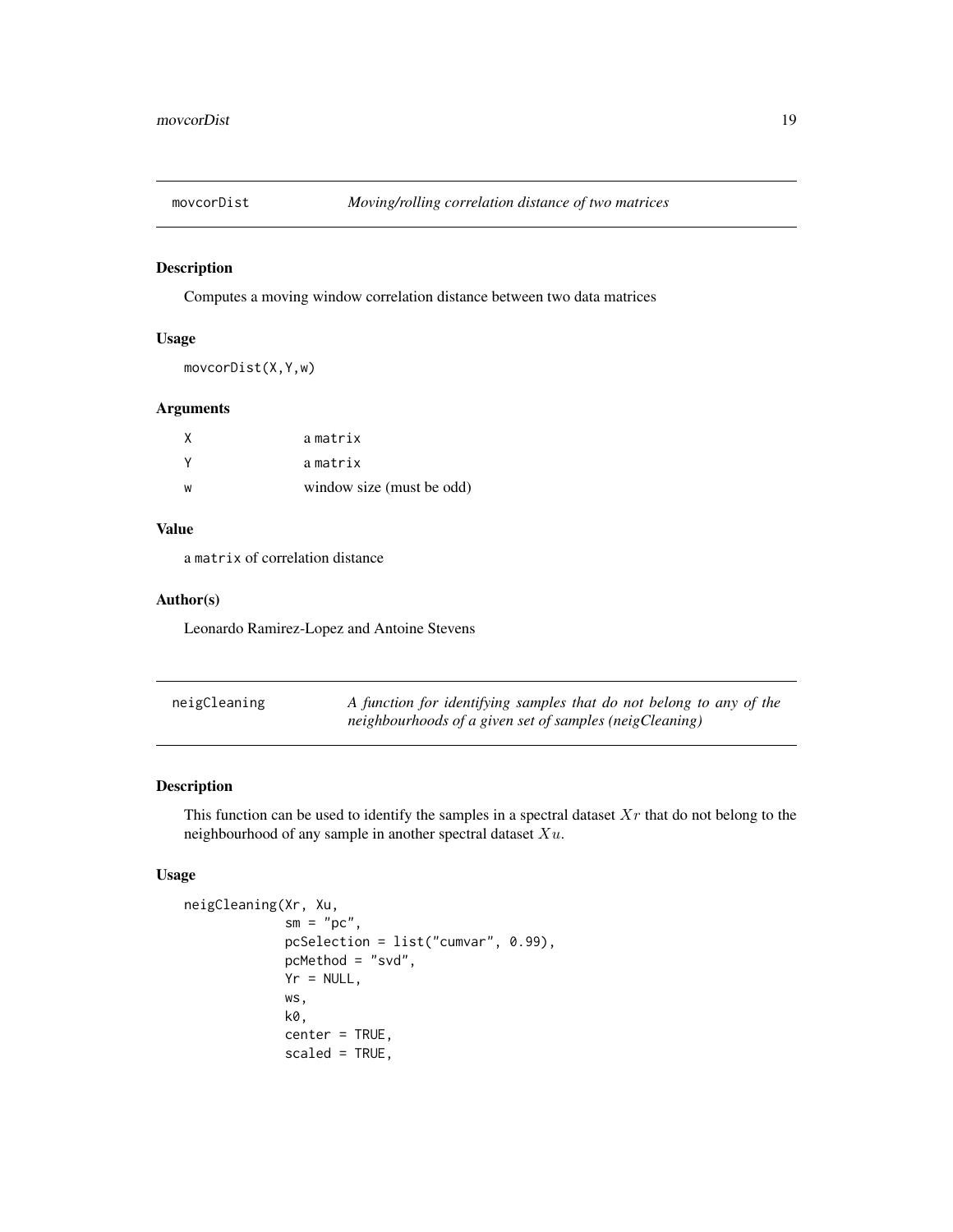<span id="page-19-0"></span>

| k.thr,              |  |
|---------------------|--|
| k.dist.thr,         |  |
| k.range,            |  |
| returnDiss = FALSE. |  |
| $cores = 1)$        |  |

## Arguments

| Хr            | input (spectral) matrix (or data. frame) in which the neighbours of the samples<br>in Xu shall be searched.                                                                                                                                                                                                                                                                                                                                                                                                                                                                                                                                                                                                                                                                                                                                                                |
|---------------|----------------------------------------------------------------------------------------------------------------------------------------------------------------------------------------------------------------------------------------------------------------------------------------------------------------------------------------------------------------------------------------------------------------------------------------------------------------------------------------------------------------------------------------------------------------------------------------------------------------------------------------------------------------------------------------------------------------------------------------------------------------------------------------------------------------------------------------------------------------------------|
| Xu            | input (spectral) matrix (or data. frame) containing the samples for which their<br>neighbours will be searched in Xr.                                                                                                                                                                                                                                                                                                                                                                                                                                                                                                                                                                                                                                                                                                                                                      |
| $\mathsf{sm}$ | a character string indicating the spectral dissimilarity metric to be used in the<br>selection of the nearest neighbours of each observation for which a prediction is<br>required (see mb1). Options are:                                                                                                                                                                                                                                                                                                                                                                                                                                                                                                                                                                                                                                                                 |
|               | • "euclid": Euclidean dissimilarity.<br>• "cosine": Cosine dissimilarity.<br>· "sidF": Spectral information divergence computed on the spectral vari-<br>ables.<br>• "sidD": Spectral information divergence computed on the density distribu-<br>tions of the spectra.<br>• "cor": Correlation dissimilarity.                                                                                                                                                                                                                                                                                                                                                                                                                                                                                                                                                             |
|               | • "movcor": Moving window correlation dissimilarity.<br>• "pc": Principal components dissimilarity: Mahalanobis dissimilarity com-<br>puted on the principal components space.<br>• "loc.pc": Dissimilarity estimation based on local principal components.<br>· "pls": Partial least squares dissimilarity: Mahalanobis dissimilarity com-<br>puted on the partial least squares space.<br>• "loc.pls" Dissimilarity estimation based on local partial least squares.<br>The "pc" spectral dissimilarity metric is the default. If the "sidD" is chosen, the<br>default parameters of the sid function are used however they cab be modified<br>by specifying them as additional arguments in the mbl function. This argument<br>can also be set to NULL, in such a case, a dissimilarity matrix must be specified<br>in the dissimilarityM argument of the mbl function. |
| pcSelection   | if $sm = "pc", sm = "loc.pc", sm = "pls" or sm = "loc.pls" a list which$<br>specifies the method to be used for identifying the number of principal compo-<br>nents to be retained for computing the Mahalanobis distance of each sample in<br>$sm = "Xu"$ to the centre of sm =<br>"Xr". It also specifies the number of<br>components in any of the following cases: $sm = "pc", sm =$<br>"loc.pc",<br>$sm = "pls"$ and $sm = "loc.pls".$ This list must contain two objects in the<br>following order:                                                                                                                                                                                                                                                                                                                                                                  |
|               | • method: the method for selecting the number of components. Possible op-<br>tions are: "opc" (optimized pc selection based on Ramirez-Lopez et al.<br>(2013a, 2013b). See the orthoProjection function for more details; "cumvar"<br>(for selecting the number of principal components based on a given cumu-                                                                                                                                                                                                                                                                                                                                                                                                                                                                                                                                                             |

lative amount of explained variance); "var" (for selecting the number of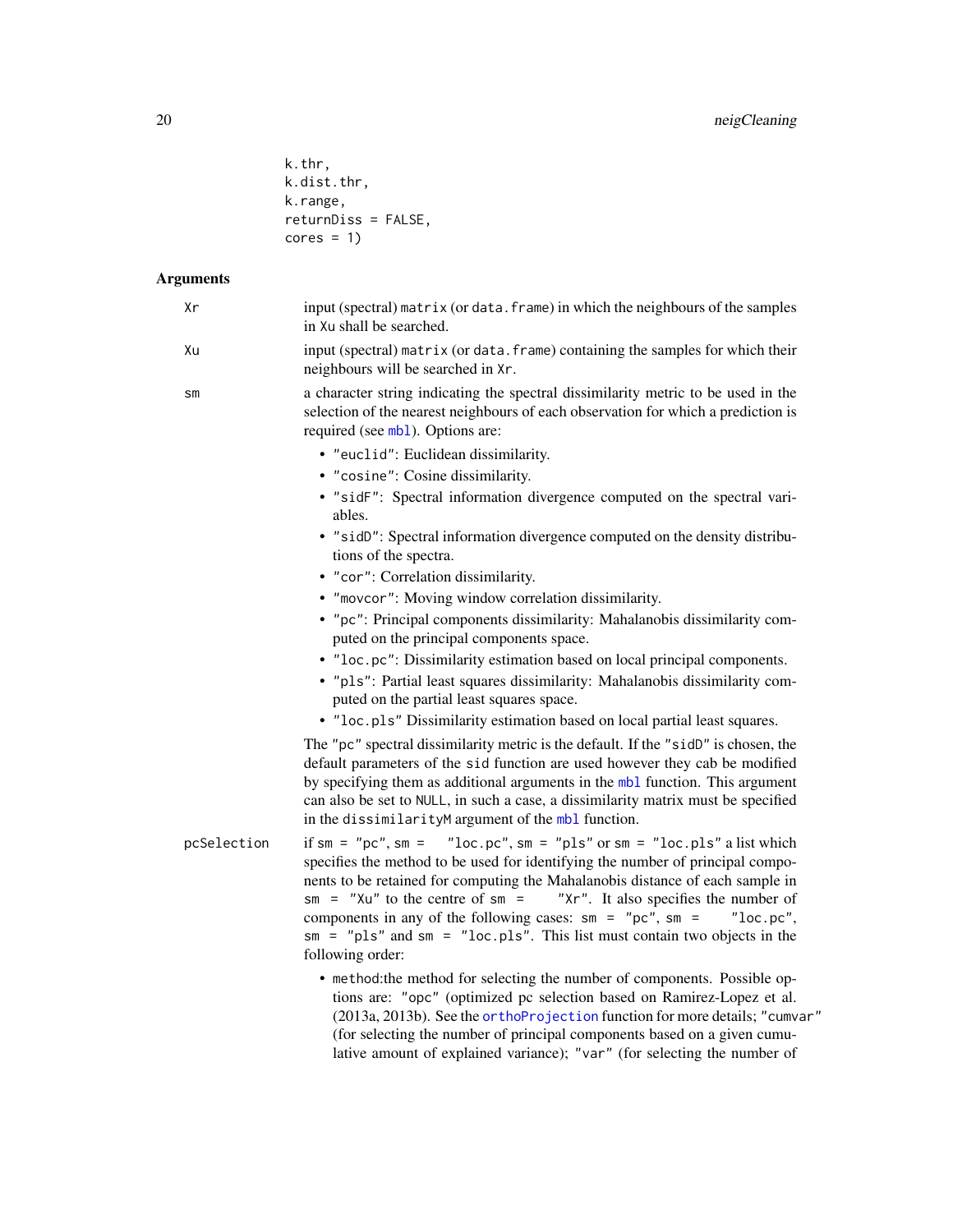<span id="page-20-0"></span>principal components based on a given amount of explained variance); and "manual" (for specifying manually the desired number of principal components)

• value:a numerical value that complements the selected method. If "opc" is chosen, it must be a value indicating the maximal number of principal components to be tested (see Ramirez-Lopez et al., 2013a, 2013b). If "cumvar" is chosen, it must be a value (higher than 0 and lower than 1) indicating the maximum amount of cumulative variance that the retained components should explain. If "var" is chosen, it must be a value (higher than 0 and lower than 1) indicating that components that explain (individually) a variance lower than this treshold must be excluded. If "manual" is chosen, it must be a value specifying the desired number of principal components to retain.

The default method for the pcSelection argument is "opc" and the maximal number of principal components to be tested is set to 40. Optionally, the pcSelection argument admits "opc" or "cumvar" or "var" or "manual" as a single character string. In such a case the default for "value" when either "opc" or "manual" are used is 40. When "cumvar" is used the default "value" is set to 0.99 and when "var" is used the default "value" is set to 0.01.

pcMethod a character string indicating the principal component analysis algorithm to be used. Options are: "svd" (default) and "nipals". See [orthoDiss](#page-23-1).

Yr either if the method used in the pcSelection argument is "opc" or if the sm argument is either "pls" or "loc.pls", then it must be a vector containing the side information corresponding to the spectra in Xr. It is equivalent to the sideInf parameter of the [simEval](#page-39-1) function. It can be a numeric vector or matrix (regarding one or more continuous variables). The root mean square of differences (rmsd) is used for assessing the similarity between the samples and their corresponding most similar samples in terms of the side information provided. When sm = "pc", this parameter can also be a single discrete variable of class factor. In such a case the kappa index is used. See [simEval](#page-39-1) function for more details.

- ws an odd integer value which specifies the window size when the moving window correlation similarity/dissimilarity is used (i.e sm = "movcor"). The default value is 41.
- $k\theta$  if any of the local similarity/dissimilarity methods is used (i.e. either sm = "loc.pc" or sm = "loc.pls") a numeric integer value. This argument controls the number of initial neighbours $(k0)$  to retain in order to compute the local principal components (at each neighbourhood). center a logical indicating if Xr and Xu must be centered (on the basis of  $Xr \cup Xu$ ).
- scaled a logical indicating if Xr and Xu must be scaled (on the basis of  $Xr \cup Xu$ ).
- k.thr an integer value indicating the k-nearest neighbours of each sample in Xu that must be selected from Xr.
- k.dist.thr an integer value indicating a distance treshold. When the distance between a sample in Xr and a sample in Xu is below the given treshold, the sample in sample in Xr is retained, otherwise it is ignored. The treshold depends on the corresponding similarity/dissimilarity metric specified in sm. Either k.thr or k.dist.thr must be specified.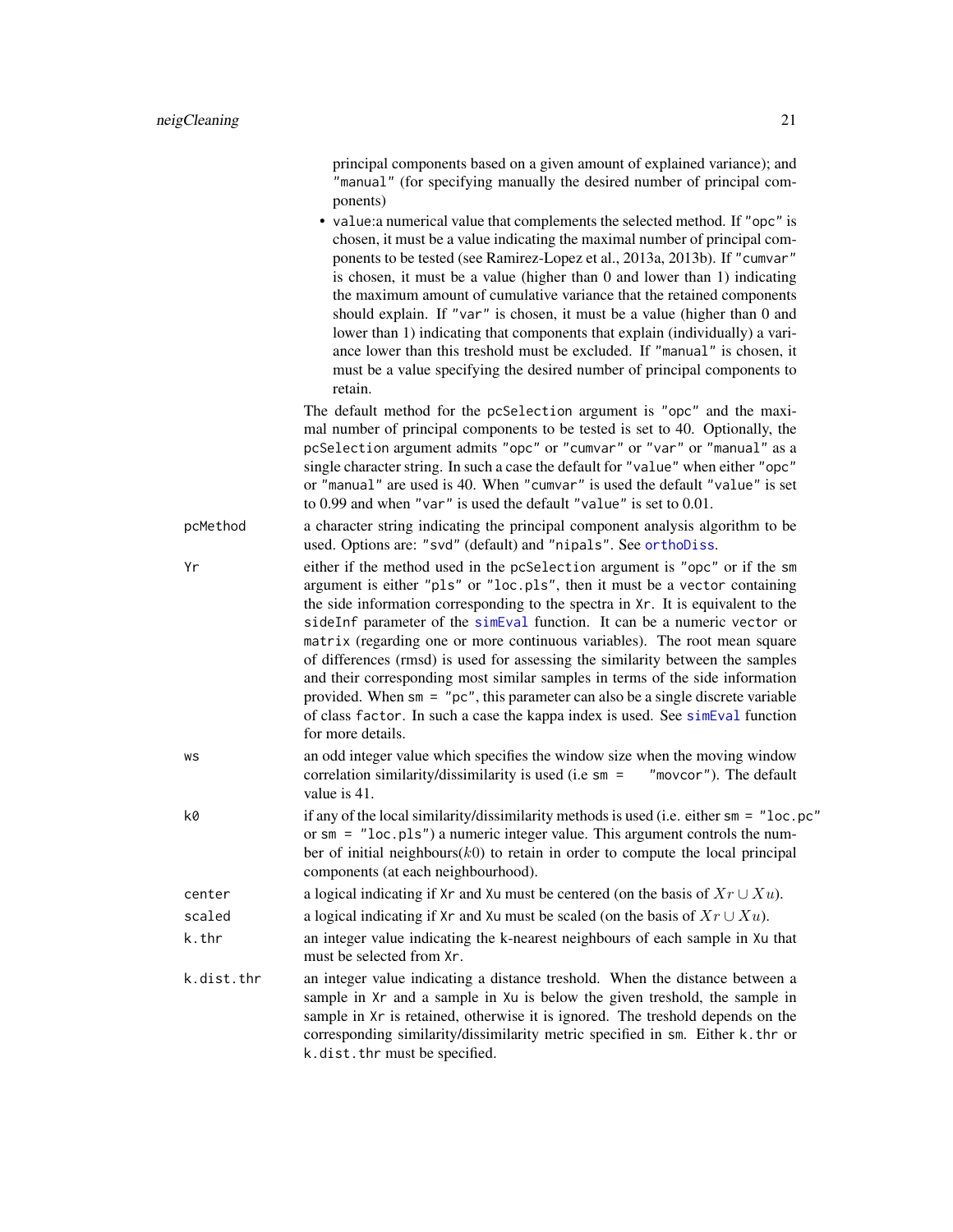<span id="page-21-0"></span>

| k.range    | a vector of length 2 which specifies the minimum (first value) and the maximum<br>(second value) number of neighbours allowed when the k, dist, thr argument<br>is used. |
|------------|--------------------------------------------------------------------------------------------------------------------------------------------------------------------------|
| returnDiss | a logical indicating if the similarity/dissimilarity matrix must be returned. De-<br>fault is FALSE.                                                                     |
| cores      | number of cores used when method in pcSelection is "opc" (which can be<br>computationally intensive) (default = 1).                                                      |

#### Details

This function may be specially useful when the reference set  $(Xr)$  is very large. In some cases the number of observations in the reference set can be reduced by removing irrelevant samples (i.e. samples that are not neighbours of a particular target set). If Xr is very large, it is recommended to consider the use this function prior using the mbl function.

#### Value

neigCleaning returns a list containing the following objects:

- select the indices of the observations in Xr that belong to the negihborhood of the samples in Xu.
- reject the indices of the observations in Xr that do not belong to the negihborhood of the samples in Xu.
- rn.lower.k.dist a data.frame that is returned only if the k.dist.thr argument was used. It comprises three columns, the first one (sampleIndex) indicates the index of the samples in Xu, the second column (nk) indicates the number of neighbours found in Xr for each sample in Xr and the third column (neighbours.used) indicates whether the original number of neighbours (below the distance treshold) was used or if the number of neighbours was reset to one of the range values specified in the k.range argument.
- dissimilarity the distance matrix used.

#### Author(s)

Leonardo Ramirez-Lopez

#### References

Ramirez-Lopez, L., Behrens, T., Schmidt, K., Stevens, A., Dematte, J.A.M., Scholten, T. 2013a. The spectrum-based learner: A new local approach for modeling soil vis-NIR spectra of complex datasets. Geoderma 195-196, 268-279.

Ramirez-Lopez, L., Behrens, T., Schmidt, K., Viscarra Rossel, R., Dematte, J. A. M., Scholten, T. 2013b. Distance and similarity-search metrics for use with soil vis-NIR spectra. Geoderma 199, 43-53.

#### See Also

[fDiss](#page-2-1), [corDiss](#page-1-1), [sid](#page-36-1), [orthoDiss](#page-23-1), [mbl](#page-5-1)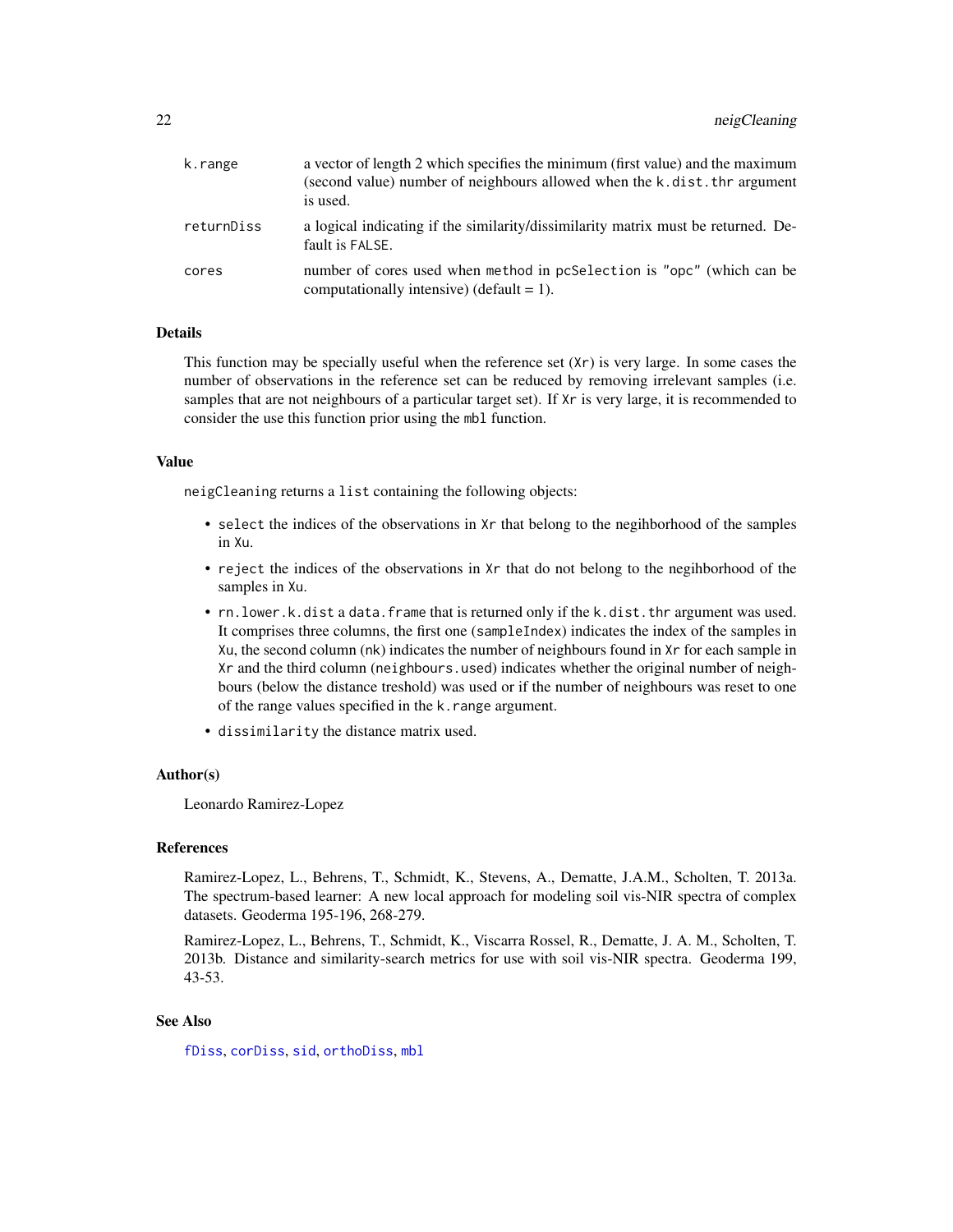#### neigCleaning 23

#### Examples

```
## Not run:
require(prospectr)
data(NIRsoil)
Xu <- NIRsoil$spc[!as.logical(NIRsoil$train),]
Yu <- NIRsoil$CEC[!as.logical(NIRsoil$train)]
Yr <- NIRsoil$CEC[as.logical(NIRsoil$train)]
Xr <- NIRsoil$spc[as.logical(NIRsoil$train),]
Xu <- Xu[!is.na(Yu),]
Yu <- Yu[!is.na(Yu)]
Xr \leq Xr[!is.na(Yr),]
Yr <- Yr[!is.na(Yr)]
# Identify the non-neighbour samples using the default parameters
# (In this example all the samples in Xr belong at least to the
# first 100 neighbours of one sample in Xu)
ex1 < - neigCleaning(Xr = Xr, Xu = Xu,
                            k.thr = 100)
# Identify the non-neighbour samples using principal component(PC)
# and partial least squares (PLS) distances, and using the "opc"
# approach for selecting the number of components
ex2 < - neigCleaning(Xr = Xr, Xu = Xu,
                            Yr = Yr,
                            sm = "pc",pcSelection = list("opc", 40),
                            k.thr = 150)
ex3 <- neigCleaning(Xr = Xr, Xu = Xu,
                            Yr = Yr,
                            sm = "pls",pcSelection = list("opc", 40),
                            k.thr = 150)
# Identify the non-neighbour samples using distances computed
# based on local PC analysis and using the "cumvar" and "var"
# approaches for selecting the number of PCs
ex4 \leq neigCleaning(Xr = Xr, Xu = Xu,sm = "loc.pc",pcSelection = list("cumvar", 0.999),
                            k0 = 200,
                            k.thr = 150)
ex5 <- neigCleaning(Xr = Xr, Xu = Xu,
                            sm = "loc.pc",pcSelection = list("var", 0.001),
                            k0 = 200,
                            k.thr = 150)
```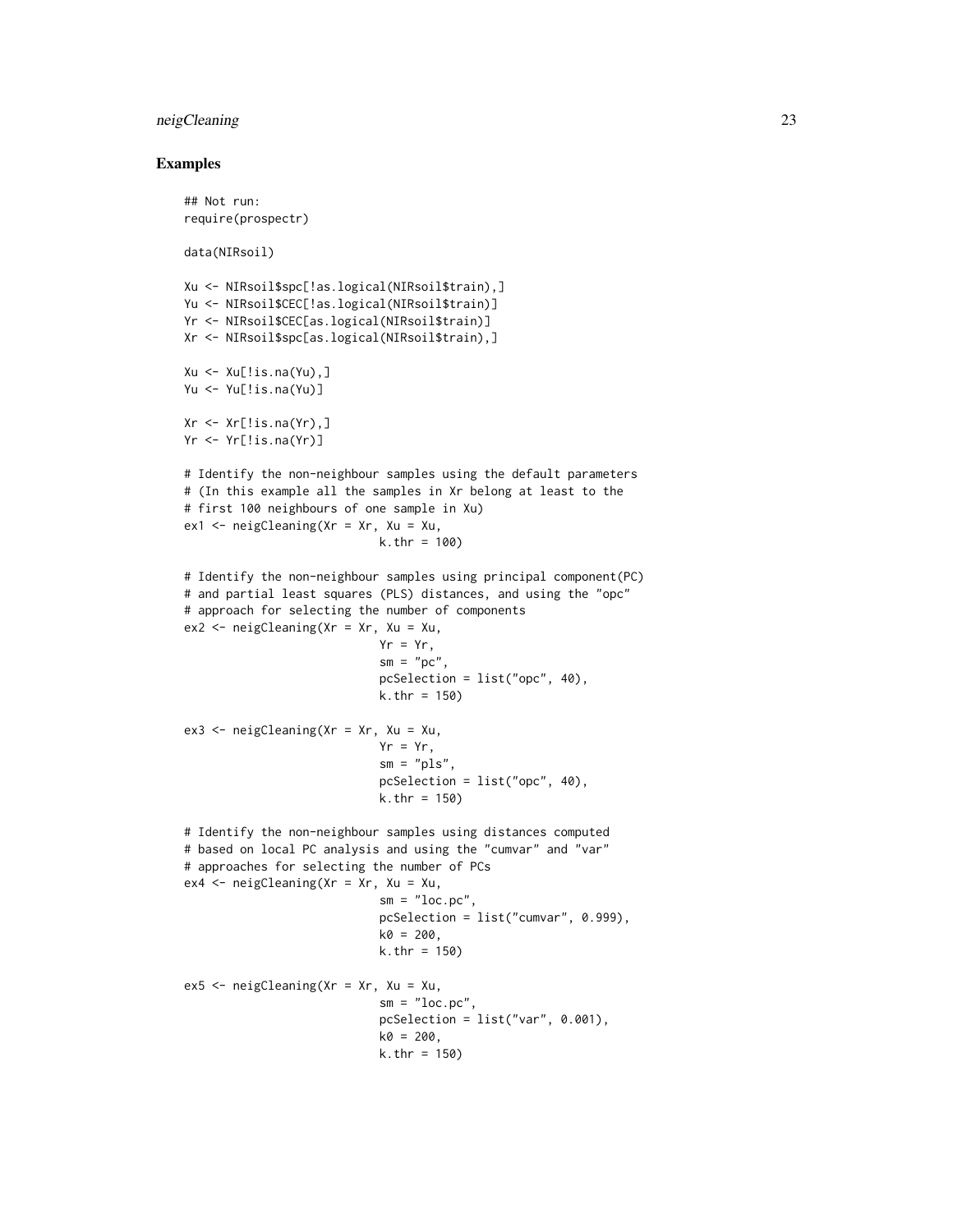```
## End(Not run)
```
<span id="page-23-1"></span>orthoDiss *A function for computing orthogonal dissimilarity matrices (orthoDiss)*

#### Description

This function computes orthogonal dissimilarities between either observations in a given set or between observations in two different sets. The dissimilarities are computed based on either principal component projection or partial least squares projection of the data. After projecting the data, the Mahalanobis distance is applied.

#### Usage

```
orthoDiss(Xr, X2 = NULL,
          Yr = NULL,pcSelection = list("cumvar", 0.99),
          method = "pca",local = FALSE,k0,
          center = TRUE, scaled = TRUE,
          return.all = FALSE, cores = 1, ...)
```
#### Arguments

| Xr             | a matrix (or data. frame) containing the (reference) data.                                                                                                                                                                                                                                                                                                                                                                                                                                                                                                                                                                                                                                                                                                                               |
|----------------|------------------------------------------------------------------------------------------------------------------------------------------------------------------------------------------------------------------------------------------------------------------------------------------------------------------------------------------------------------------------------------------------------------------------------------------------------------------------------------------------------------------------------------------------------------------------------------------------------------------------------------------------------------------------------------------------------------------------------------------------------------------------------------------|
| X <sub>2</sub> | an optional matrix (or data. frame) containing data of a second set of observa-<br>tions (samples).                                                                                                                                                                                                                                                                                                                                                                                                                                                                                                                                                                                                                                                                                      |
| Yr             | either if the method used in the pcSelection argument is "opc" or if the sm<br>argument is either "pls" or "loc.pls", then it must be a vector containing<br>the side information corresponding to the spectra in Xr. It is equivalent to the<br>sideInf parameter of the simEval function. It can be a numeric vector or<br>matrix (regarding one or more continuous variables). The root mean square<br>of differences (rmsd) is used for assessing the similarity between the samples<br>and their corresponding most similar samples in terms of the side information<br>provided. When $\mathsf{sm} = \mathsf{''pc}$ ", this parameter can also be a single discrete variable<br>of class factor. In such a case the kappa index is used. See simeval function<br>for more details. |
| pcSelection    | a list which specifies the method to be used for identifying the number of princi-<br>pal components to be retained for computing the Mahalanobis distance of each<br>sample in $\sin =$ "Xu" to the centre of $\sin =$ "Xr". It also specifies the number<br>of components in any of the following cases: $sm =$ "pc", $sm =$ "loc.pc",<br>$sm = "pls"$ and $sm = "loc.pls".$ This list must contain two objects in the<br>following order:                                                                                                                                                                                                                                                                                                                                             |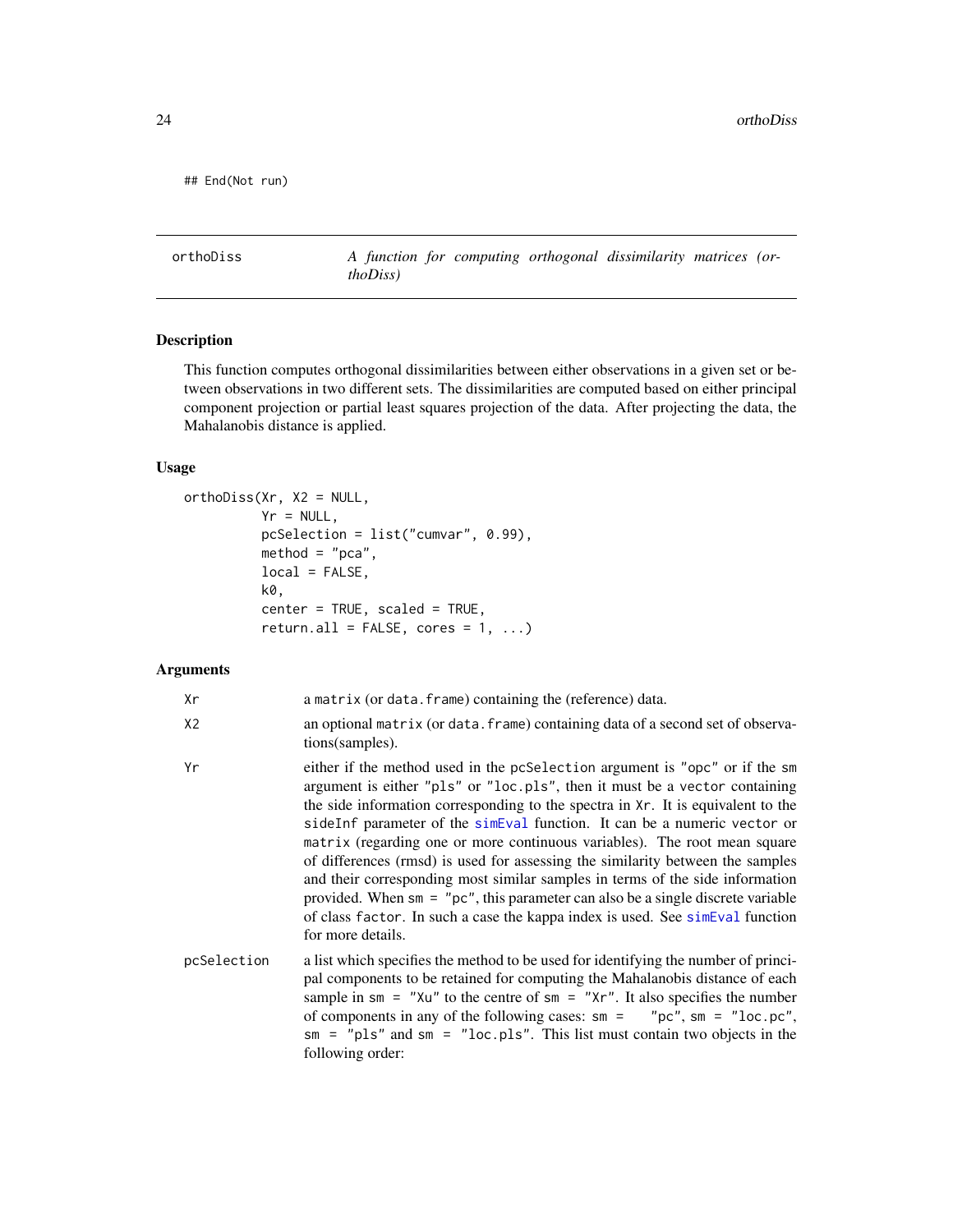<span id="page-24-0"></span>

|            | • method:the method for selecting the number of components. Possible op-<br>tions are: "opc" (optimized pc selection based on Ramirez-Lopez et al.<br>(2013a, 2013b). See the orthoProjection function for more details; "cumvar"<br>(for selecting the number of principal components based on a given cumu-<br>lative amount of explained variance); "var" (for selecting the number of<br>principal components based on a given amount of explained variance); and<br>"manual" (for specifying manually the desired number of principal com-<br>ponents)                                                                                                                                                                      |
|------------|----------------------------------------------------------------------------------------------------------------------------------------------------------------------------------------------------------------------------------------------------------------------------------------------------------------------------------------------------------------------------------------------------------------------------------------------------------------------------------------------------------------------------------------------------------------------------------------------------------------------------------------------------------------------------------------------------------------------------------|
|            | • value:a numerical value that complements the selected method. If "opc" is<br>chosen, it must be a value indicating the maximal number of principal com-<br>ponents to be tested (see Ramirez-Lopez et al., 2013a, 2013b). If "cumvar"<br>is chosen, it must be a value (higher than 0 and lower than 1) indicating<br>the maximum amount of cumulative variance that the retained components<br>should explain. If "var" is chosen, it must be a value (higher than 0 and<br>lower than 1) indicating that components that explain (individually) a vari-<br>ance lower than this threshold must be excluded. If "manual" is chosen, it<br>must be a value specifying the desired number of principal components to<br>retain. |
|            | The default method for the pcSelection argument is "opc" and the maxi-<br>mal number of principal components to be tested is set to 40. Optionally, the<br>pcSelection argument admits "opc" or "cumvar" or "var" or "manual" as a<br>single character string. In such a case the default for "value" when either "opc"<br>or "manual" are used is 40. When "cumvar" is used the default "value" is set<br>to 0.99 and when "var" is used the default "value" is set to 0.01.                                                                                                                                                                                                                                                    |
| method     | the method for projecting the data. Options are: "pca" (principal component<br>analysis using the singular value decomposition algorithm), "pca.nipals" (prin-<br>cipal component analysis using the non-linear iterative partial least squares al-<br>gorithm) and "pls" (partial least squares). See the orthoProjection function<br>for further details on the projection methods.                                                                                                                                                                                                                                                                                                                                            |
| local      | a logical indicating whether or not to compute the distances locally (i.e. project-<br>ing locally the data) by using the $k0$ nearest neighbour samples of each sample.<br>Default is FALSE. See details.                                                                                                                                                                                                                                                                                                                                                                                                                                                                                                                       |
| k0         | if local = TRUE a numeric integer value which indicates the number of nearest<br>$neighbours(k0)$ to retain in order to recompute the local orthogonal distances.                                                                                                                                                                                                                                                                                                                                                                                                                                                                                                                                                                |
| center     | a logical indicating if the spectral data Xr (and X2 if specified) must be centered.<br>If X2 is specified the data is scaled on the basis of $Xr \cup Xu$ .                                                                                                                                                                                                                                                                                                                                                                                                                                                                                                                                                                     |
| scaled     | a logical indicating if Xr (and X2 if specified) must be scaled. If X2 is specified<br>the data is scaled on the basis of $Xr \cup Xu$ .                                                                                                                                                                                                                                                                                                                                                                                                                                                                                                                                                                                         |
| return.all | a logical. In case X2 is specified it indicates whether or not the distances between<br>all the elements resulting from $Xr \cup Xu$ must be computed.                                                                                                                                                                                                                                                                                                                                                                                                                                                                                                                                                                           |
| cores      | number of cores used when method in pcSelection is "opc" (which can be<br>computationally intensive) and $local = FALSE$ (default = 1). Dee details.                                                                                                                                                                                                                                                                                                                                                                                                                                                                                                                                                                             |
| $\cdots$   | additional arguments to be passed to the orthoProjection function.                                                                                                                                                                                                                                                                                                                                                                                                                                                                                                                                                                                                                                                               |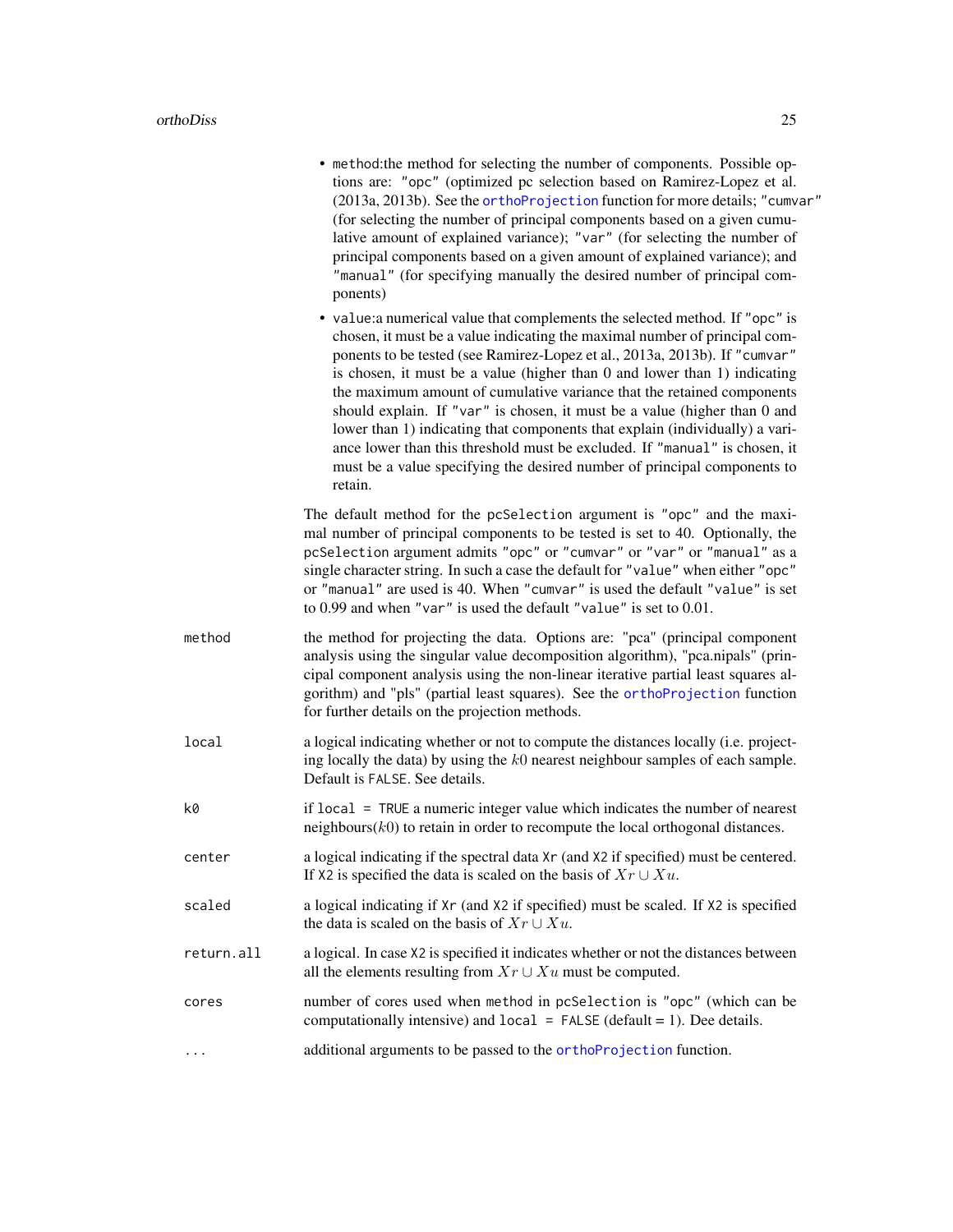#### <span id="page-25-0"></span>Details

When local = TRUE, first a global distance matrix is computed based on the parameters specified. Then, by using this matrix for each target observation, a given set of nearest neighbours  $(k0)$  are identified. These neighbours (together with the target observation) are projected (from the original data space) onto a (local) orthogonal space (using the same parameters specified in the function). In this projected space the Mahalanobis distance between the target sample and the neighbours is recomputed. A missing value is assigned to the samples that do not belong to this set of neighbours (non-neighbour samples). In this case the dissimilarity matrix cannot be considered as a distance metric since it does not necessarily satisfies the symmetry condition for distance matrices (i.e. given two samples  $x_i$  and  $x_j$ , the local dissimilarity (d) between them is relative since generally  $d(x_i, x_j) \neq d(x_j, x_i)$ ). On the other hand, when local = FALSE, the dissimilarity matrix obtained can be considered as a distance matrix.

#### Value

a list of class orthoDiss with the following components:

- n.components the number of components (either principal components or partial least squares components) used for computing the global distances.
- loc.n.components if local = TRUE, a data. frame which specifies the number of local components (either principal components or partial least squares components) used for computing the dissimilarity between each target sample and its neighbour samples.
- dissimilarity the computed dissimilarity matrix. If local = FALSE a distance matrix. If local = TRUE a matrix of class orthoDiss. In this case each column represent the dissimilarity between a target sample and its neighbourhood.

Multi-threading for the computation of dissimilarities (see cores parameter) is based on OpenMP and hence works only on windows and linux.

#### Author(s)

Leonardo Ramirez-Lopez

#### References

Ramirez-Lopez, L., Behrens, T., Schmidt, K., Stevens, A., Dematte, J.A.M., Scholten, T. 2013a. The spectrum-based learner: A new local approach for modeling soil vis-NIR spectra of complex datasets. Geoderma 195-196, 268-279.

Ramirez-Lopez, L., Behrens, T., Schmidt, K., Viscarra Rossel, R., Dematte, J. A. M., Scholten, T. 2013b. Distance and similarity-search metrics for use with soil vis-NIR spectra. Geoderma 199, 43-53.

#### See Also

[orthoProjection](#page-26-1), [simEval](#page-39-1)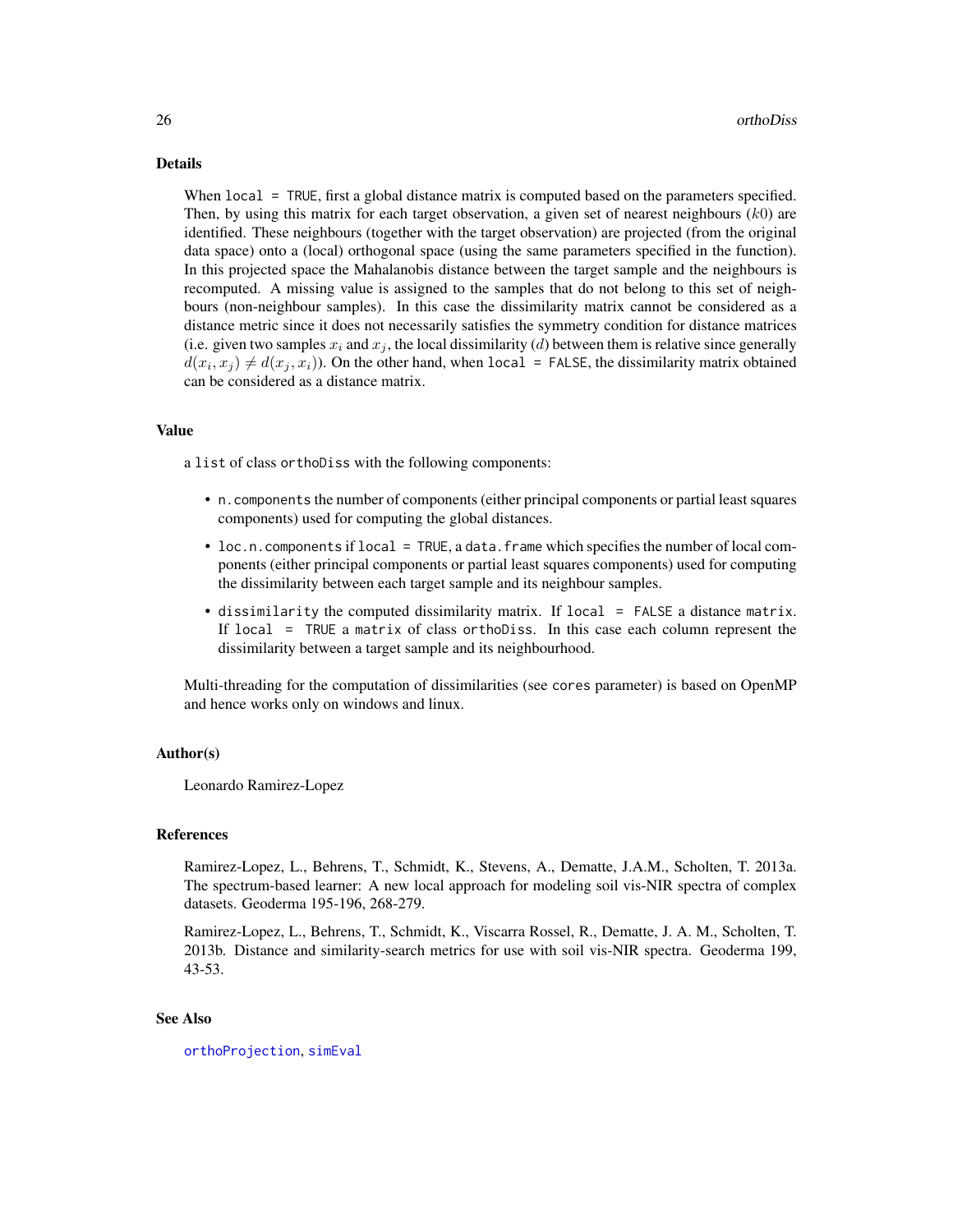#### <span id="page-26-0"></span>orthoProjection 27

#### Examples

```
## Not run:
require(prospectr)
data(NIRsoil)
Xu <- NIRsoil$spc[!as.logical(NIRsoil$train),]
Yu <- NIRsoil$CEC[!as.logical(NIRsoil$train)]
Yr <- NIRsoil$CEC[as.logical(NIRsoil$train)]
Xr <- NIRsoil$spc[as.logical(NIRsoil$train),]
Xu \leftarrow Xu[!is.na(Yu),]Yu <- Yu[!is.na(Yu)]
Xr \leftarrow Xr[!is.na(Yr),]Yr <- Yr[!is.na(Yr)]
# Computation of the orthogonal dissimilarity matrix using the
# default parameters
ex1 < -ortholiss(Xr = Xr, X2 = Xu)# Computation of a principal component dissimilarity matrix using
# the "opc" method for the selection of the principal components
ex2 < - orthoDiss(Xr = xr, X2 = Xu,
                 Yr = Yr,
                 pcSelection = list("opc", 40),
                 method = "pca",return.all = TRUE)
# Computation of a partial least squares (PLS) dissimilarity
# matrix using the "opc" method for the selection of the PLS
# components
ex3 \le orthoDiss(Xr = xr, X2 = Xu,
                 Yr = Yr,
                 pcSelection = list("opc", 40),
                 method = "pls")
# Computation of a partial least squares (PLS) local dissimilarity
# matrix using the "opc" method for the selection of the PLS
# components
ex4 \le orthoDiss(Xr = Xr, X2 = Xu,
                 Yr = Yr,
                 pcSelection = list("opc", 40),
                 method = "pls",local = TRUE,k0 = 200## End(Not run)
```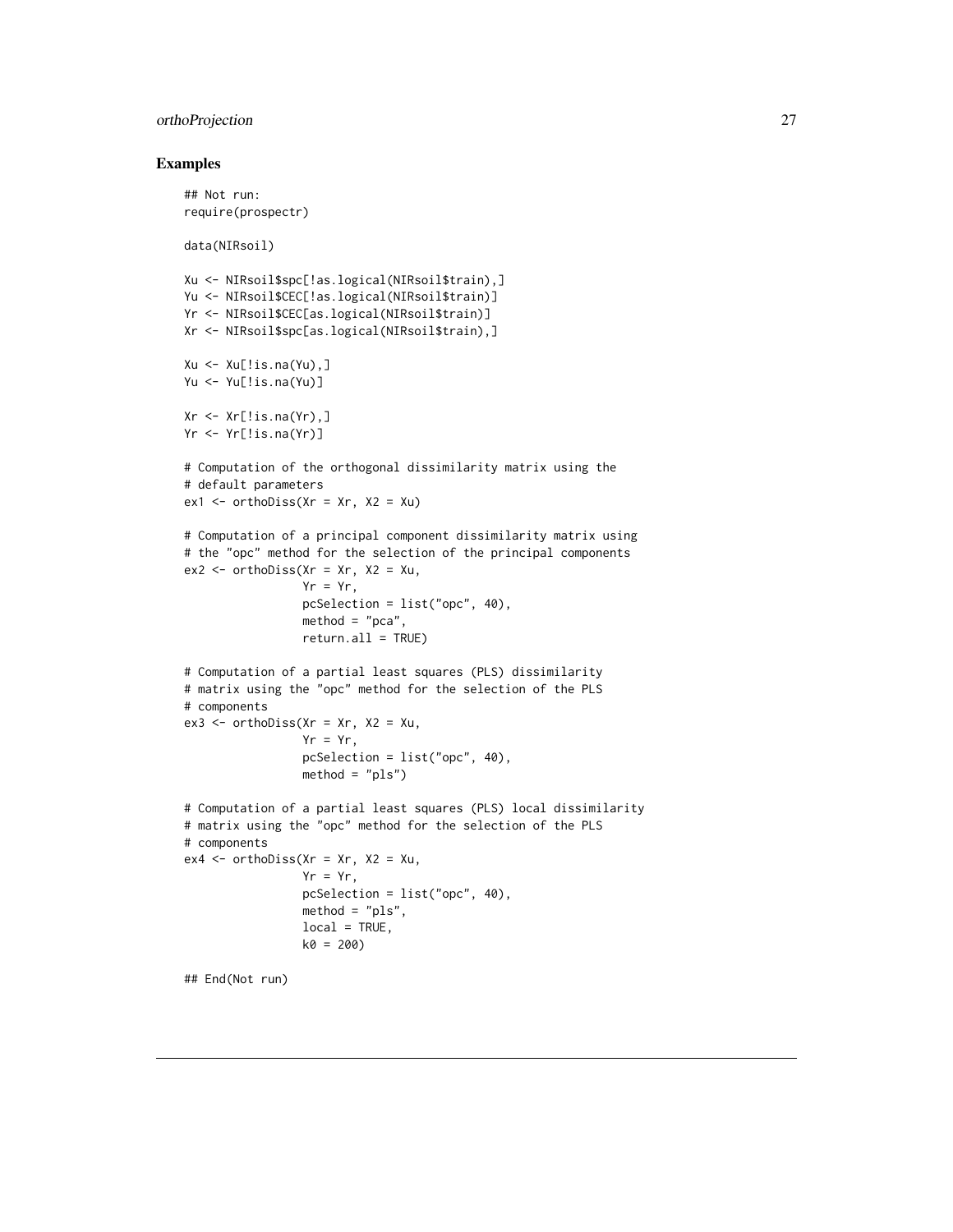<span id="page-27-1"></span>

#### <span id="page-27-0"></span>Description

Functions to perform orthogonal projections of high dimensional data matrices using partial least squares (pls) and principal component analysis (pca)

#### Usage

```
orthoProjection(Xr, X2 = NULL,
                Yr = NULL,method = "pca", pcSelection = list("cumvar", 0.99),
                center = TRUE, scaled = FALSE, cores = 1, ...)
pcProjection(Xr, X2 = NULL, Yr = NULL,
             pcSelection = list("cumvar", 0.99),
             center = TRUE, scaled = FALSE,
             method = "pca",tol = 1e-6, max.iter = 1000,
             cores = 1, ...)
plsProjection(Xr, X2 = NULL, Yr,
              pcSelection = list("opc", 40),
              center = TRUE, scaled = FALSE,
              tol = 1e-6, max.iter = 1000,
              cores = 1, \ldots)
## S3 method for class 'orthoProjection'
```
#### Arguments

predict(object, newdata, ...)

| Xr             | a matrix (or data. frame) containing the (reference) data.                                                                                                                                                                                                                                                                                                                                                                                                                                                                                                                                                                                                                                                                                                           |
|----------------|----------------------------------------------------------------------------------------------------------------------------------------------------------------------------------------------------------------------------------------------------------------------------------------------------------------------------------------------------------------------------------------------------------------------------------------------------------------------------------------------------------------------------------------------------------------------------------------------------------------------------------------------------------------------------------------------------------------------------------------------------------------------|
| X <sub>2</sub> | an optional matrix (or data. frame) containing data of a second set of observa-<br>tions (samples).                                                                                                                                                                                                                                                                                                                                                                                                                                                                                                                                                                                                                                                                  |
| Yr             | either if the method used in the pcSelection argument is "opc" or if the sm<br>argument is either "pls" or "loc.pls", then it must be a vector containing<br>the side information corresponding to the spectra in Xr. It is equivalent to the<br>sideInf parameter of the simEval function. It can be a numeric vector or<br>matrix (regarding one or more continuous variables). The root mean square<br>of differences (rmsd) is used for assessing the similarity between the samples<br>and their corresponding most similar samples in terms of the side information<br>provided. When $sm = "pc", this parameter can also be a single discrete variable$<br>of class factor. In such a case the kappa index is used. See simEval function<br>for more details. |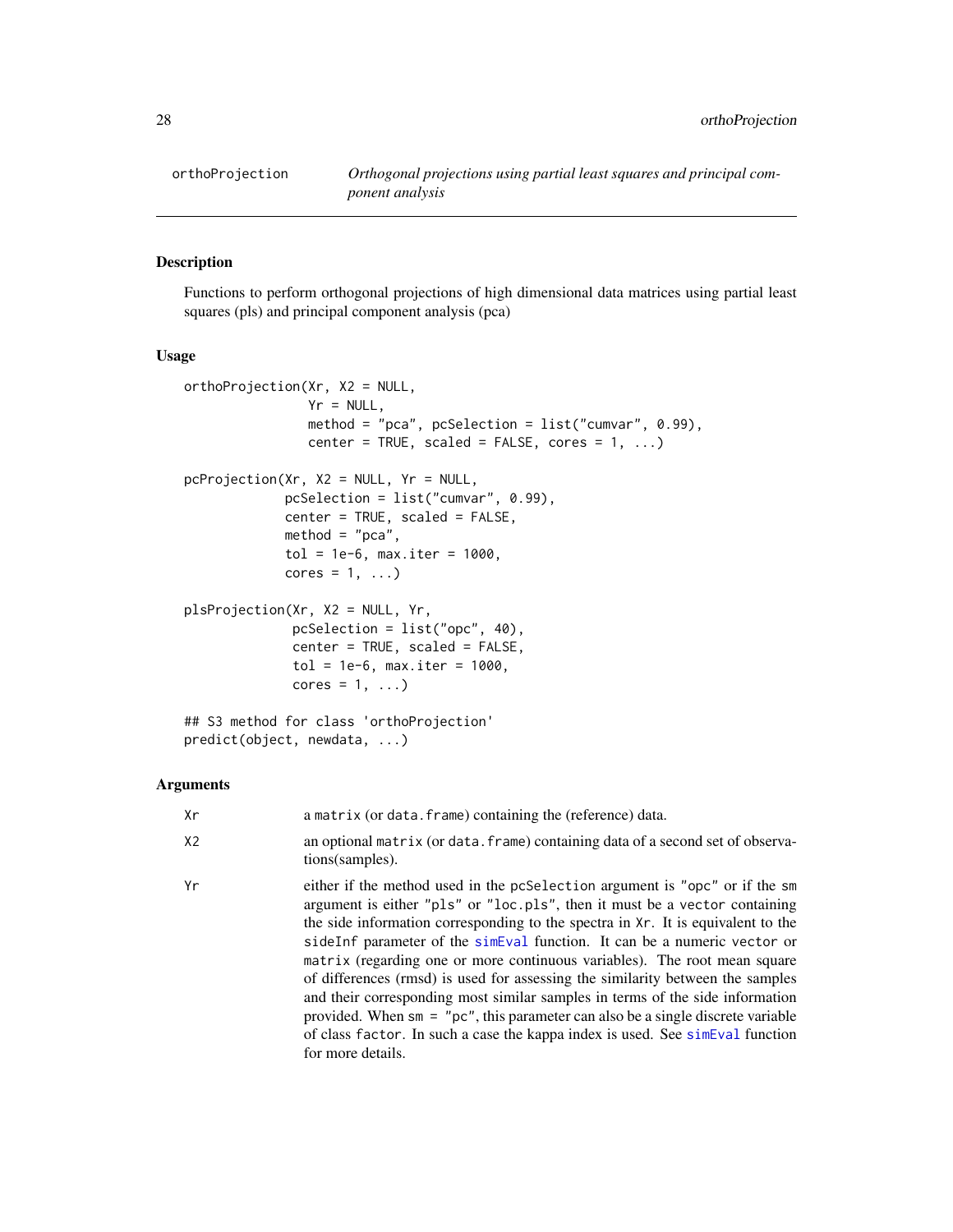- pcSelection a list which specifies the method to be used for identifying the number of principal components to be retained for computing the Mahalanobis distance of each sample in  $\sin =$  "Xu" to the centre of  $\sin =$  "Xr". It also specifies the number of components in any of the following cases:  $\text{sm} = \text{''pc}$ ,  $\text{sm} = \text{''loc.pc}$ , sm = "pls" and sm = "loc.pls". This list must contain two objects in the following order:
	- method:the method for selecting the number of components. Possible options are: "opc" (optimized pc selection based on Ramirez-Lopez et al. (2013a, 2013b) in which the side information concept is used, see details), "cumvar" (for selecting the number of principal components based on a given cumulative amount of explained variance); "var" (for selecting the number of principal components based on a given amount of explained variance); and "manual" (for specifying manually the desired number of principal components)
	- value:a numerical value that complements the selected method. If "opc" is chosen, it must be a value indicating the maximal number of principal components to be tested (see Ramirez-Lopez et al., 2013a, 2013b). If "cumvar" is chosen, it must be a value (higher than 0 and lower than 1) indicating the maximum amount of cumulative variance that the retained components should explain. If "var" is chosen, it must be a value (higher than 0 and lower than 1) indicating that components that explain (individually) a variance lower than this threshold must be excluded. If "manual" is chosen, it must be a value specifying the desired number of principal components to retain.

The default method for the pcSelection argument is "opc" and the maximal number of principal components to be tested is set to 40. Optionally, the pcSelection argument admits "opc" or "cumvar" or "var" or "manual" as a single character string. In such a case the default for "value" when either "opc" or "manual" are used is 40. When "cumvar" is used the default "value" is set to 0.99 and when "var" is used the default "value" is set to 0.01.

- method the method for projecting the data. Options are: "pca" (principal component analysis using the singular value decomposition algorithm), "pca.nipals" (principal component analysis using the non-linear iterative partial least squares algorithm) and "pls" (partial least squares).
- center a logical indicating if the data Xr (and X2 if specified) must be centered. If X2 is specified the data is scaled on the basis of  $Xr \cup Xu$ .
- scaled a logical indicating if  $Xr$  (and X2 if specified) must be scaled. If X2 is specified the data is scaled on the basis of  $Xr \cup Xu$ .
- tol tolerance limit for convergence of the algorithm in the nipals algorithm (default is 1e-06). In the case of PLS this applies only to Yr with more than two variables.
- max.iter maximum number of iterations (default is 1000). In the case of method = "pls" this applies only to Yr matrices with more than one variable.
- cores number of cores used when method in pcSelection is "opc" (which can be computationally intensive) (default  $= 1$ ). Dee details.
- ... additional arguments to be passed to pcProjection or plsProjection.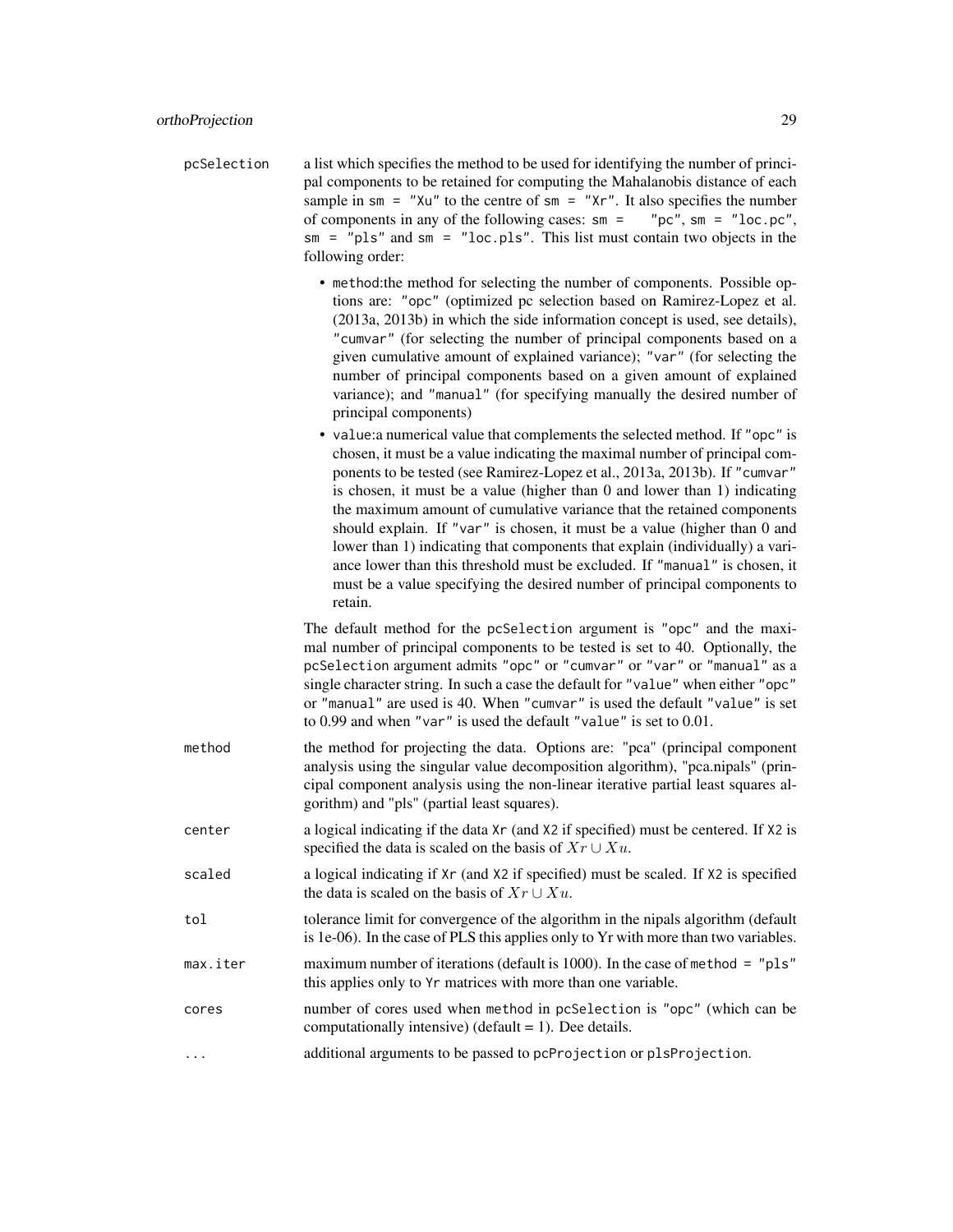<span id="page-29-0"></span>

| object  | object of class "orthoProjection" (as returned by orthoProjection, pcProjection<br>or plsProjection).                                                                                                   |
|---------|---------------------------------------------------------------------------------------------------------------------------------------------------------------------------------------------------------|
| newdata | an optional data frame or matrix in which to look for variables with which to<br>predict. If omitted, the scores are used. It must contain the same number of<br>columns, to be used in the same order. |

#### Details

In the case of method  $=$  "pca", the algrithm used is the singular value decomposition in which given a data matrix  $X$ , is factorized as follows:

$$
X = UDV^{\mathrm{T}}
$$

where U and V are othogonal matrices, and where U is a matrix of the left singular vectors of X, D is a diagonal matrix containing the singular values of  $X$  and  $V$  is the is a matrix of the right singular vectors of  $X$ . The matrix of principal component scores is obtained by a matrix multiplication of U and  $D$ , and the matrix of principal component loadings is equivalent to the matrix  $V$ . When method = "pca.nipals", the algorithm used for principal component analysis is the non-linear iterative partial least squares (nipals). In the case of the of the partial least squares projection (a.k.a projection to latent structures) the nipals regression algorithm. Details on the "nipals" algorithm are presented in Martens  $(1991)$ . When method = "opc", the selection of the components is carried out by using an iterative method based on the side information concept (Ramirez-Lopez et al. 2013a, 2013b). First let be P a sequence of retained components (so that  $P = 1, 2, ..., k$ . At each iteration, the function computes a dissimilarity matrix retaining  $p_i$  components. The values of the side information of the samples are compared against the side information values of their most spectrally similar samples. The optimal number of components retrieved by the function is the one that minimizes the root mean squared differences (RMSD) in the case of continuous variables, or maximizes the kappa index in the case of categorical variables. In this process the [simEval](#page-39-1) function is used. Note that for the "opc" method is necessary to specify Yr (the side information of the samples). Multi-threading for the computation of dissimilarities (see cores parameter) is based on OpenMP and hence works only on windows and linux.

#### Value

orthoProjection, pcProjection, plsProjectiona, return a list of class orthoProjection with the following components:

- scores a matrix of scores corresponding to the samples in Xr and X2 (if it applies). The number of components that the scores represent is given by the number of components chosen in the function.
- X.loadings a matrix of loadings corresponding to the explanatory variables. The number of components that these loadings represent is given by the number of components chosen in the function.
- Y.loadings a matrix of partial least squares loadings corresponding to Yr. The number of components that these loadings represent is given by the number of components chosen in the function. This object is only returned if the partial least squares algorithm was used.
- weigths a matrix of partial least squares ("pls") weights. This object is only returned if the "pls" algorithm was used.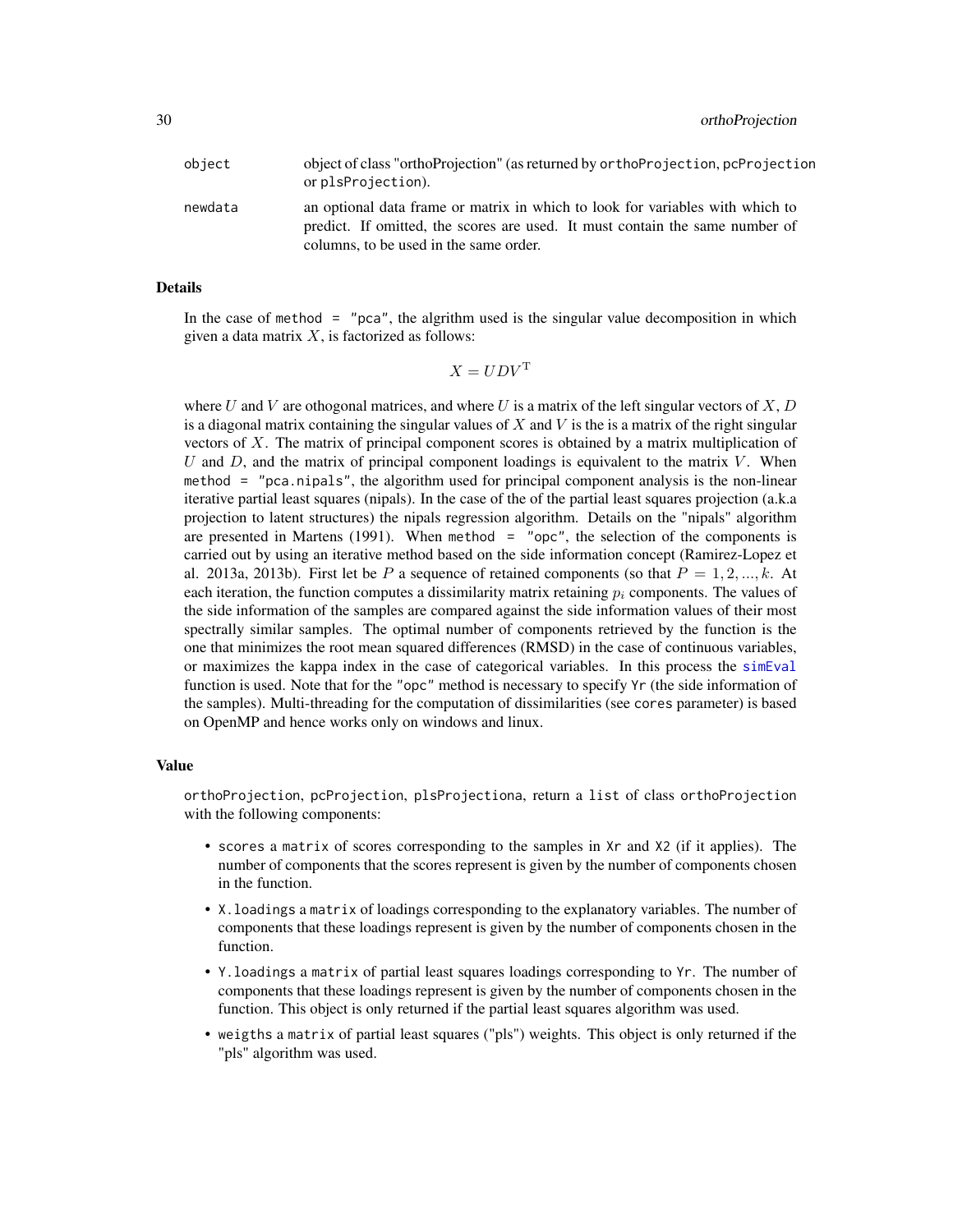#### <span id="page-30-0"></span>orthoProjection 31

- projectionM a matrix that can be used to project new data onto a "pls" space. This object is only returned if the "pls" algorithm was used.
- variance a matrix indicating the standard deviation of each component (sdv), the cumulative explained variance (cumExplVar) and the variance explained by each single component (explVar). These values are computed based on the data used to create the projection matrices. For example if the "pls" method was used, then these values are computed based only on the data that contains information on Yr (i.e. the Xr data) If the principal component method is used, the this data is computed on the basis of Xr and X2 (if it applies) since both matrices are employed in the computation of the projection matrix (loadings in this case).
- svd the standard deviation of the retrieved scores.
- n.components the number of components (either principal components or partial least squares components) used for computing the global distances.
- opcEval a data.frame containing the statistics computed for optimizing the number of principal components based on the variable(s) specified in the  $Yr$  argument. If  $Yr$  was a continuous was a continuous vector or matrix then this object indicates the root mean square of differences (rmse) for each number of components. If Yr was a categorical variable this object indicates the kappa values for each number of components. This object is returned only if "opc" was used within the pcSelection argument. See the [simEval](#page-39-1) function for more details.
- method the orthoProjection method used.

predict.orthoProjection, return a matrix of scores proprojected for newdtata.

#### Author(s)

Leonardo Ramirez-Lopez

#### References

Martens, H. (1991). Multivariate calibration. John Wiley & Sons.

Ramirez-Lopez, L., Behrens, T., Schmidt, K., Stevens, A., Dematte, J.A.M., Scholten, T. 2013a. The spectrum-based learner: A new local approach for modeling soil vis-NIR spectra of complex datasets. Geoderma 195-196, 268-279.

Ramirez-Lopez, L., Behrens, T., Schmidt, K., Viscarra Rossel, R., Dematte, J. A. M., Scholten, T. 2013b. Distance and similarity-search metrics for use with soil vis-NIR spectra. Geoderma 199, 43-53.

#### See Also

[orthoDiss](#page-23-1), [simEval](#page-39-1), [mbl](#page-5-1)

#### Examples

## Not run: require(prospectr)

data(NIRsoil)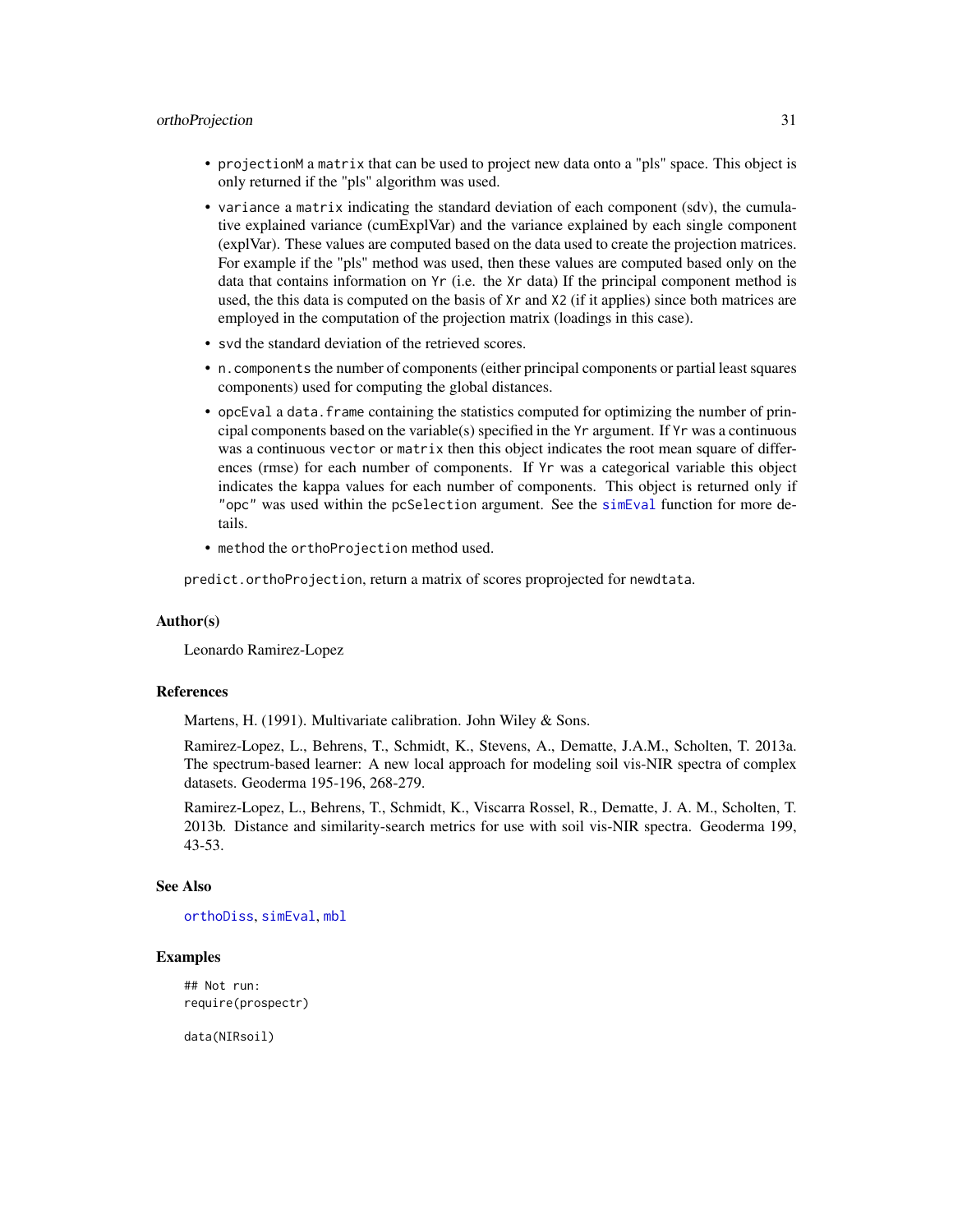Xu <- NIRsoil\$spc[!as.logical(NIRsoil\$train),] Yu <- NIRsoil\$CEC[!as.logical(NIRsoil\$train)] Yr <- NIRsoil\$CEC[as.logical(NIRsoil\$train)] Xr <- NIRsoil\$spc[as.logical(NIRsoil\$train),]  $Xu \leftarrow Xu[!is.na(Yu),]$ Yu <- Yu[!is.na(Yu)]  $Xr \leftarrow Xr[!is.na(Yr),]$ Yr <- Yr[!is.na(Yr)] # A partial least squares projection using the "opc" method # for the selection of the optimal number of components plsProj <- orthoProjection(Xr = Xr, Yr = Yr, X2 = Xu, method = "pls", pcSelection = list("opc", 40)) # A principal components projection using the "opc" method # for the selection of the optimal number of components pcProj <- orthoProjection( $Xr = xr$ ,  $Yr = Yr$ ,  $X2 = Xu$ ,  $method = "pca",$ pcSelection = list("opc", 40)) # A partial least squares projection using the "cumvar" method # for the selection of the optimal number of components plsProj2 <- orthoProjection(Xr = Xr, Yr = Yr, X2 = Xu,  $method = "pls",$ pcSelection = list("cumvar", 0.99)) ## End(Not run)

<span id="page-31-1"></span>

plot.mbl *Plot method for an object of class* mbl

#### Description

Plot method for an object of class mbl

#### Usage

```
## S3 method for class 'mbl'
plot(x, g = c("validation", "pca"), param = "rmse", pcs = c(1,2), ...)
```
#### Arguments

| X | an object of class mbl (as returned by mbl).                                                                                                                                               |
|---|--------------------------------------------------------------------------------------------------------------------------------------------------------------------------------------------|
| g | a character vector indicating what results shall be plotted. Options are: "valida-<br>tion" (for plotting the validation results) and/or "pca" (for plotting the principal<br>components). |

<span id="page-31-0"></span>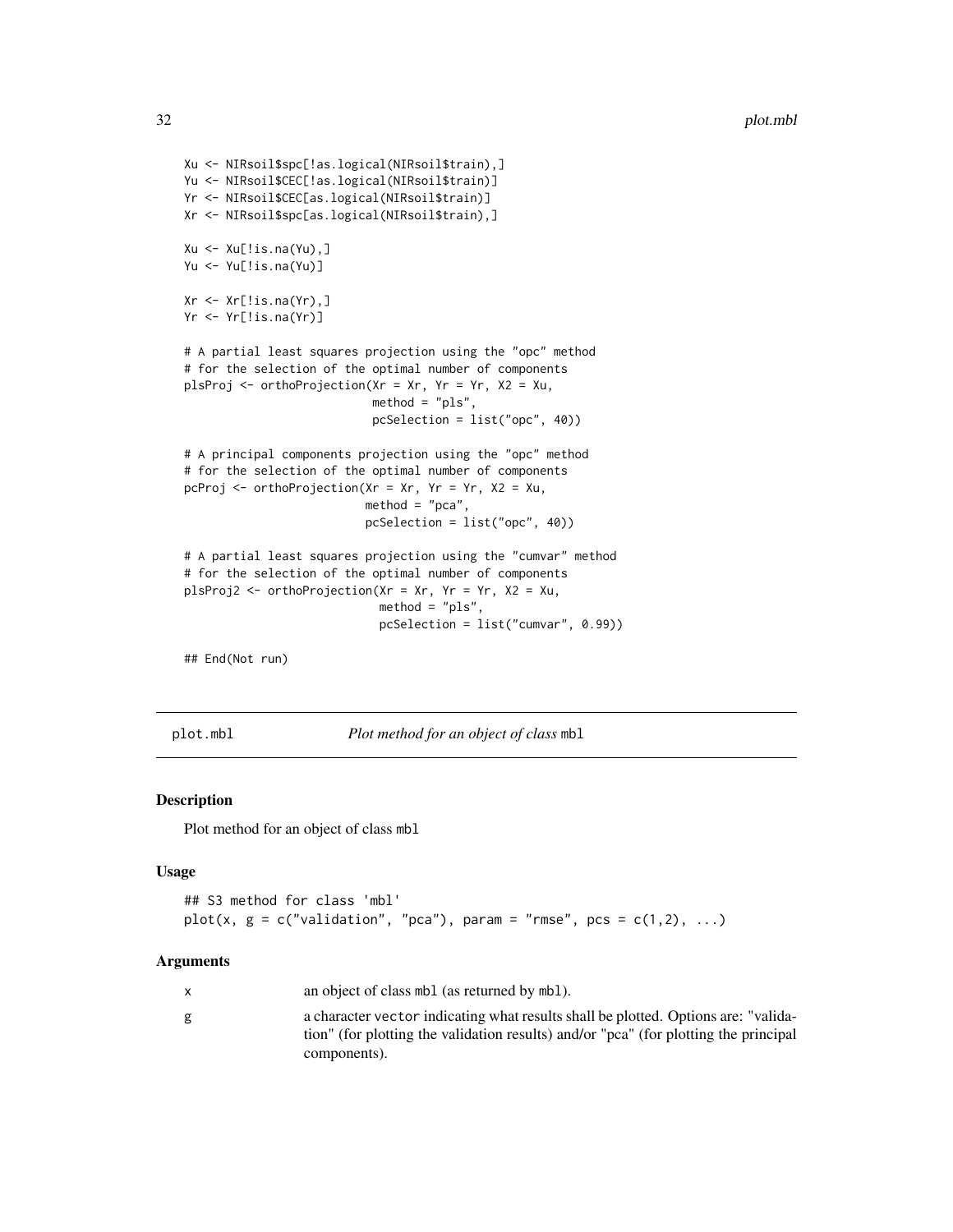#### <span id="page-32-0"></span>plot.mbl 33

| param     | one of the following options "rmse", "st.rmse" or "r2". The respective validation<br>statistic is then plotted. It is only available if "validation" is specified in the g<br>argument. |
|-----------|-----------------------------------------------------------------------------------------------------------------------------------------------------------------------------------------|
| pcs       | a vector of length one or two indicating the principal components to be plotted.<br>Default is $c(1, 2)$ . It is only available if "pca" is specified in the g argument.                |
| $\ddotsc$ | some arguments to be passed to methods as graphical parameters.                                                                                                                         |

#### Author(s)

Leonardo Ramirez-Lopez and Antoine Stevens

#### See Also

[mbl](#page-5-1)

#### Examples

## Not run: require(prospectr)

data(NIRsoil)

```
Xu <- NIRsoil$spc[!as.logical(NIRsoil$train),]
Yu <- NIRsoil$CEC[!as.logical(NIRsoil$train)]
Yr <- NIRsoil$CEC[as.logical(NIRsoil$train)]
Xr <- NIRsoil$spc[as.logical(NIRsoil$train),]
Xu <- Xu[!is.na(Yu),]
Yu <- Yu[!is.na(Yu)]
Xr \leftarrow Xr[!is.na(Yr),]Yr <- Yr[!is.na(Yr)]
ctrl <- mblControl(sm = "cor", ws = 51,
                   pcSelection = list("cumvar", 0.999),
                   valMethod = c("NNv"),
                   scaled = TRUE, center = TRUE)
ex1 \leq-mbl(Yr = Yr, \ Yr = Xr, \ Yu = NULL, \ Xu = Xu,mblCtrl = ctrl,
           dissUsage = "none",
           k = seq(30, 250, 30),
           method = "wapls1",
           plsC = c(7, 20)plot(ex1)
```
## End(Not run)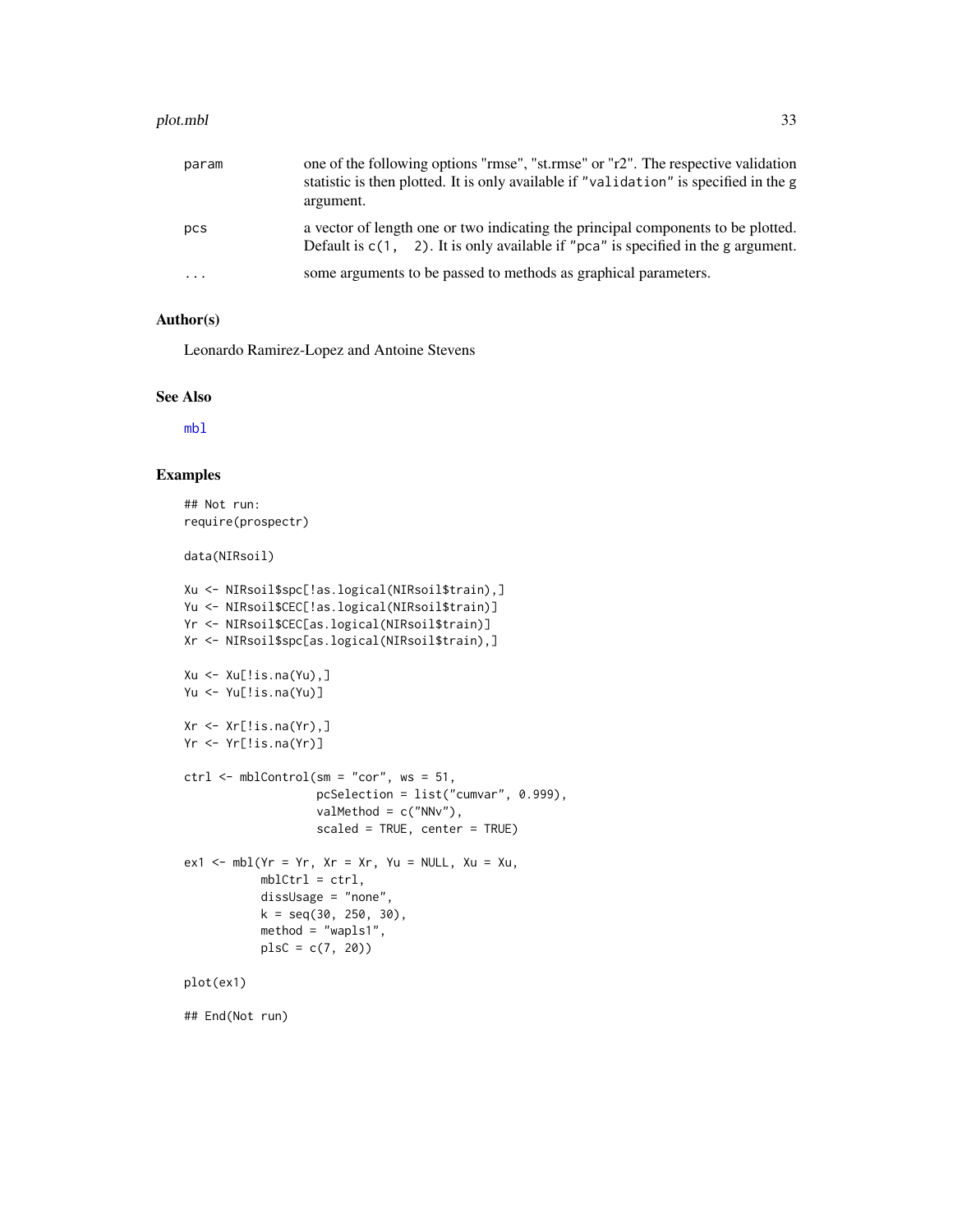<span id="page-33-1"></span><span id="page-33-0"></span>plot.orthoProjection *Plot method for an object of class* orthoProjection

#### Description

Plot method for an object of class orthoProjection

#### Usage

```
## S3 method for class 'orthoProjection'
plot(x, \ldots)
```
#### Arguments

|                         | an object of class ortho Projection (as returned by ortho Projection). |
|-------------------------|------------------------------------------------------------------------|
| $\cdot$ $\cdot$ $\cdot$ | arguments to be passed to methods.                                     |

#### Author(s)

Leonardo Ramirez-Lopez and Antoine Stevens

#### See Also

[orthoProjection](#page-26-1)

#### Examples

```
## Not run:
require(prospectr)
```
data(NIRsoil)

```
Xu <- NIRsoil$spc[!as.logical(NIRsoil$train),]
Yu <- NIRsoil$CEC[!as.logical(NIRsoil$train)]
Yr <- NIRsoil$CEC[as.logical(NIRsoil$train)]
Xr <- NIRsoil$spc[as.logical(NIRsoil$train),]
Xu \leftarrow Xu[!is.na(Yu),]Yu <- Yu[!is.na(Yu)]
Xr \leftarrow Xr[!is.na(Yr),]Yr <- Yr[!is.na(Yr)]
# A partial least squares projection using the "opc" method
# for the selection of the optimal number of components
plsProj <- orthoProjection(Xr = Xr, Yr = Yr, X2 = Xu,
                           method = "pls",pcSelection = list("opc", 40))
```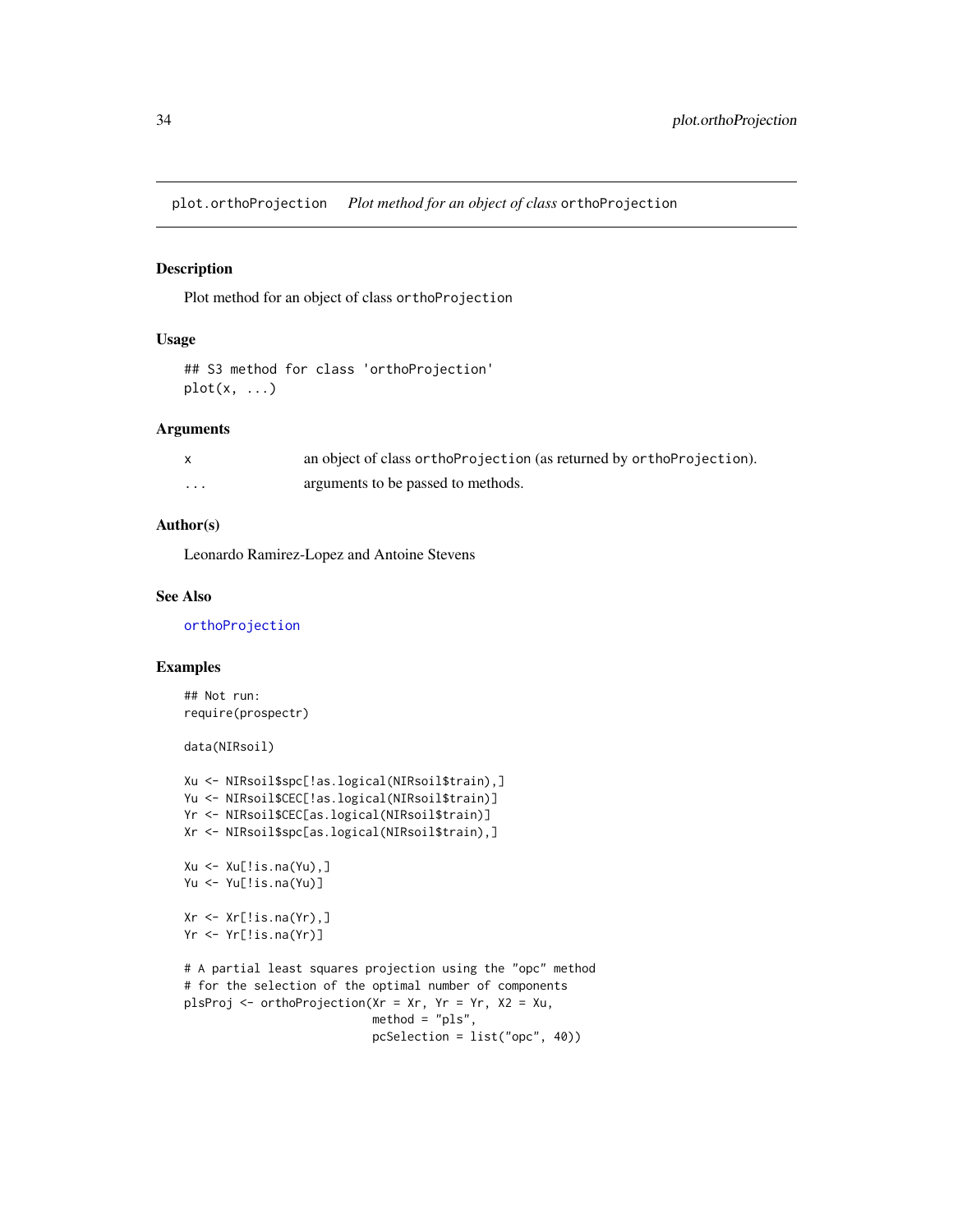#### <span id="page-34-0"></span>print.localOrthoDiss 35

plot(plsProj)

## End(Not run)

<span id="page-34-1"></span>print.localOrthoDiss *Print method for an object of class* orthoDiss

#### Description

Print method for an object of class orthoDiss

#### Usage

```
## S3 method for class 'localOrthoDiss'
print(x, \ldots)
```
#### Arguments

|          | an object of class local $Orthobis$ (returned by ortholoiss when it uses local =<br>TRUE). |
|----------|--------------------------------------------------------------------------------------------|
| $\cdots$ | arguments to be passed to methods (not yet functional).                                    |

#### Author(s)

Leonardo Ramirez-Lopez and Antoine Stevens

<span id="page-34-2"></span>

| print.mbl | <i>Print method for an object of class mbl</i> |
|-----------|------------------------------------------------|
|           |                                                |

#### Description

Print method for an object of class mbl

#### Usage

## S3 method for class 'mbl'  $print(x, \ldots)$ 

#### Arguments

|          | an object of class mbl (as returned by the mbl function). |
|----------|-----------------------------------------------------------|
| $\cdots$ | arguments to be passed to methods (not yet functional).   |

#### Author(s)

Leonardo Ramirez-Lopez and Antoine Stevens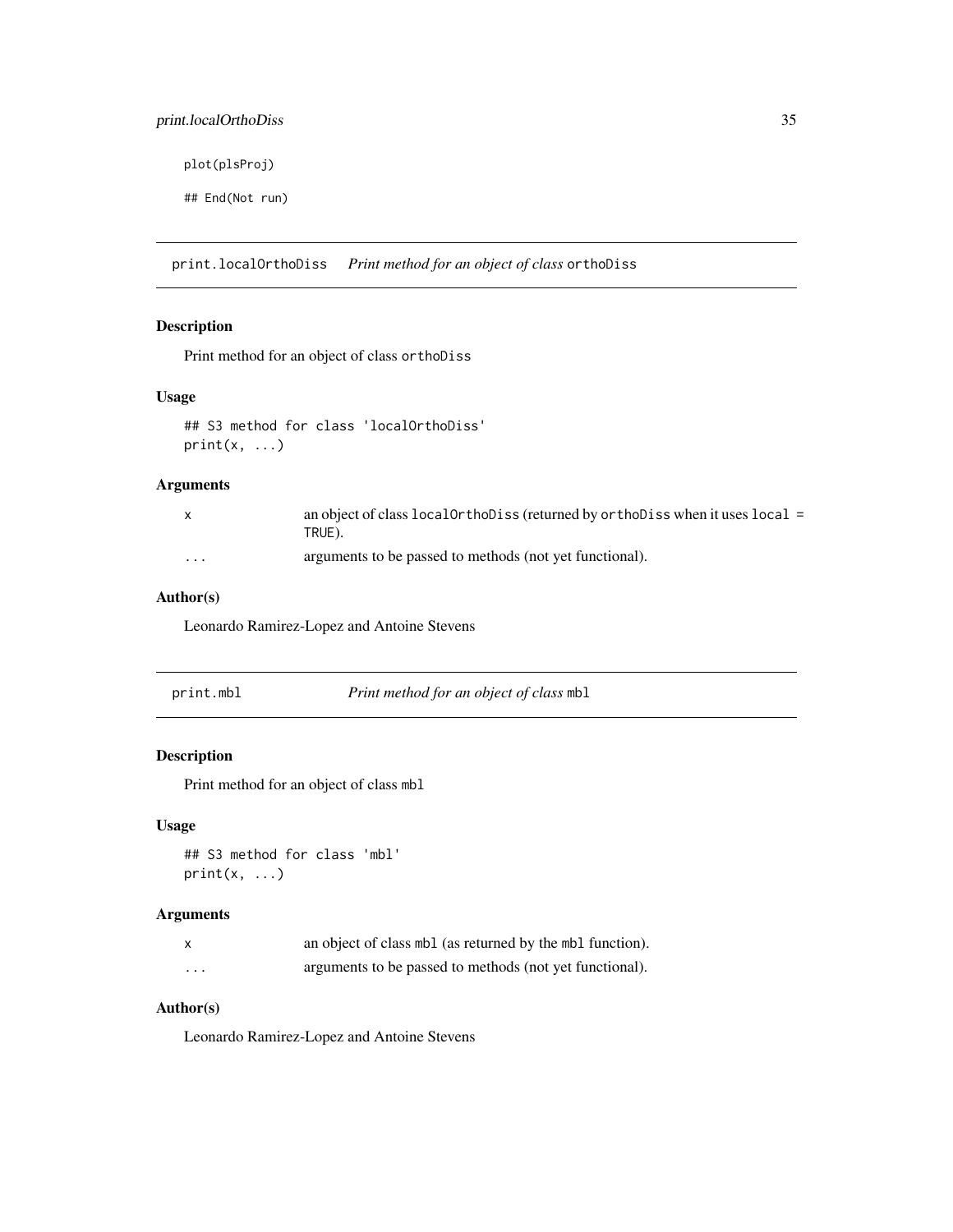<span id="page-35-1"></span><span id="page-35-0"></span>print.orthoProjection *Print method for an object of class* orthoProjection

#### Description

Print method for an object of class orthoProjection

#### Usage

```
## S3 method for class 'orthoProjection'
print(x, \ldots)
```
#### Arguments

|          | an object of class orthoProjection (as returned by the orthoProjection<br>function). |
|----------|--------------------------------------------------------------------------------------|
| $\cdots$ | arguments to be passed to methods (not yet functional).                              |

#### Author(s)

Leonardo Ramirez-Lopez and Antoine Stevens

| resemble | resemble package |
|----------|------------------|
|          |                  |

#### Description

This package implements a number of R functions useful for modelling complex visible and infrared spectra(VIS-IR). The packages includes functions for for projecting spectral data onto orthogonal spaces, computing spectral similarity/dissimilarity matrices, removing irrelevant spectra from a reference set, and modeling spectral data using memory-based learning.

The functions available for projecting the spectra are:

- [orthoProjection](#page-26-1)
- [pcProjection](#page-27-0)
- [plsProjection](#page-27-0)
- [predict.orthoProjection](#page-27-0)

The functions available for computing similarity/dissimilarity matrices are:

- [fDiss](#page-2-1)
- [corDiss](#page-1-1)
- [sid](#page-36-1)
- [orthoDiss](#page-23-1)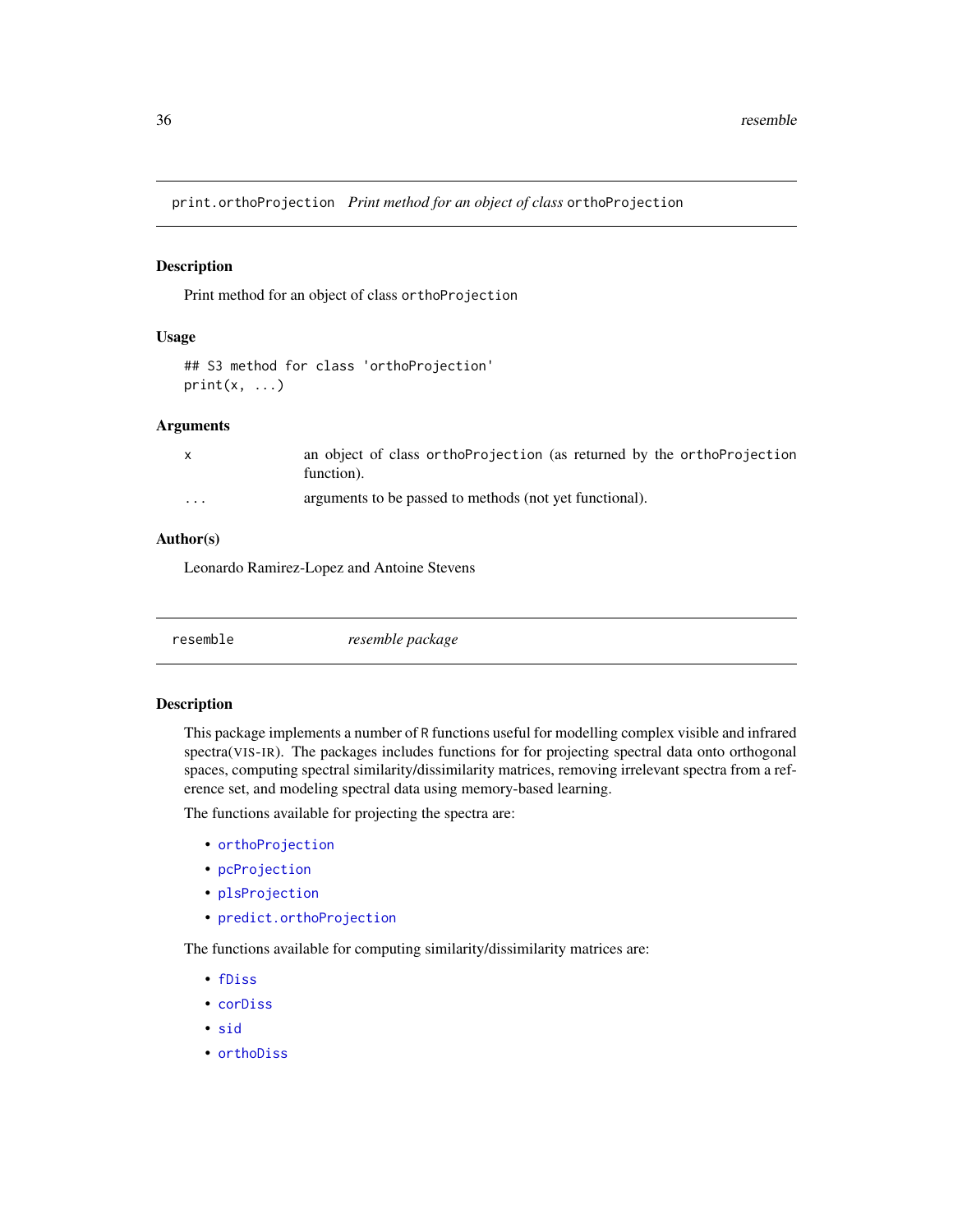<span id="page-36-0"></span>• [simEval](#page-39-1)

The functions available for removing irrelevant spectra from a reference set are:

• [neigCleaning](#page-18-1)

The functions available for modelling spectral data using memory-based learning are:

- [mblControl](#page-14-1)
- [mbl](#page-5-1)

Other supplementary functions are:

- [print.localOrthoDiss](#page-34-1)
- [print.mbl](#page-34-2)
- [plot.mbl](#page-31-1)
- [plot.orthoProjection](#page-33-1)
- [print.orthoProjection](#page-35-1)

#### Author(s)

Leonardo Ramirez-Lopez & Antoine Stevens

<span id="page-36-1"></span>sid *A function for computing the spectral information divergence between spectra (sid)*

#### Description

This function computes the spectral information divergence (distance) between spectra based on the kullback-leibler divergence algorithm (see details).

#### Usage

```
sid(Xr, X2 = NULL,mode = "density",
   center = FALSE, scaled = TRUE,
   kernel = "gaussian",
   n = if (mode == "density") round(0.5 * ncol(Xr)),bw = "nrd0",reg = 1e-04,...)
```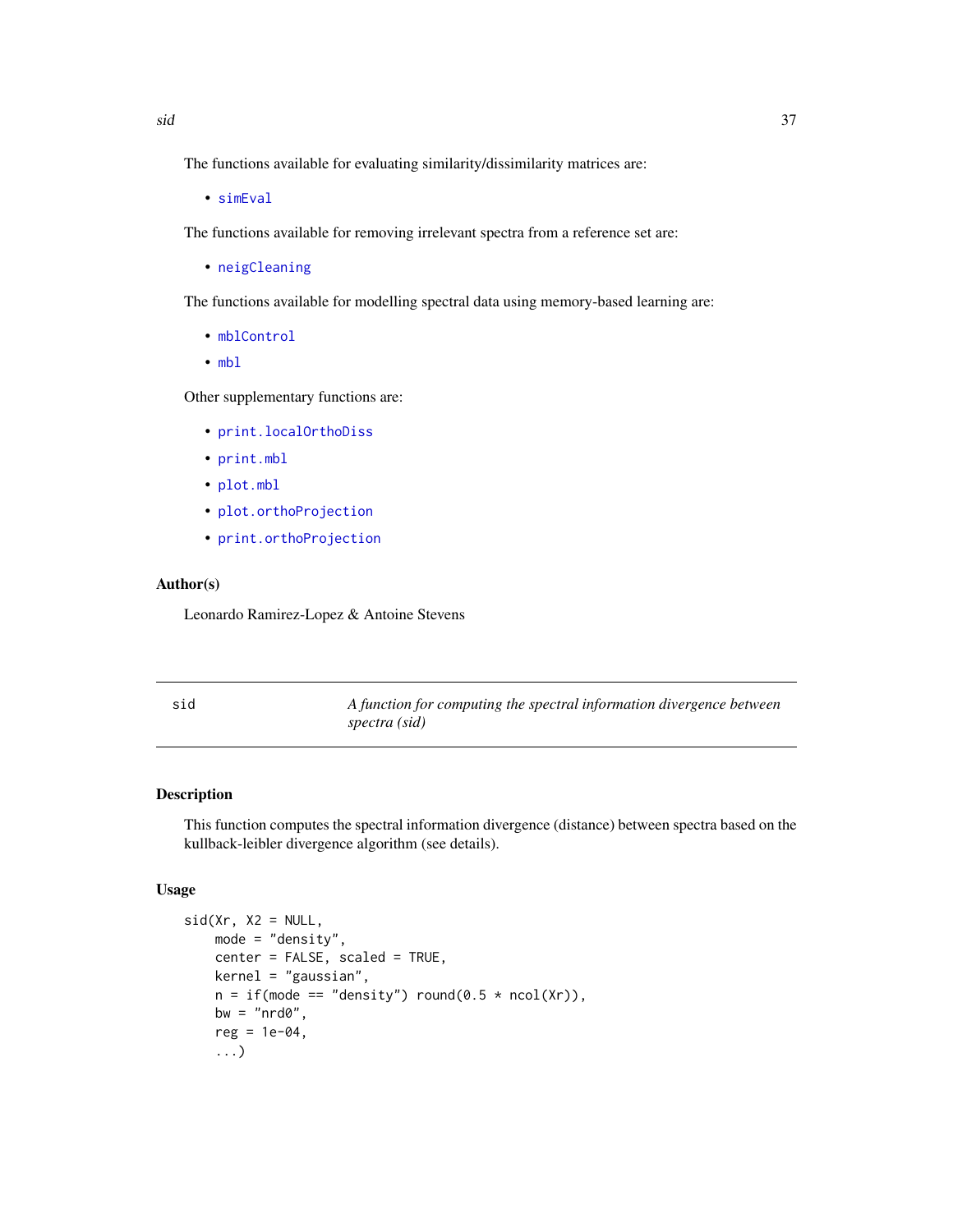#### <span id="page-37-0"></span>Arguments

| Xr             | a matrix (or data. frame) containing the spectral (reference) data.                                                                                                                                                                                                                                                                                                                                                                                                                                     |
|----------------|---------------------------------------------------------------------------------------------------------------------------------------------------------------------------------------------------------------------------------------------------------------------------------------------------------------------------------------------------------------------------------------------------------------------------------------------------------------------------------------------------------|
| X <sub>2</sub> | an optional matrix (or data. frame) containing the spectral data of a second set<br>of samples.                                                                                                                                                                                                                                                                                                                                                                                                         |
| mode           | the method to be used for computing the spectral information divergence. Op-<br>tions are "density" (default) for computing the divergence values on the den-<br>sity distributions of the spectral observations, and "feature" for computing the<br>divergence vales on the spectral features. See details.                                                                                                                                                                                            |
| center         | a logical indicating if the computations must be carried out on the centered X<br>and $X2$ (if specified) matrices. If mode =<br>"feature" centering is not carried<br>out since this option does not accept negative values which are generated after<br>centering the matrices. Default is FALSE. See details.                                                                                                                                                                                        |
| scaled         | a logical indicating if the computations must be carried out on the variance<br>scaled X and X2 (if specified) matrices. Default is TRUE.                                                                                                                                                                                                                                                                                                                                                               |
| kernel         | if mode $=$ "density" a character string indicating the smoothing kernel to be<br>used. It must be one of "gaussian" (default), "rectangular", "triangular",<br>"epanechnikov", "biweight", "cosine" or "optcosine". See the density<br>function of the stats package.                                                                                                                                                                                                                                  |
| n              | if mode = "density" a numerical value indicating the number of equally spaced<br>points at which the density is to be estimated. See the density function of the<br>stats package for further details. Default is round (0.5 *<br>$ncol(X)$ ).                                                                                                                                                                                                                                                          |
| bw             | if mode $=$ "density" a numerical value indicating the smoothing kernel band-<br>width to be used. Optionally the character string "nrd0" can be used, it com-<br>putes the bandwidth using the bw. nrd0 function of the stats package. See the<br>density and the bw. nrd0 functions for more details. By default "nrd0" is used,<br>in this case the bandwidth is computed as $bw$ . $nrd@(as. vector(X))$ , if X2 is<br>specified the bandwidth is computed as bw. $nrd0(as. vector(rbind(X, X2))).$ |
| reg            | a numerical value higher than 0 which indicates a regularization parameter. Val-<br>ues (probabilities) below this threshold are replaced by this value for numerical<br>stability. Default is 1e-4.                                                                                                                                                                                                                                                                                                    |
| $\cdots$       | additional arguments to be passed to the density function of the base package.                                                                                                                                                                                                                                                                                                                                                                                                                          |

#### Details

This function computes the spectral information divergence (distance) between spectra. When mode = "density", the function first computes the probability distribution of each spectrum which result in a matrix of density distribution estimates. The density distributions of all the samples in the datasets are compared based on the kullback-leibler divergence algorithm. When mode = "feature", the kullback-leibler divergence between all the samples is computed directly on the spectral variables. The spectral information divergence (SID) algorithm (Chang, 2000) uses the Kullback-Leibler divergence  $(KL)$  or relative entropy (Kullback and Leibler, 1951) to account for the vis-NIR information provided by each spectrum. The SID between two spectra  $(x_i$  and  $x_j)$  is computed as follows:

 $SID(x_i, x_j) = KL(x_i || x_j) + KL(x_j || x_i)$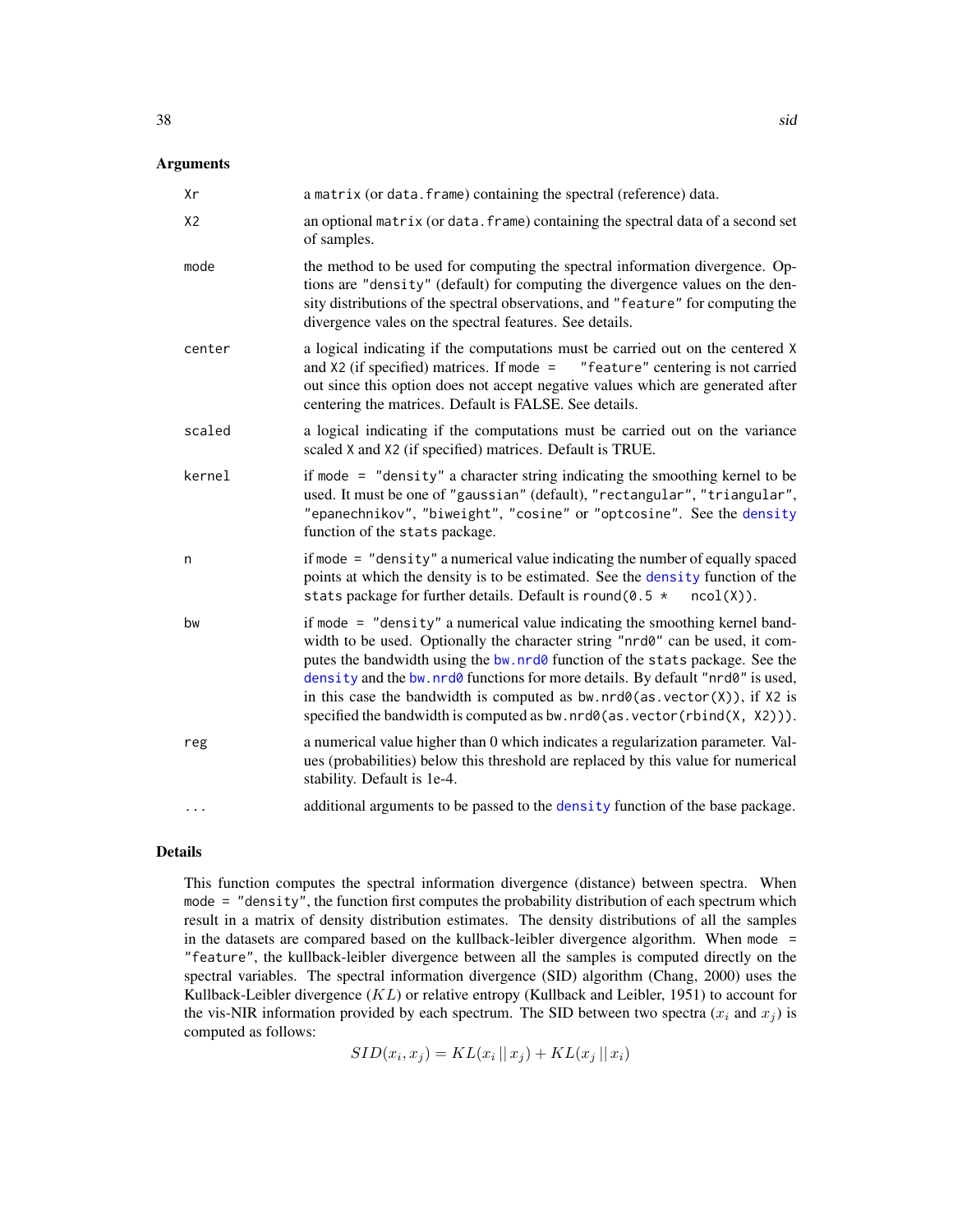$$
SID(x_i, x_j) = \sum_{l=1}^{k} p_l log(\frac{p_l}{q_l}) + \sum_{l=1}^{k} q_l log(\frac{q_l}{p_l})
$$

where k represents the number of variables or spectral features,  $p$  and  $q$  are the probability vectors of  $x_i$  and  $x_j$  respectively which are calculated as:

$$
p = \frac{x_i}{\sum_{l=1}^k x_{i,l}}
$$

$$
q = \frac{x_j}{\sum_{l=1}^k x_{j,l}}
$$

From the above equations it can be seen that the original SID algorithm assumes that all the components in the data matrices are nonnegative. Therefore centering cannot be applied when mode = "feature". If a data matrix with negative values is provided and mode = "feature", the sid function automatically scales the matrix as follows:

$$
X_s = \frac{X - min(X)}{max(X) - min(X)}
$$

or

$$
X_s = \frac{X - min(X, X2)}{max(X, X2) - min(X, X2)}
$$

$$
X2_s = \frac{X2 - min(X, X2)}{max(X, X2) - min(X, X2)}
$$

if X2 is specified. The 0 values are replaced by a regularization parameter (reg argument) for numerical stability. The default of the sid function is to compute the SID based on the density distributions of the spectra (mode = "density"). For each spectrum in  $X$  the density distribution is computed using the [density](#page-0-0) function of the stats package. The 0 values of the estimated density distributions of the spectra are replaced by a regularization parameter ("reg" argument) for numerical stability. Finally the divergence between the computed spectral histogramas is computed using the SID algorithm. Note that if mode = "density", the sid function will accept negative values and matrix centering will be possible.

#### Value

a list with the following components:

- sid if only "X" is specified (i.e. X2 = NULL), a square symmetric matrix of SID distances between all the components in "X". If both "X" and "X2" are specified, a matrix of SID distances between the components in "X" and the components in "X2") where the rows represent the objects in "X" and the columns represent the objects in "X2"
- Xr the (centered and/or scaled if specified) spectral X matrix
- X2 the (centered and/or scaled if specified) spectral X2 matrix
- densityDisXr if mode = "density", the computed density distributions of Xr
- densityDisX2 if mode = "density", the computed density distributions of X2

#### Author(s)

Leonardo Ramirez-Lopez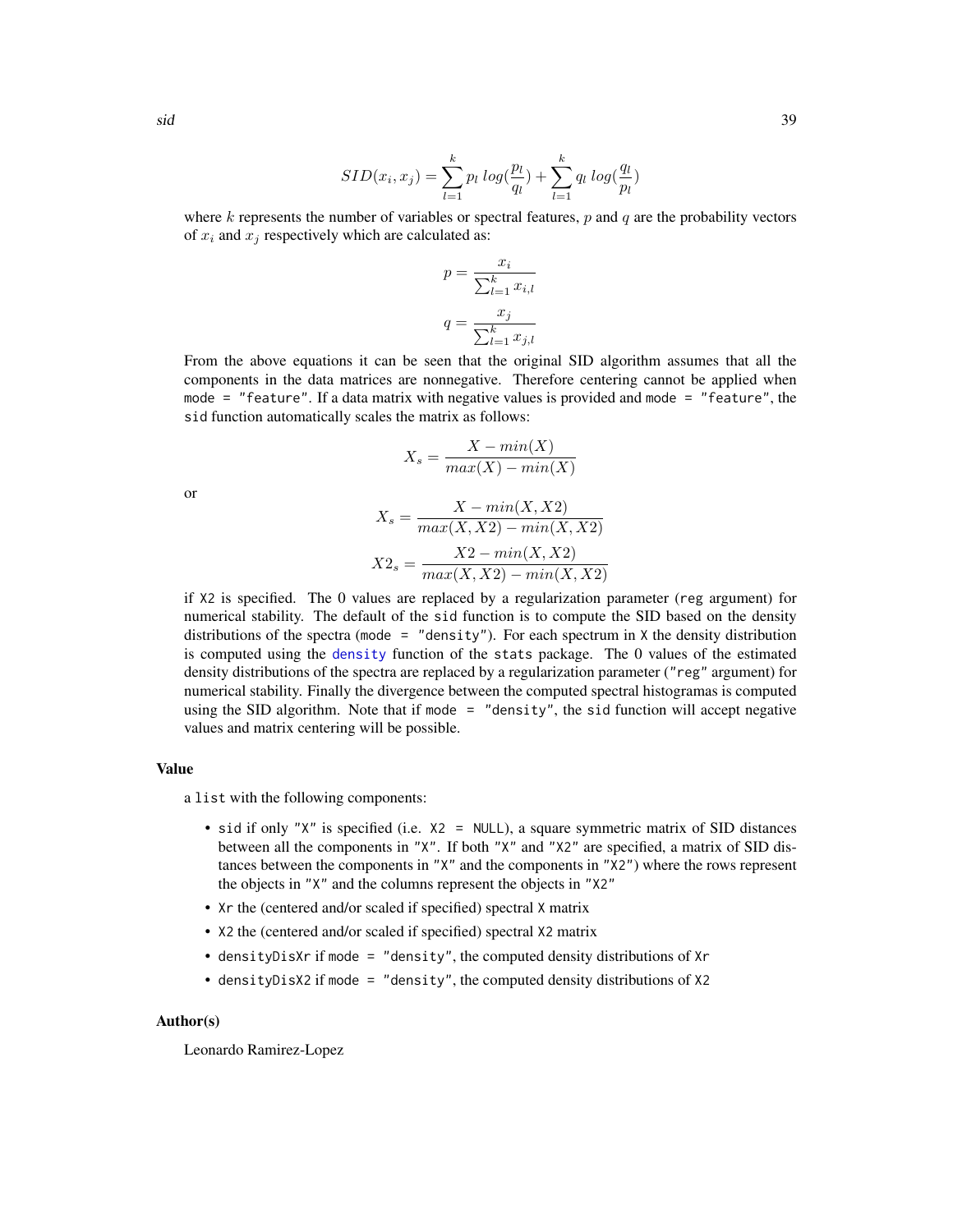#### <span id="page-39-0"></span>References

Chang, C.I. 2000. An information theoretic-based approach to spectral variability, similarity and discriminability for hyperspectral image analysis. IEEE Transactions on Information Theory 46, 1927-1932.

#### See Also

[density](#page-0-0)

#### Examples

```
## Not run:
require(prospectr)
data(NIRsoil)
Xu <- NIRsoil$spc[!as.logical(NIRsoil$train),]
Yu <- NIRsoil$CEC[!as.logical(NIRsoil$train)]
Yr <- NIRsoil$CEC[as.logical(NIRsoil$train)]
Xr <- NIRsoil$spc[as.logical(NIRsoil$train),]
Xu \leftarrow Xu[!is.na(Yu),]Xr <- Xr[!is.na(Yr),]
# Example 1
# Compute the SID distance between all the samples in Xr
xr.sid \leftarrow sid(Xr = Xr)xr.sid
# Example 2
# Compute the SID distance between the samples in Xr and the samples
# in Xu
xru.sid \le sid(Xr = xr, X2 = Xu)
xru.sid
# Example 3
# Compute the SID distance between the samples in Xr and the samples
# in Xu using the histograms
xru.sid.hist \leq sid(Xr = Xr, X2 = Xu, mode = "feature")xru.sid.hist
## End(Not run)
```
<span id="page-39-1"></span>simEval *A function for evaluating similarity/dissimilarity matrices (simEval)*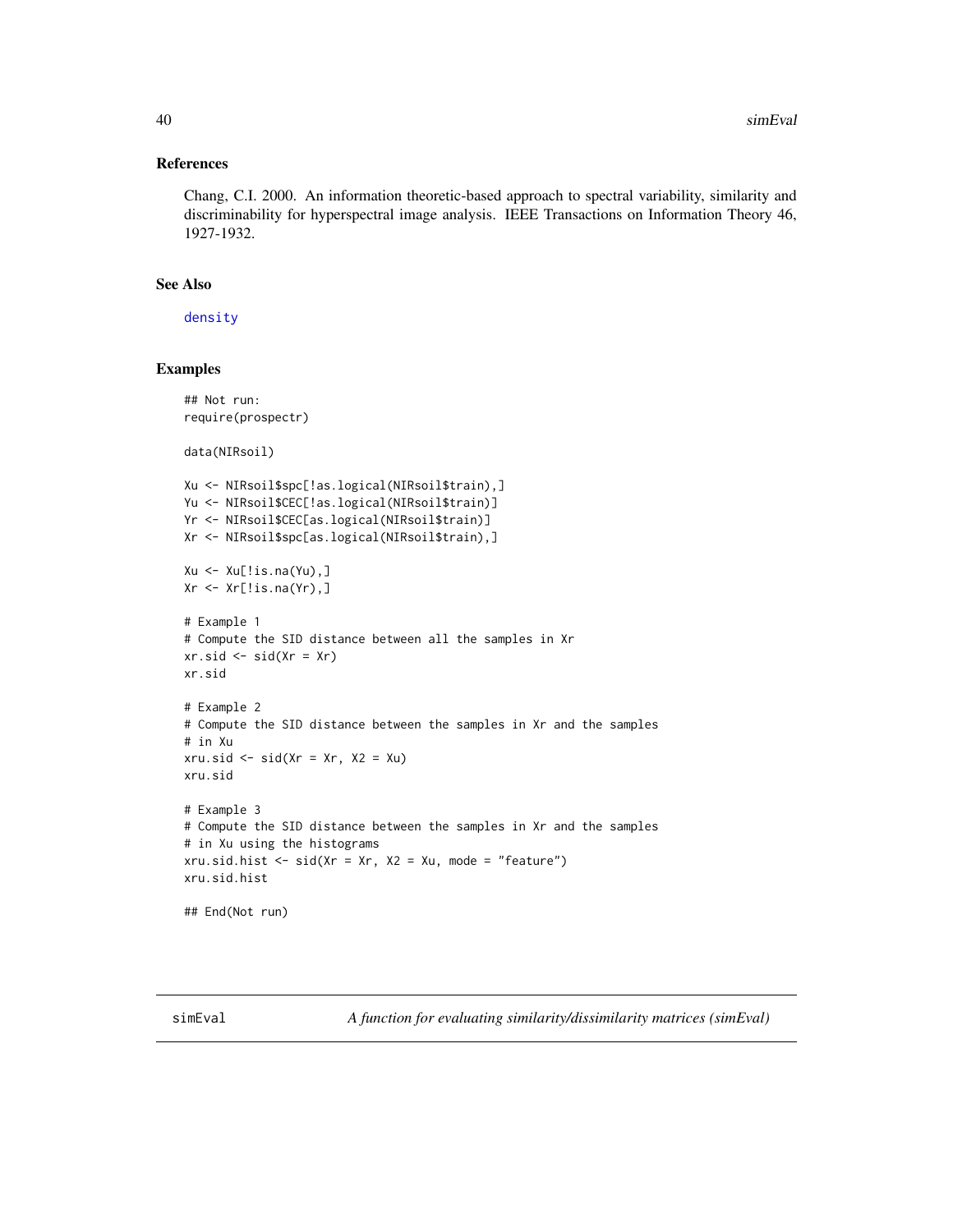#### simEval 41

#### Description

This function searches for the most similar sample of each sample in a given data set based on a similarity/dissimilarity (e.g. distance matrix). The samples are compared against their corresponding most similar samples in terms of the side information provided. The root mean square of differences and the correlation coefficient are computed for continuous variables and for discrete variables the kappa index is calculated.

#### Usage

```
simEval(d, sideInf, lower.tri = FALSE, cores = 1, ...)
```
#### Arguments

| d         | a vector or a square symmetric matrix (or data. frame) of similarity/dissimilarity<br>scores between samples of a given dataset (see lower.tri).                                                                                                                                                                                                                                                                                                                                                                                           |
|-----------|--------------------------------------------------------------------------------------------------------------------------------------------------------------------------------------------------------------------------------------------------------------------------------------------------------------------------------------------------------------------------------------------------------------------------------------------------------------------------------------------------------------------------------------------|
| sideInf   | a vector containing the side information corresponding to the samples in the<br>dataset from which the similarity/dissimilarity matrix was computed. It can be<br>either a numeric vector (continuous variable) or a factor (discrete variable). If it<br>is a numeric vector, the root mean square of differences is used for assessing<br>the similarity between the samples and their corresponding most similar samples<br>in terms of the side information provided. If it is a factor, then the kappa index<br>is used. See details. |
| lower.tri | a logical indicating whether the input similarities/dissimilarities are given as<br>a vector of the lower triangle of the distance matrix (as returned e.g. by<br>base:: dist) or as a square symmetric matrix (or data. frame) (default =<br>FALSE)                                                                                                                                                                                                                                                                                       |
| cores     | number of cores used to find the neareast neighbours of similarity/dissimilarity<br>scores (default $= 1$ ). See details.                                                                                                                                                                                                                                                                                                                                                                                                                  |
|           | additional parameters (for internal use only).                                                                                                                                                                                                                                                                                                                                                                                                                                                                                             |

#### Details

For the evaluation of similarity/dissimilarity matrices this function uses side information (information about one variable which is available for a group of samples, Ramirez-Lopez et al., 2013). It is assumed that there is a correlation (or at least an indirect or secondary correlation) between this side informative variable and the spectra. In other words, this approach is based on the assumption that the similarity measures between the spectra of a given group of samples should be able to reflect their similarity also in terms of the side informative variable (e.g. compositional similarity). If sideInf is a numeric vector the root mean square of differences (RMSD) is used for assessing the similarity between the samples and their corresponding most similar samples in terms of the side information provided. It is computed as follows: It can be computed as:

$$
RMSD = \sqrt{\frac{1}{n} \sum_{i=1}^{n} (y_i - \ddot{y}_i)^2}
$$

where  $y_i$  is the value of the side variable of the *i*th sample,  $\ddot{y}_i$  is the value of the side variable of the nearest neighbour of the *i*th sample and  $n$  is the total number of observations. If sideInf is a factor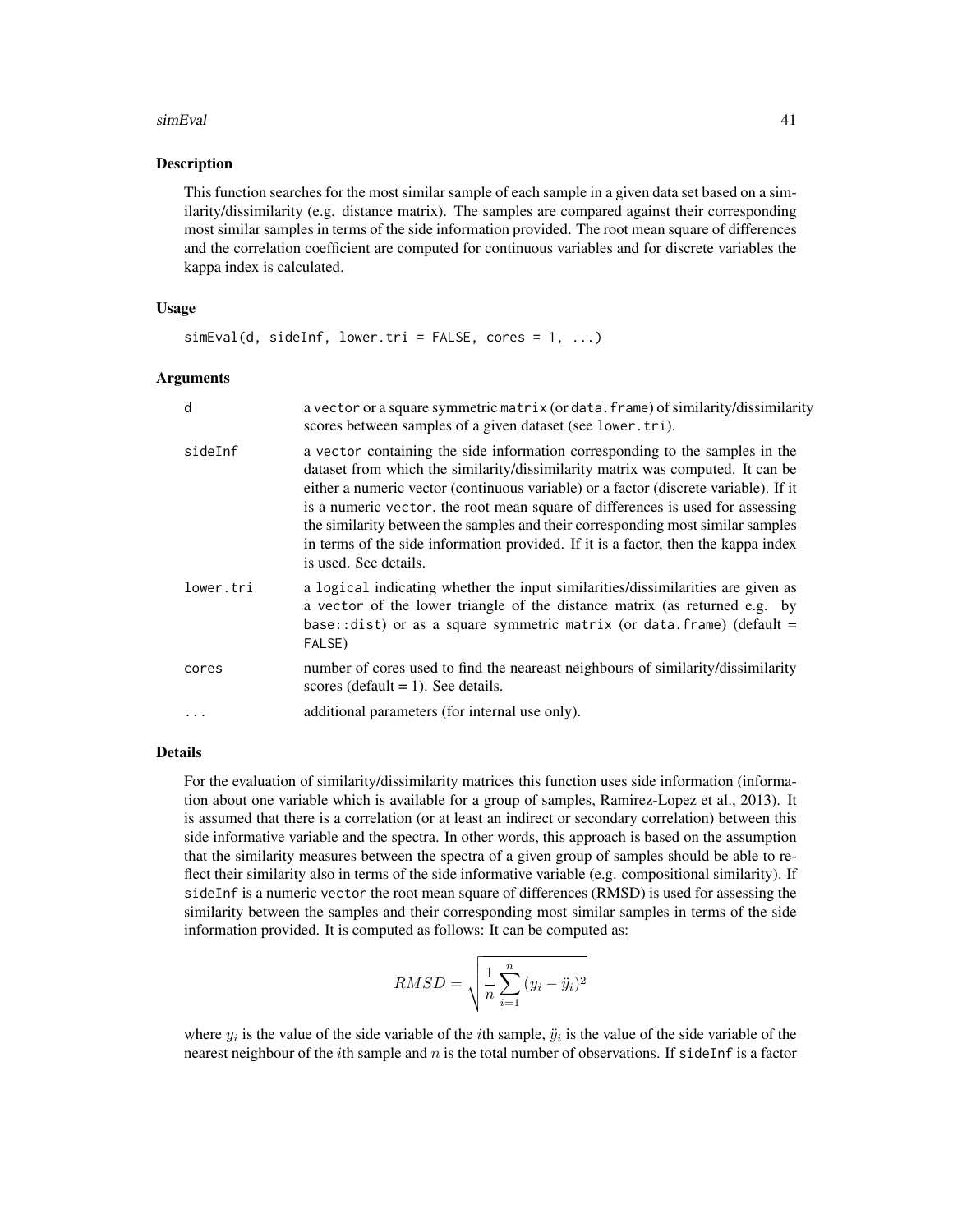the kappa index  $(\kappa)$  is used instead the RMSD. It is computed as follows:

$$
\kappa = \frac{p_o - p_e}{1 - p_e}
$$

where both  $p<sub>o</sub>$  and  $p<sub>e</sub>$  are two different agreement indexes between the the side information of the samples and the side information of their corrresponding nearest samples (i.e. most similar samples). While  $p<sub>o</sub>$  is the relative agreement  $p<sub>e</sub>$  is the the agreement expected by chance. Multithreading for the computation of dissimilarities (see cores parameter) is based on OpenMP and hence works only on windows and linux.

#### Value

simEval returns a list with the following components:

- "evaleither the RMSD (and the correlation coefficient) or the kappa index
- firstNNa data.frame containing the original side informative variable in the first column and the side informative values of the corresponding nearest neighbours in the second column

#### Author(s)

Leonardo Ramirez-Lopez

#### References

Ramirez-Lopez, L., Behrens, T., Schmidt, K., Stevens, A., Dematte, J.A.M., Scholten, T. 2013a. The spectrum-based learner: A new local approach for modeling soil vis-NIR spectra of complex datasets. Geoderma 195-196, 268-279.

Ramirez-Lopez, L., Behrens, T., Schmidt, K., Viscarra Rossel, R., Dematte, J. A. M., Scholten, T. 2013b. Distance and similarity-search metrics for use with soil vis-NIR spectra. Geoderma 199, 43-53.

#### Examples

```
## Not run:
require(prospectr)
```
data(NIRsoil)

```
Yr <- NIRsoil$Nt[as.logical(NIRsoil$train)]
Xr <- NIRsoil$spc[as.logical(NIRsoil$train),]
```

```
# Example 1
# Compute a principal components distance
pca.d <- orthoDiss(Xr = Xr, pcSelection = list("cumvar", 0.999),
                   method = "pca",local = FALSE,
                   center = TRUE, scaled = TRUE)
```

```
# The final number of pcs used for computing the distance
# matrix of objects in Xr
```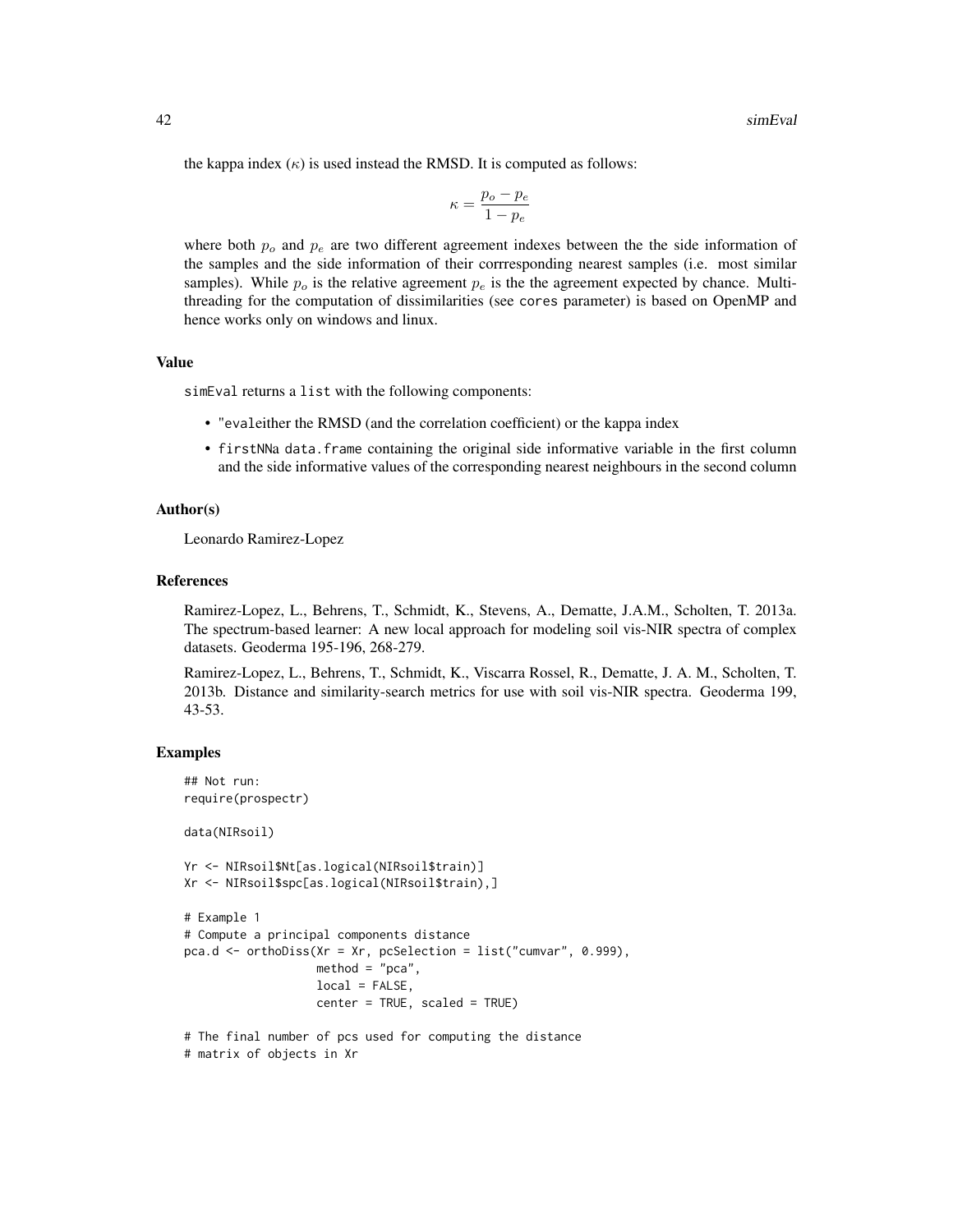#### simEval 43

```
pca.d$n.components
# The final distance matrix
ds <- pca.d$dissimilarity
# Example 1.1
# Evaluate the distance matrix on the baisis of the
# side information (Yr) associated with Xr
se < - \text{simEval}(d = ds, \text{ sideInf} = Yr)# The final evaluation results
se$eval
# The final values of the side information (Yr) and the values of
# the side information corresponding to the first nearest neighbours
# found by using the distance matrix
se$firstNN
# Example 1.2
# Evaluate the distance matrix on the baisis of two side
# information (Yr and Yr2)
# variables associated with Xr
Yr2 <- NIRsoil$CEC[as.logical(NIRsoil$train)]
se2 \leq simEval(d = ds, sideInf = cbind(Yr, Yr2))
# The final evaluation results
se2$eval
# The final values of the side information variables and the values
# of the side information variables corresponding to the first
# nearest neighbours found by using the distance matrix
se2$firstNN
###
# Example 2
# Evaluate the distances produced by retaining different number of
# principal components (this is the same principle used in the
# optimized principal components approach ("opc"))
# first project the data
pca <- orthoProjection(Xr = Xr, method = "pca",
                       pcSelection = list("manual", 30),
                       center = TRUE, scaled = TRUE)
# standardize the scores
scores.s <- sweep(pca$scores, MARGIN = 2,
                  STATS = pca$sc.sdv, FUN = "<math>'</math>")rslt <- matrix(NA, ncol(scores.s), 3)
colnames(rslt) <- c("pcs", "rmsd", "r")
rslt[,1] <- 1:ncol(scores.s)
for(i in 1:ncol(scores.s))
{
  sc.ipcs <- scores.s[ ,1:i, drop = FALSE]
```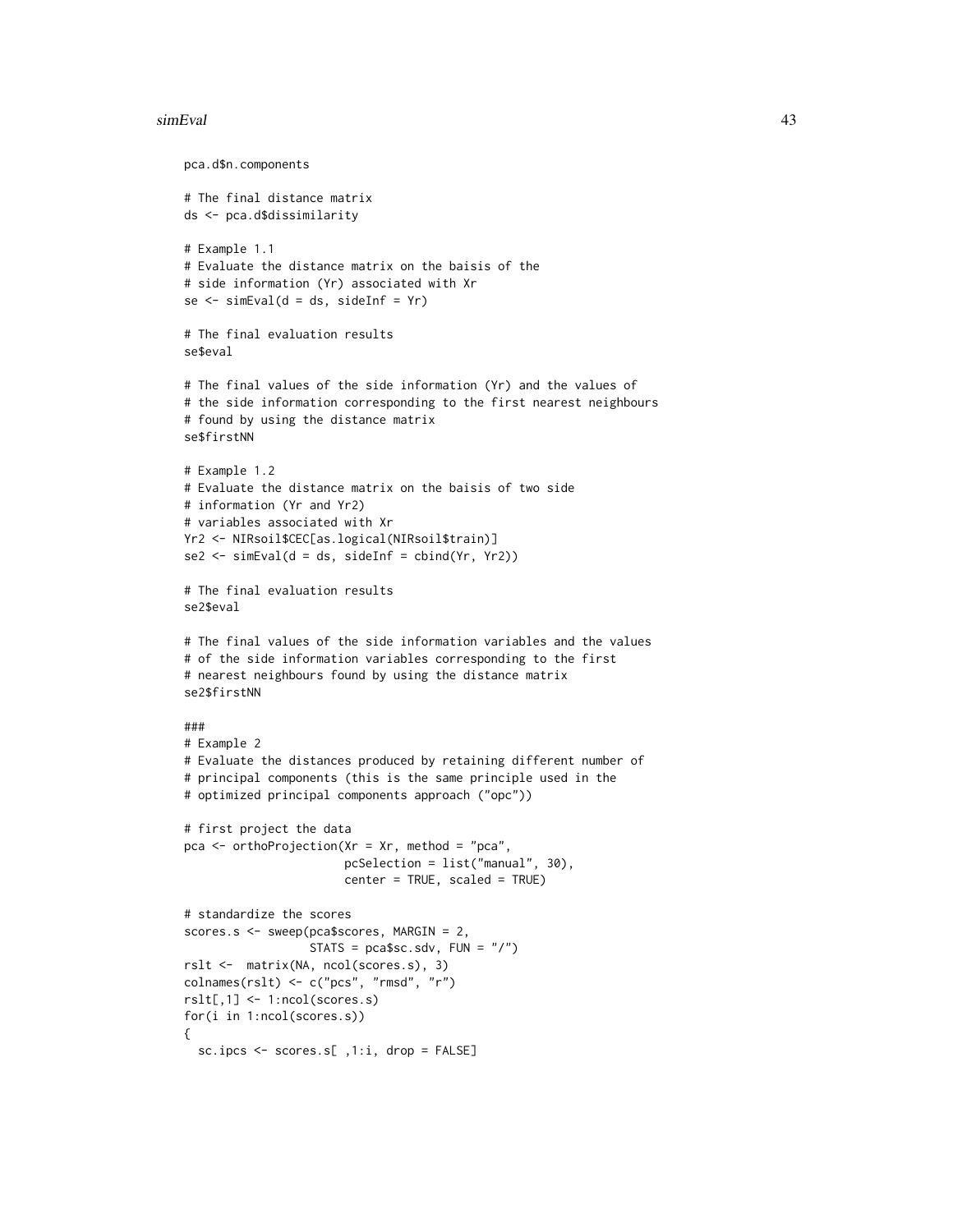```
di \leq fDiss(Xr = sc.ipcs, method = "euclid",
             center = FALSE, scaled = FALSE)
 se <- simEval(d = di, sideInf = Yr)
 rslt[i,2:3] <- unlist(se$eval)
}
plot(rslt)
###
# Example 3
# Example 3.1
# Evaluate a dissimilarity matrix computed using a moving window
# correlation method
mwcd \leq mcorDiss(Xr = Xr, ws = 35, center = FALSE, scaled = FALSE)
se.mw \le simEval(d = mwcd, sideInf = Yr)
se.mw$eval
# Example 3.2
# Evaluate a dissimilarity matrix computed using the correlation
# method
cd <- corDiss(Xr = Xr, center = FALSE, scaled = FALSE)
se.nc <- simEval(d = cd, sideInf = Yr)
se.nc$eval
## End(Not run)
```